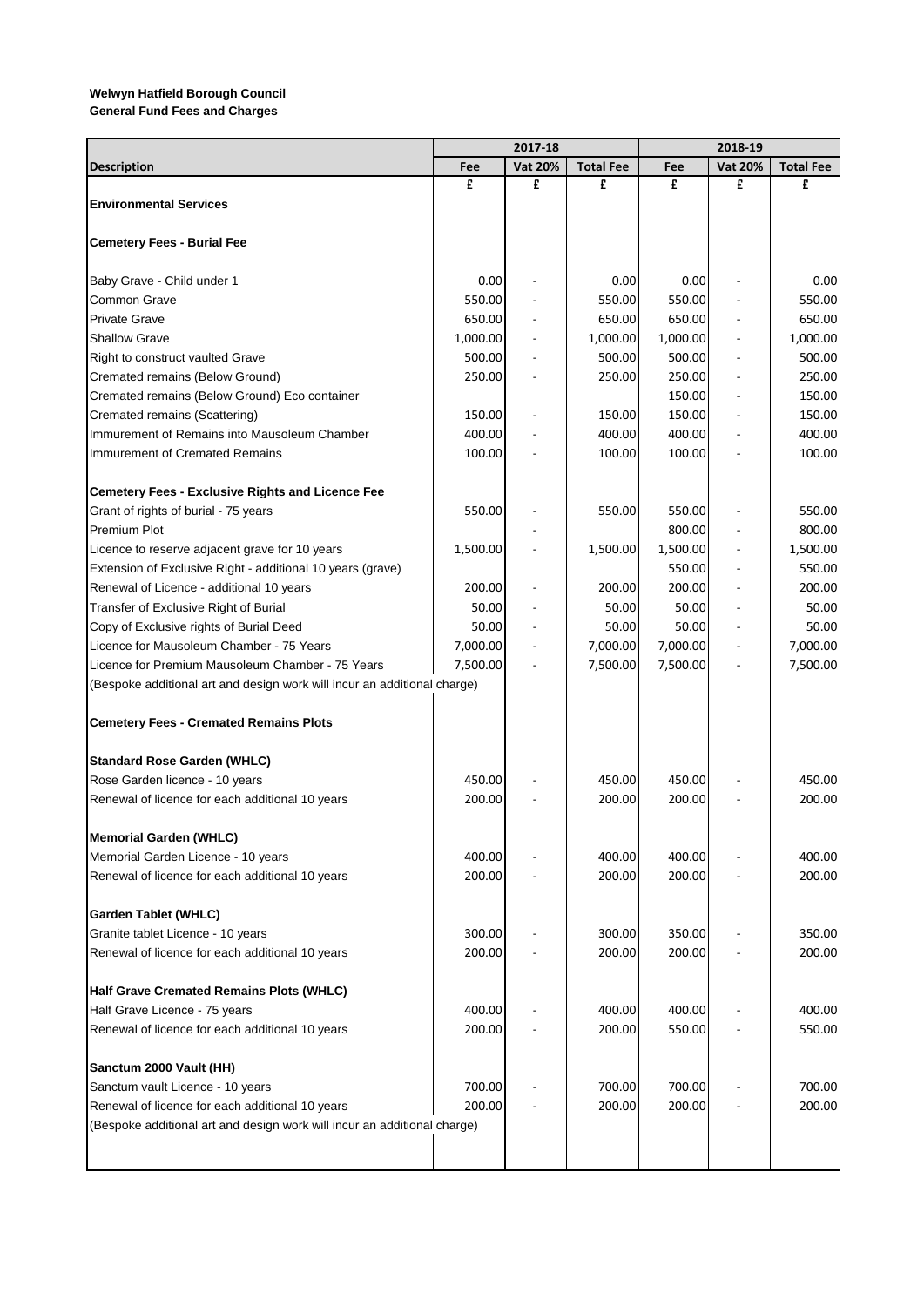| <b>General Fund Fees and Charges</b> |  |  |  |
|--------------------------------------|--|--|--|
|--------------------------------------|--|--|--|

|                                                                          |        | 2017-18        |                  |        | 2018-19        |                  |
|--------------------------------------------------------------------------|--------|----------------|------------------|--------|----------------|------------------|
| <b>Description</b>                                                       | Fee    | <b>Vat 20%</b> | <b>Total Fee</b> | Fee    | <b>Vat 20%</b> | <b>Total Fee</b> |
|                                                                          | £      | £              | £                | £      | £              | £                |
| <b>Communal Cremated Remains Garden (HH)</b>                             |        |                |                  |        |                |                  |
| Garden Kerb Licence - 10 years                                           | 300.00 |                | 300.00           | 300.00 |                | 300.00           |
| Renewal of licence for each additional 10 years                          | 200.00 |                | 200.00           | 200.00 |                | 200.00           |
| (Bespoke additional art and design work will incur an additional charge) |        |                |                  |        |                |                  |
|                                                                          |        |                |                  |        |                |                  |
| <b>Memorial Bench</b>                                                    |        |                |                  |        |                |                  |
| Wooden Memorial Bench (Individual) - 10 Years                            | 700.00 |                | 700.00           | 900.00 |                | 900.00           |
| Granite Memorial Bench (Plaque Only) - 10 years                          | 300.00 |                | 300.00           | 750.00 |                | 750.00           |
| (Bespoke additional art and design work will incur an additional charge) |        |                |                  |        |                |                  |
|                                                                          |        |                |                  |        |                |                  |
| <b>Cemetery Fees - Memorial Permissions</b>                              |        |                |                  |        |                |                  |
| <b>Permit for Monumental Vase</b>                                        | 100.00 |                | 100.00           | 100.00 |                | 100.00           |
| Permit for Monumental Tablet (max 600mm x 375mm)                         | 100.00 |                | 100.00           | 100.00 |                | 100.00           |
| <b>Permit for Monumental Headstone</b>                                   | 200.00 |                | 200.00           | 200.00 |                | 200.00           |
| Any additional inscriptions after the first                              | 100.00 |                | 100.00           | 100.00 |                | 100.00           |
| Kerb Setting (Hatfield Hyde only)                                        | 250.00 |                | 250.00           | 250.00 |                | 250.00           |
|                                                                          |        |                |                  |        |                |                  |
| <b>Miscellaneous</b>                                                     |        |                |                  |        |                |                  |
| <b>Wooden Shoring</b>                                                    | 250.00 |                | 250.00           | 250.00 |                | 250.00           |
| <b>Contravention to Memorial Regulations</b>                             | 500.00 |                | 500.00           | 500.00 |                | 500.00           |
| Late costs                                                               | 150.00 |                | 150.00           | 150.00 |                | 150.00           |
| Chapel - use of chapel (incl.CD system & organ) *                        | 200.00 |                | 200.00           | 100.00 |                | 100.00           |
| Search fees (30 minutes plus)                                            | 50.00  |                | 50.00            | 50.00  |                | 50.00            |
| Hourly rate for exhumations of Cadavar                                   | 200.00 |                | 200.00           | 200.00 |                | 200.00           |
| Hourly rate for exhumations of Cremated Remains                          | 150.00 |                | 150.00           | 150.00 |                | 150.00           |
| (Some occasions may be subject to EHO hourly rate)                       |        |                |                  |        |                |                  |
| <b>Memorial Plaque</b>                                                   |        |                |                  | 300.00 |                | 300.00           |
| Ceramic Photo Plaque small                                               | 200.00 |                | 200.00           | 90.00  |                | 90.00            |
| Ceramic Photo Plaque small                                               | 200.00 |                | 200.00           | 120.00 |                | 120.00           |
| <b>Turf Grave</b>                                                        | 60.00  |                | 60.00            | 60.00  |                | 60.00            |
| Non Residential fees - treble standard rate                              |        |                |                  |        |                |                  |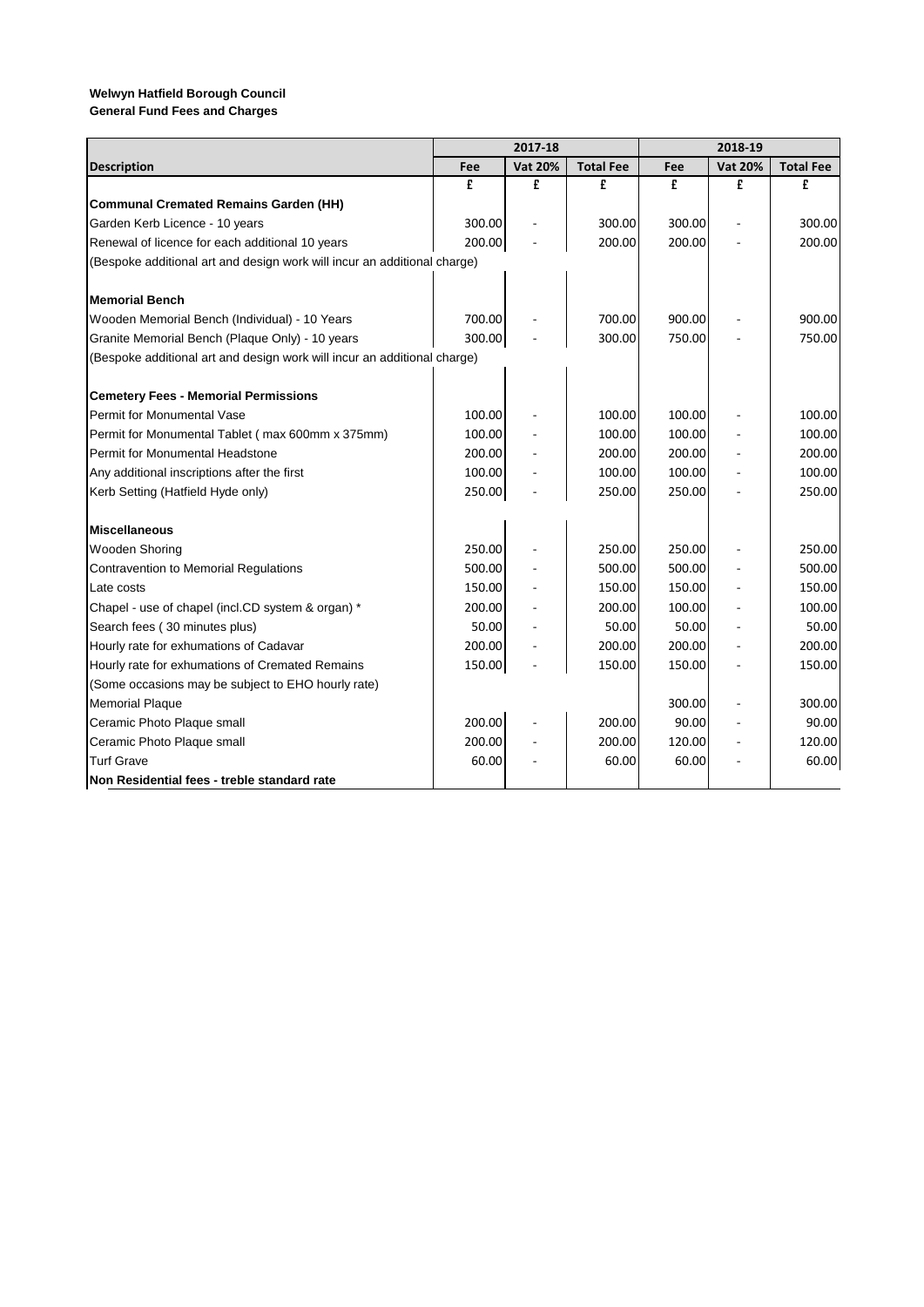**General Fund Fees and Charges**

|                                                           | 2017-18 |                |                  | 2018-19 |                |                  |  |
|-----------------------------------------------------------|---------|----------------|------------------|---------|----------------|------------------|--|
| <b>Description</b>                                        | Fee     | <b>Vat 20%</b> | <b>Total Fee</b> | Fee     | <b>Vat 20%</b> | <b>Total Fee</b> |  |
|                                                           | £       | £              | £                | £       | £              | £                |  |
| <b>Environmental Services</b>                             |         |                |                  |         |                |                  |  |
|                                                           |         |                |                  |         |                |                  |  |
| <b>Abandoned Vehicles</b>                                 |         |                |                  |         |                |                  |  |
| Abandoned Vehicles - off private property                 | 41.67   | 8.33           | 50.00            | 41.67   | 8.33           | 50.00            |  |
| Abandoned Vehicles - Return of vehicle                    | 104.17  | 20.83          | 125.00           | 104.17  | 20.83          | 125.00           |  |
| Abandoned Vehicles - Storage rate per day                 | 10.83   | 2.17           | 13.00            | 10.83   | 2.17           | 13.00            |  |
| General                                                   |         |                |                  |         |                |                  |  |
| Benches (refurbished)                                     | 300.00  | 60.00          | 360.00           | 300.00  | 60.00          | 360.00           |  |
| Benches (new)                                             | 600.00  | 120.00         | 720.00           | 600.00  | 120.00         | 720.00           |  |
| <b>Waste Collection Services</b>                          |         |                |                  |         |                |                  |  |
| <b>Bulky Household Collections</b>                        | 33.58   |                | 33.58            | 35.00   |                | 35.00            |  |
| <b>Bulky Household Collections - OAP's</b>                | 17.06   | $\overline{a}$ | 17.06            | 17.75   |                | 17.75            |  |
| <b>Bulky Household Collections - Benefits</b>             | 17.06   | ä,             | 17.06            | 17.75   |                | 17.75            |  |
| <b>Bulky Bag Waste Collection</b>                         |         |                |                  | 75.00   | 15.00          | 90.00            |  |
| Insurance charge for collections within homes             | 15.14   | 3.03           | 18.17            | 15.14   | 3.03           | 18.17            |  |
| <b>Collection of Hazardous Electrical items</b>           | 31.98   |                | 31.98            | 31.98   |                | 31.98            |  |
| Clinical Waste collections (5 sacks/resident)             | 4.88    | 0.98           | 5.86             | 5.00    | 1.00           | 6.00             |  |
| Kitchen Caddie delivery charge                            | 4.40    | 0.88           | 5.28             | 4.60    | 0.92           | 5.52             |  |
| Emptying of a contaminated wheeled bin                    | 15.53   |                | 15.53            | 15.53   |                | 15.53            |  |
| Emptying of 2 contaminated wheeled bins (at same address) | 20.70   |                | 20.70            | 20.70   |                | 20.70            |  |
| Cost of a first standard replacement (180/240L) bin       | 11.25   | 2.25           | 13.50            | 11.75   | 2.35           | 14.10            |  |
| Cost of a subsequent standard (180/240L) bin              | 23.33   | 4.67           | 28.00            | 24.25   | 4.85           | 29.10            |  |
| Cost of a first standard replacement (360L) bin           | 20.00   | 4.00           | 24.00            | 20.75   | 4.15           | 24.90            |  |
| Cost of a subsequent standard (360L) bin                  | 33.33   | 6.67           | 40.00            | 34.50   | 6.90           | 41.40            |  |
| Cost of a mini-bank unit                                  | 560.00  | 112.00         | 672.00           | 560.00  | 112.00         | 672.00           |  |
| <b>Garden Waste Collection</b>                            |         |                |                  |         |                |                  |  |
| First bin per property per annum                          | 35.00   | 0.00           | 35.00            | 35.00   | 0.00           | 35.00            |  |
| Second bin per property per annum                         | 60.00   | 0.00           | 60.00            | 60.00   | 0.00           | 60.00            |  |
| <b>Dog Warden Services</b>                                |         |                |                  |         |                |                  |  |
| Collection / release fee for dog                          | 25.00   |                | 25.00            | 25.00   |                | 25.00            |  |
| Dog Kennelling per night                                  | 11.25   | 2.25           | 13.50            | 11.25   | 2.25           | 13.50            |  |
| Administration of stray dog                               | 6.67    | 1.33           | 8.00             | 6.67    | 1.33           | 8.00             |  |
| Deliver dog from kennels to home                          | 35.00   | 7.00           | 42.00            | 35.00   | 7.00           | 42.00            |  |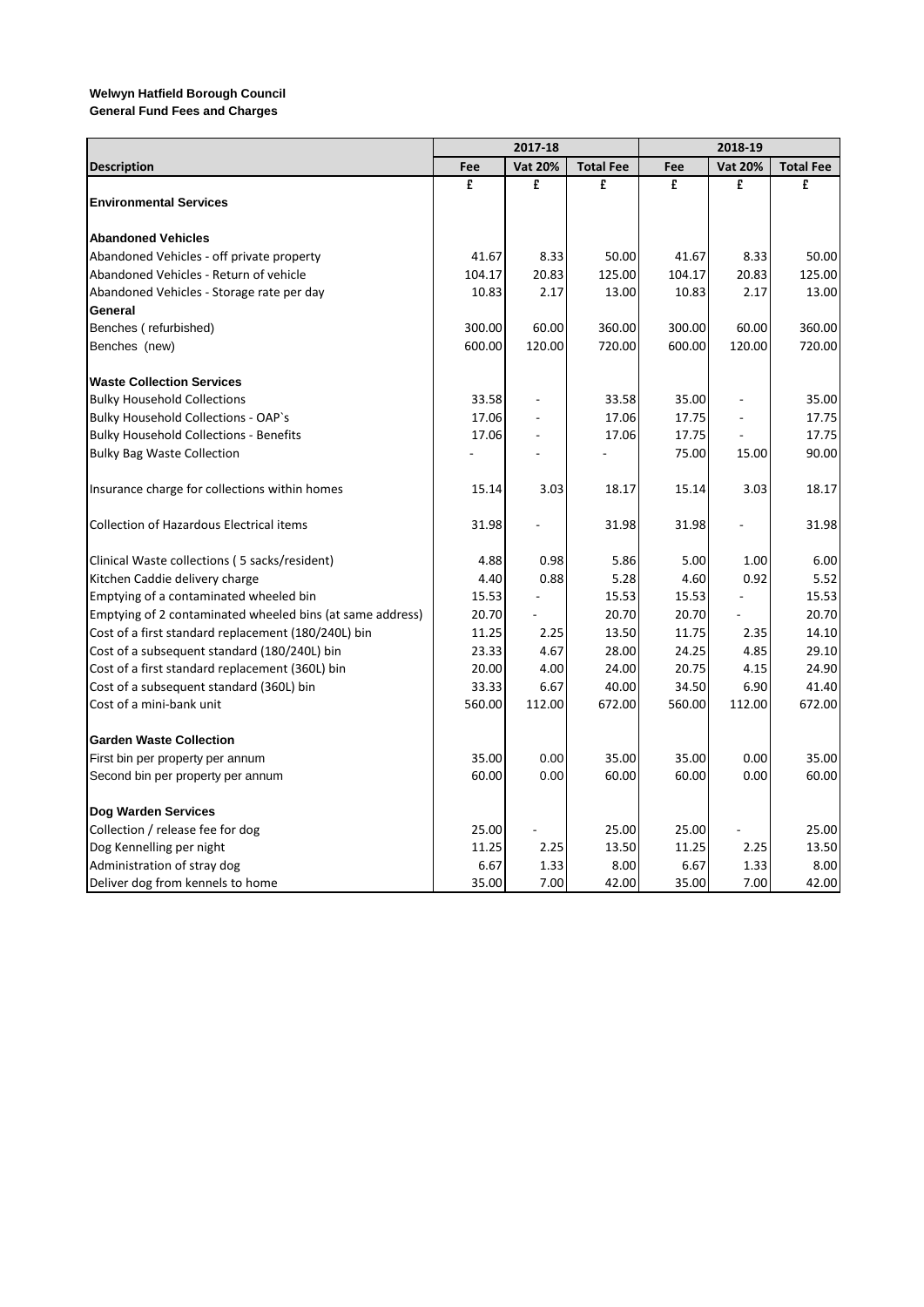|  |  |  |  | <b>General Fund Fees and Charges</b> |
|--|--|--|--|--------------------------------------|
|--|--|--|--|--------------------------------------|

|                                                  |          | 2017-18        |                  |          | 2018-19        |                  |
|--------------------------------------------------|----------|----------------|------------------|----------|----------------|------------------|
| <b>Description</b>                               | Fee      | <b>Vat 20%</b> | <b>Total Fee</b> | Fee      | <b>Vat 20%</b> | <b>Total Fee</b> |
| <b>Environmental Services</b>                    | £        | £              | £                | £        | £              | £                |
|                                                  |          |                |                  |          |                |                  |
| <b>Schedule of Offences</b>                      |          |                |                  |          |                |                  |
| Nuisance Parking - paid within 10 days           | 60.00    | ÷,             | 60.00            | 60.00    | ÷,             | 60.00            |
| - full amount of penalty                         | 100.00   |                | 100.00           | 100.00   |                | 100.00           |
| Abandoning a vehicle - paid within 10 days       | 120.00   |                | 120.00           | 120.00   |                | 120.00           |
| - full amount of penalty                         | 200.00   |                | 200.00           | 200.00   |                | 200.00           |
| Depositing Litter - paid within 10 days          | 50.00    |                | 50.00            | 50.00    |                | 50.00            |
| - full amount of penalty                         | 75.00    |                | 75.00            | 75.00    |                | 75.00            |
| Failure to comply with a street litter control   |          |                |                  |          |                |                  |
| - paid within 10 days<br>notice                  | 60.00    |                | 60.00            | 60.00    |                | 60.00            |
| - full amount of penalty                         | 100.00   |                | 100.00           | 100.00   |                | 100.00           |
| Failure to comply with a litter clearing notice  |          |                |                  |          |                |                  |
| - paid within 10 days                            | 60.00    |                | 60.00            | 60.00    |                | 60.00            |
| - full amount of penalty                         | 100.00   |                | 100.00           | 100.00   |                | 100.00           |
| Unauthorised distribution of free printed matter |          |                |                  |          |                |                  |
| - paid within 10 days                            | 50.00    |                | 50.00            | 50.00    |                | 50.00            |
| - full amount of penalty                         | 75.00    |                | 75.00            | 75.00    |                | 75.00            |
| Defacement by graffiti and flyposting            |          |                |                  |          |                |                  |
| - paid within 10 days                            | 50.00    |                | 50.00            | 50.00    |                | 50.00            |
| - full amount of penalty                         | 75.00    |                | 75.00            | 75.00    |                | 75.00            |
| Failure to comply with a dog control order       |          |                |                  |          |                |                  |
| - paid within 10 days                            | 50.00    |                | 50.00            | 50.00    |                | 50.00            |
| - full amount of penalty                         | 75.00    |                | 75.00            | 75.00    |                | 75.00            |
| Failure to produce authority (waste carriers     |          |                |                  |          |                |                  |
| - paid within 10 days<br>licence)                | 180.00   |                | 180.00           | 180.00   |                | 180.00           |
| - full amount of penalty                         | 300.00   |                | 300.00           | 300.00   |                | 300.00           |
| Failure to furnish documentation (waste          |          |                |                  |          |                |                  |
| transfer notes)<br>- paid within 10 days         | 180.00   |                | 180.00           | 180.00   |                | 180.00           |
| - full amount of penalty                         | 300.00   |                | 300.00           | 300.00   |                | 300.00           |
| Offences relating to waste receptables (e.g.     |          |                |                  |          |                |                  |
| bins, boxes, bags etc) - paid within 10 days     | 40.00    |                | 40.00            | 40.00    |                | 40.00            |
| - full amount of penalty                         | 80.00    |                | 80.00            | 80.00    |                | 80.00            |
|                                                  |          |                |                  |          |                |                  |
| Roundabout Sponsorship                           |          |                |                  |          |                |                  |
| <b>High Profile</b>                              |          |                |                  |          |                |                  |
| 1 year sponsorship                               | 2,500.00 | 500.00         | 3,000.00         | 2,500.00 | 500.00         | 3,000.00         |
| 3 year sponsorship                               | 5,250.00 | 1,050.00       | 6,300.00         | 5,250.00 | 1,050.00       | 6,300.00         |
| 5 year sponsorship                               | 7,500.00 | 1,500.00       | 9,000.00         | 7,500.00 | 1,500.00       | 9,000.00         |
| Medium Profile (main road)                       |          |                |                  |          |                |                  |
| 1 year sponsorship                               | 2,000.00 | 400.00         | 2,400.00         | 2,000.00 | 400.00         | 2,400.00         |
| 3 year sponsorship                               | 4,200.00 | 840.00         | 5,040.00         | 4,200.00 | 840.00         | 5,040.00         |
|                                                  |          |                |                  |          |                |                  |
| 5 year sponsorship                               | 6,000.00 | 1,200.00       | 7,200.00         | 6,000.00 | 1,200.00       | 7,200.00         |
| <b>Medium Profile (residential road)</b>         |          |                |                  |          |                |                  |
| 1 year sponsorship                               | 1,500.00 | 300.00         | 1,800.00         | 1,500.00 | 300.00         | 1,800.00         |
| 3 year sponsorship                               | 3,150.00 | 630.00         | 3,780.00         | 3,150.00 | 630.00         | 3,780.00         |
| 5 year sponsorship                               | 4,500.00 | 900.00         | 5,400.00         | 4,500.00 | 900.00         | 5,400.00         |
| <b>Low Profile</b>                               |          |                |                  |          |                |                  |
| 1 year sponsorship                               | 750.00   | 150.00         | 900.00           | 750.00   | 150.00         | 900.00           |
| 3 year sponsorship                               | 1,570.00 | 314.00         | 1,884.00         | 1,570.00 | 314.00         | 1,884.00         |
| 5 year sponsorship                               | 2,250.00 | 450.00         | 2,700.00         | 2,250.00 | 450.00         | 2,700.00         |
|                                                  |          |                |                  |          |                |                  |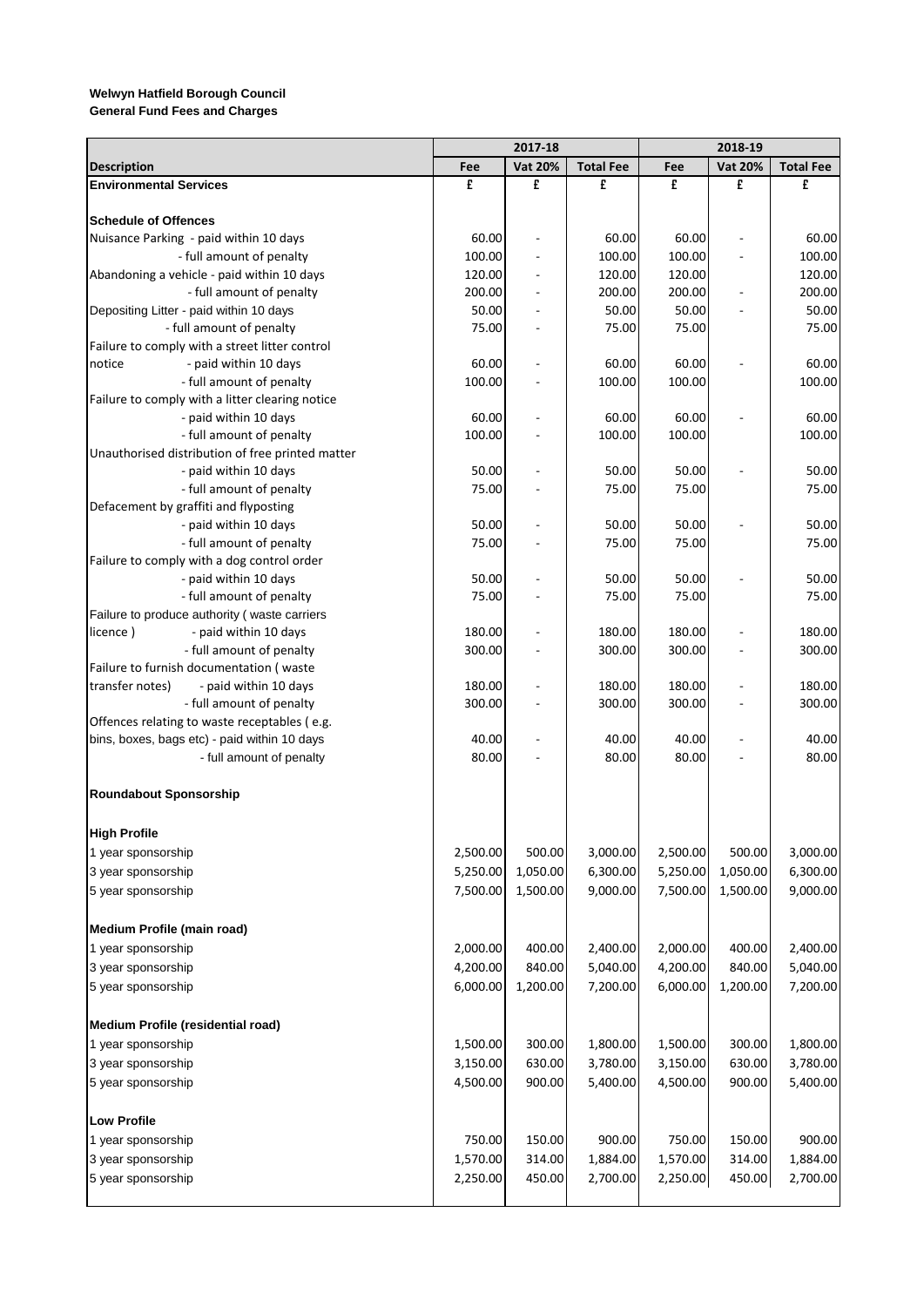|                                       |        | 2017-18                  | 2018-19          |        |                              |                  |
|---------------------------------------|--------|--------------------------|------------------|--------|------------------------------|------------------|
| <b>Description</b>                    | Fee    | <b>Vat 20%</b>           | <b>Total Fee</b> | Fee    | <b>Vat 20%</b>               | <b>Total Fee</b> |
|                                       | £      | £                        | £                | £      | £                            | £                |
| <b>Northaw Great Wood</b>             |        |                          |                  |        |                              |                  |
| Annual car parking permit             | 15.00  | 3.00                     | 18.00            | 15.00  | 3.00                         | 18.00            |
|                                       | 1.00   |                          | 1.00             | 1.00   |                              | 1.00             |
| <b>Parking Permits</b>                |        |                          |                  |        |                              |                  |
| Resident motorcycle (per annum)       | 10.00  |                          | 10.00            | 10.00  |                              | 10.00            |
| Resident first vehicle (per annum)    | 25.00  |                          | 25.00            | 25.00  |                              | 25.00            |
| Resident second vehicle (per annum)   | 40.00  |                          | 40.00            | 40.00  |                              | 40.00            |
| Resident third vehicle (per annum)    | 60.00  |                          | 60.00            | 60.00  |                              | 60.00            |
| HTC Permit (per annum)                | 50.00  | $\overline{\phantom{a}}$ | 50.00            | 50.00  | $\qquad \qquad \blacksquare$ | 50.00            |
| Carers permit (per annum)             | 20.00  | $\blacksquare$           | 20.00            | 20.00  |                              | 20.00            |
| Contractors permit (per month)        | 18.00  |                          | 18.00            | 18.00  |                              | 18.00            |
| Business Vehicle (per annum)          | 225.00 |                          | 225.00           | 225.00 |                              | 225.00           |
| Pack of 20 daily visitor vouchers     | 10.00  |                          | 10.00            | 10.00  |                              | 10.00            |
| Refund request (admin fee)            | 5.00   |                          | 5.00             | 5.00   |                              | 5.00             |
| Change of address/vehicle (admin fee) | 5.00   |                          | 5.00             | 5.00   |                              | 5.00             |
| <b>Car Parking</b>                    |        |                          |                  |        |                              |                  |
| Hunters Bridge (Monday - Sunday)      |        |                          |                  |        |                              |                  |
| 0 - 30 minutes                        |        |                          |                  | 0.00   | 0.00                         | 0.00             |
| 30 minutes - 2 hours                  | 1.25   | 0.25                     | 1.50             | 1.25   | 0.25                         | 1.50             |
| $2 - 3$ hours                         | 2.08   | 0.42                     | 2.50             | 2.08   | 0.42                         | 2.50             |
| $3 - 4$ hours                         | 2.92   | 0.58                     | 3.50             | 2.92   | 0.58                         | 3.50             |
| Daily tickets $4 + hrs$ (Mon - Sat)   | 4.17   | 0.83                     | 5.00             | 4.17   | 0.83                         | 5.00             |
| Sunday (daily)                        | 0.83   | 0.17                     | 1.00             | 0.83   | 0.17                         | 1.00             |
| <b>Campus West (Monday - Sunday)</b>  |        |                          |                  |        |                              |                  |
| $0 - 30$ minutes                      |        |                          |                  | 0.00   | 0.00                         | 0.00             |
| 30 minutes - 2 hours                  | 1.25   | 0.25                     | 1.50             | 1.25   | 0.25                         | 1.50             |
| $2 - 3$ hours                         | 2.08   | 0.42                     | 2.50             | 2.08   | 0.42                         | 2.50             |
| $3 - 4$ hours                         | 2.92   | 0.58                     | 3.50             | 2.92   | 0.58                         | 3.50             |
| Daily tickets 4 + hrs (Mon - Sat)     | 4.17   | 0.83                     | 5.00             | 4.17   | 0.83                         | 5.00             |
| Sunday (daily)                        | 0.83   | 0.17                     | 1.00             | 0.83   | 0.17                         | 1.00             |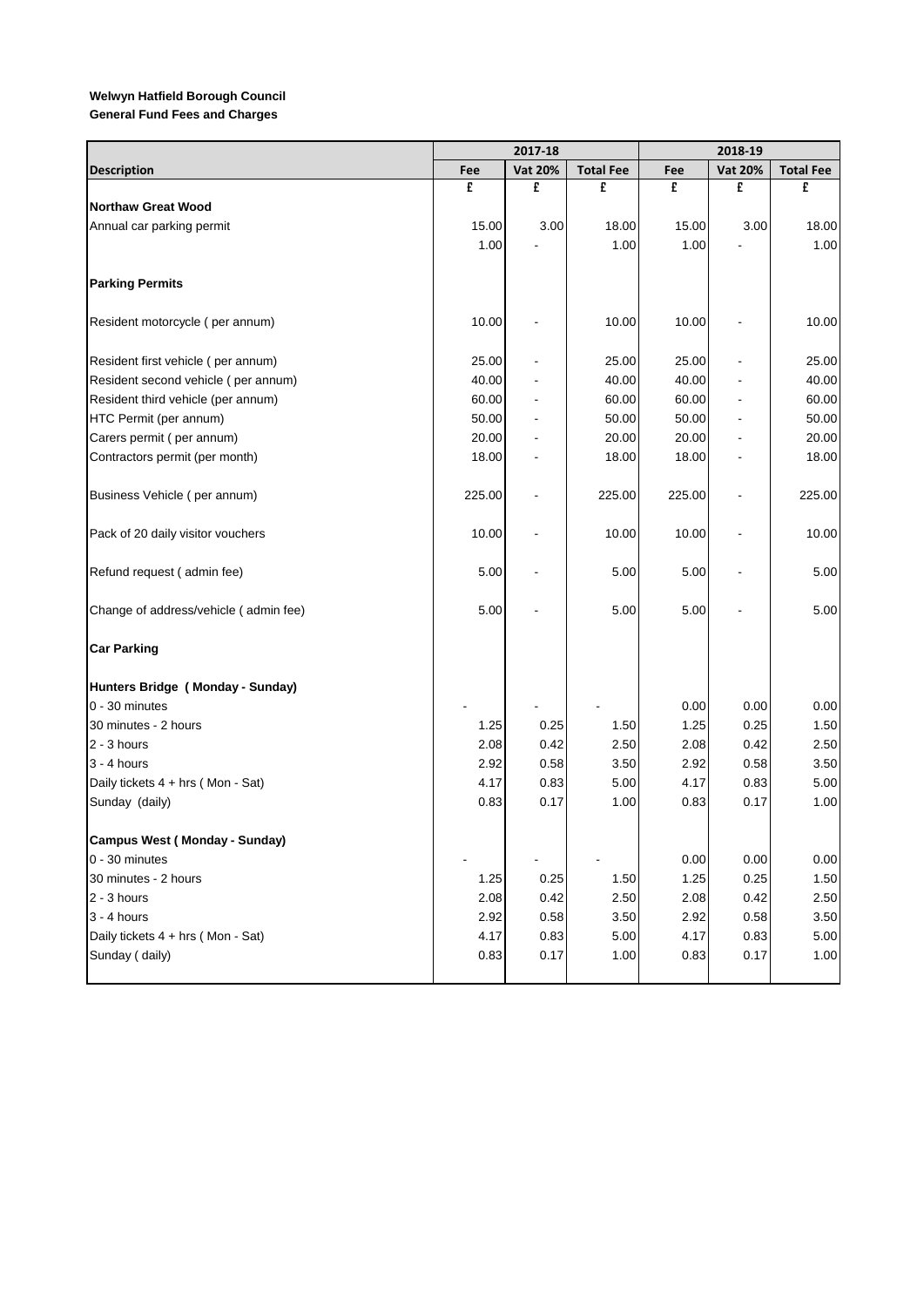**General Fund Fees and Charges**

|                                                                                                  |              | 2017-18        |                  |              | 2018-19        |                  |
|--------------------------------------------------------------------------------------------------|--------------|----------------|------------------|--------------|----------------|------------------|
| <b>Description</b>                                                                               | Fee          | <b>Vat 20%</b> | <b>Total Fee</b> | Fee          | <b>Vat 20%</b> | <b>Total Fee</b> |
|                                                                                                  | £            | £              | £                | £            | £              | £                |
| <b>Car Parking</b>                                                                               |              |                |                  |              |                |                  |
|                                                                                                  |              |                |                  |              |                |                  |
| Cherry Tree (parking available Saturday                                                          |              |                |                  |              |                |                  |
| and Sunday)                                                                                      |              |                |                  |              |                |                  |
| Saturday:                                                                                        |              |                |                  |              |                |                  |
| $0 - 1$ hours                                                                                    | 0.42         | 0.08           | 0.50             | 0.42         | 0.08           | 0.50             |
| $1 - 2$ hours                                                                                    | 1.25         | 0.25           | 1.50             | 1.25         | 0.25           | 1.50             |
| $2 - 3$ hours                                                                                    | 2.08         | 0.42           | 2.50             | 2.08         | 0.42           | 2.50             |
| $3 - 4$ hours                                                                                    | 2.92         | 0.58           | 3.50             | 2.92         | 0.58           | 3.50             |
| Daily tickets 4 + hrs                                                                            | 4.17         | 0.83           | 5.00             | 4.17         | 0.83           | 5.00             |
| Sunday (all day)                                                                                 | 0.83         | 0.17           | 1.00             | 0.83         | 0.17           | 1.00             |
| Campus East (Monday - Sunday)                                                                    |              |                |                  |              |                |                  |
|                                                                                                  |              |                |                  |              |                |                  |
| Campus East Lower - Mon-Fri (entry before 11am)<br>Campus East Lower - Mon-Fri (entry from 11am) | 4.17<br>2.50 | 0.83<br>0.50   | 5.00<br>3.00     | 4.17<br>2.50 | 0.83<br>0.50   | 5.00<br>3.00     |
| Campus East Lower - Saturday                                                                     | 2.50         | 0.50           | 3.00             | 2.50         | 0.50           | 3.00             |
| Campus East Lower - Sunday                                                                       | 0.83         | 0.17           | 1.00             | 0.83         | 0.17           | 1.00             |
|                                                                                                  |              |                |                  |              |                |                  |
| Campus East Upper - Saturday                                                                     | 2.50         | 0.50           | 3.00             | 2.50         | 0.50           | 3.00             |
| Campus East Upper - Sunday                                                                       | 0.83         | 0.17           | 1.00             | 0.83         | 0.17           | 1.00             |
| <b>Season Tickets:</b>                                                                           |              |                |                  |              |                |                  |
| <b>Campus West:</b>                                                                              |              |                |                  |              |                |                  |
| 3 month season ticket - standard                                                                 | 211.25       | 42.25          | 253.50           | 211.25       | 42.25          | 253.50           |
| 3 month season ticket - worker / student                                                         | 190.42       | 38.08          | 228.50           | 183.33       | 36.67          | 220.00           |
| 3 month season ticket - bulk purchase (20+ tickets)                                              | 168.33       | 33.67          | 202.00           | 183.33       | 36.67          | 220.00           |
| <b>Campus East Lower</b>                                                                         |              |                |                  |              |                |                  |
|                                                                                                  |              |                |                  |              |                |                  |
| 3 month season ticket - standard                                                                 | 202.50       | 40.50          | 243.00           | 202.50       | 40.50          | 243.00           |
| 3 month season ticket - worker / student                                                         | 182.50       | 36.50          | 219.00           | 175.00       | 35.00          | 210.00           |
| 3 month season ticket - bulk purchase (20+ tickets)                                              | 162.92       | 32.58          | 195.50           | 175.00       | 35.00          | 210.00           |
| <b>Hunters Bridge</b>                                                                            |              |                |                  |              |                |                  |
| 3 month season ticket - standard                                                                 | 203.33       | 40.67          | 244.00           | 211.25       | 42.25          | 253.50           |
| 3 month season ticket - worker / student                                                         | 183.33       | 36.67          | 220.00           | 183.33       | 36.67          | 220.00           |
| 3 month season ticket - bulk purchase (20+ tickets)                                              | 162.92       | 32.58          | 195.50           | 183.33       | 36.67          | 220.00           |
|                                                                                                  |              |                |                  |              |                |                  |
| Cancellation Fees relating to Season Tickets given                                               |              |                |                  |              |                |                  |
| up before their expiry date                                                                      | 10.00        |                | 10.00            | 10.00        |                | 10.00            |
| Civil Parking Enforcement : Dispensations                                                        | 15.00        |                | 15.00            | 15.00        |                | 15.00            |
| Transactional charges for using debit and<br>credit cards (online/telephone payment)             | 0.25         |                | 0.25             | 0.25         |                | 0.25             |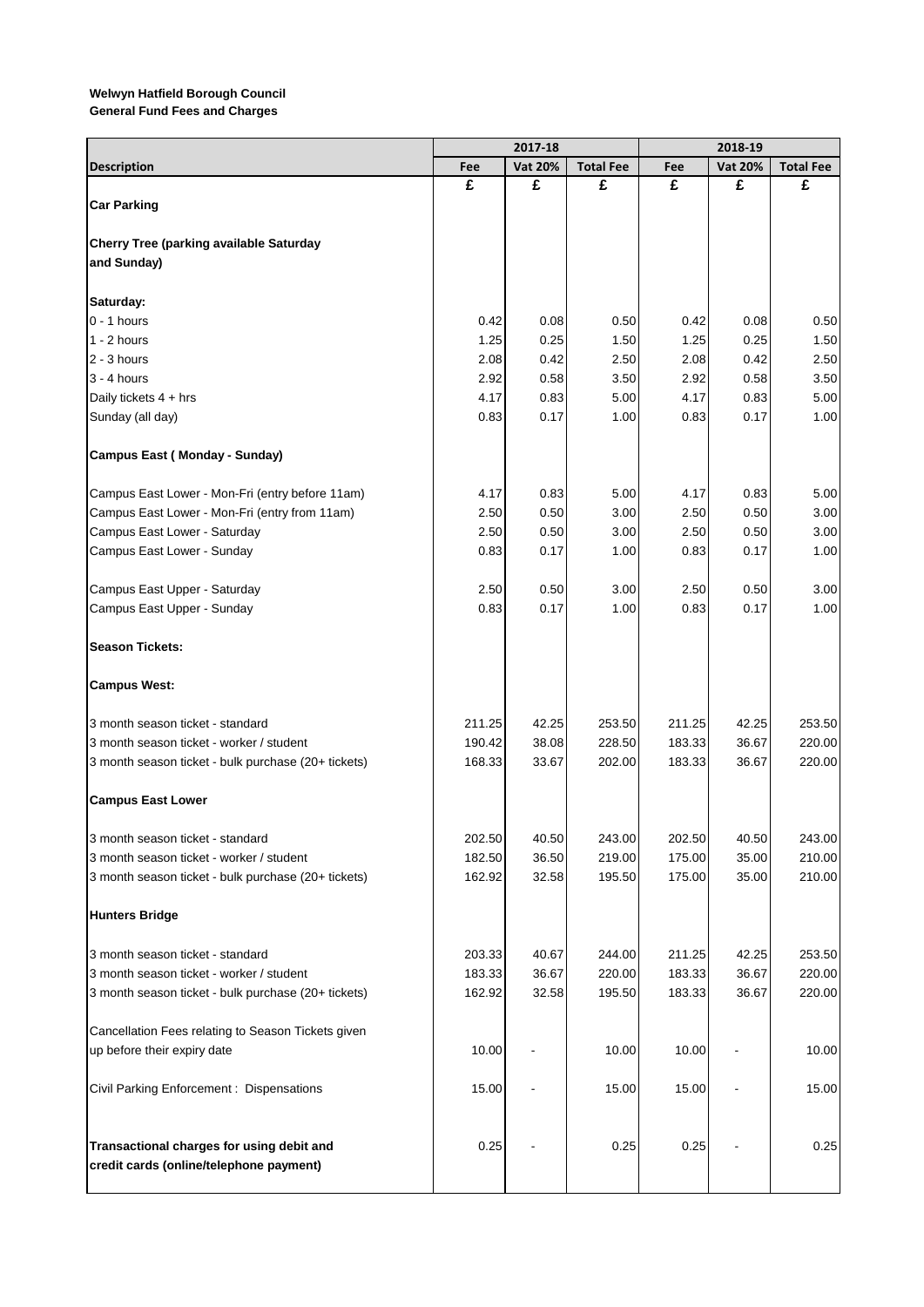|                                                           | 2017-18  |                |                  |          | 2018-19        |                  |  |  |
|-----------------------------------------------------------|----------|----------------|------------------|----------|----------------|------------------|--|--|
| <b>Description</b>                                        | Fee      | <b>Vat 20%</b> | <b>Total Fee</b> | Fee      | <b>Vat 20%</b> | <b>Total Fee</b> |  |  |
|                                                           | £        | £              | £                | £        | £              | £                |  |  |
|                                                           |          |                |                  |          |                |                  |  |  |
| <b>Financial Services</b>                                 |          |                |                  |          |                |                  |  |  |
|                                                           |          |                |                  |          |                |                  |  |  |
| Data protection request (per hour or per part hour)       | 25.00    |                | 25.00            | 25.00    |                | 25.00            |  |  |
| <b>Estates Management</b>                                 |          |                |                  |          |                |                  |  |  |
|                                                           |          |                |                  |          |                |                  |  |  |
| Freehold Reversions - 999 year lease                      | 415.00   | 83.00          | 498.00           | 425.00   | 85.00          | 510.00           |  |  |
| Freehold Reversions - 99 year lease                       | 415.00   | 83.00          | 498.00           | 425.00   | 85.00          | 510.00           |  |  |
| Freehold Reversions - 99 year lease - valuation           | 100.00   | 20.00          | 120.00           | 105.00   | 21.00          | 126.00           |  |  |
| Residential Long Lease Extensions - Houses                | 415.00   | 83.00          | 498.00           | 425.00   | 85.00          | 510.00           |  |  |
| Residential Long Lease Extension Valuations - Houses      | 100.00   | 20.00          | 120.00           | 105.00   | 21.00          | 126.00           |  |  |
| Residential Long Lease Extensions - Flats                 | 825.00   | 165.00         | 990.00           | 850.00   | 170.00         | 1,020.00         |  |  |
| Residential Long Lease Extension Valuations - Flats       | 150.00   | 30.00          | 180.00           | 155.00   | 31.00          | 186.00           |  |  |
| Document copying - If from paper copy                     | 50.00    | 10.00          | 60.00            | 50.00    | 10.00          | 60.00            |  |  |
| Document copying - if from e-copy and provided by e-mail  | 0.00     | 0.00           | 0.00             | 0.00     | 0.00           | 0.00             |  |  |
| Residential Leasehold Information + Ground Rent queries   | 42.50    | 8.50           | 51.00            | 45.00    | 9.00           | 54.00            |  |  |
| Local Searches - with Inspection                          | 65.00    | 13.00          | 78.00            | 65.00    | 13.00          | 78.00            |  |  |
| Land Sale Request                                         |          |                |                  | 100.00   | 20.00          | 120.00           |  |  |
|                                                           |          |                |                  |          |                |                  |  |  |
| Assignments or Change of use or deed of Variation.        | 815.00   | 163.00         | 978.00           | 840.00   | 168.00         | 1,008.00         |  |  |
|                                                           |          |                |                  |          |                |                  |  |  |
| Grant of licences / land sales - HRA and GF               | 815.00   | 163.00         | 978.00           | 840.00   | 168.00         | 1,008.00         |  |  |
| New Letting Fee                                           | 250.00   | 50.00          | 300.00           | 250.00   | 50.00          | 300.00           |  |  |
| New letting fee at Fiddlebridge                           | 300.00   | 60.00          | 360.00           | 300.00   | 60.00          | 360.00           |  |  |
|                                                           |          |                |                  |          |                |                  |  |  |
| <b>Housing Garage Valuations</b>                          | 175.00   | 35.00          | 210.00           | 180.00   | 36.00          | 216.00           |  |  |
| <b>Restrictive Covenant Releases - RTB's</b>              | 5,500.00 | 1,100.00       | 6,600.00         | 5,500.00 | 1,100.00       | 6,600.00         |  |  |
| Former Landowners Consent - minor works                   | 60.00    | 12.00          | 72.00            | 60.00    | 12.00          | 72.00            |  |  |
| Former Landowners Consent - major works + Deed of covenan | 815.00   | 163.00         | 978.00           | 835.00   | 167.00         | 1,002.00         |  |  |
|                                                           |          |                |                  |          |                |                  |  |  |
| <b>Garage Rents</b>                                       |          |                |                  |          |                |                  |  |  |
| Owner occupier en bloc garage charges (52 week charge) -  |          |                |                  |          |                |                  |  |  |
| popular sites per week                                    | 10.11    | 2.02           | 12.13            | 10.36    | 2.07           | 12.43            |  |  |
| unpopular sites per week                                  | 8.27     | 1.65           | 9.92             | 8.48     | 1.70           | 10.18            |  |  |
| Campus East Lower Car Park Garages Rents per week         | 15.58    | 3.12           | 18.70            | 15.58    | 3.12           | 18.70            |  |  |
|                                                           |          |                |                  |          |                |                  |  |  |
|                                                           |          |                |                  |          |                |                  |  |  |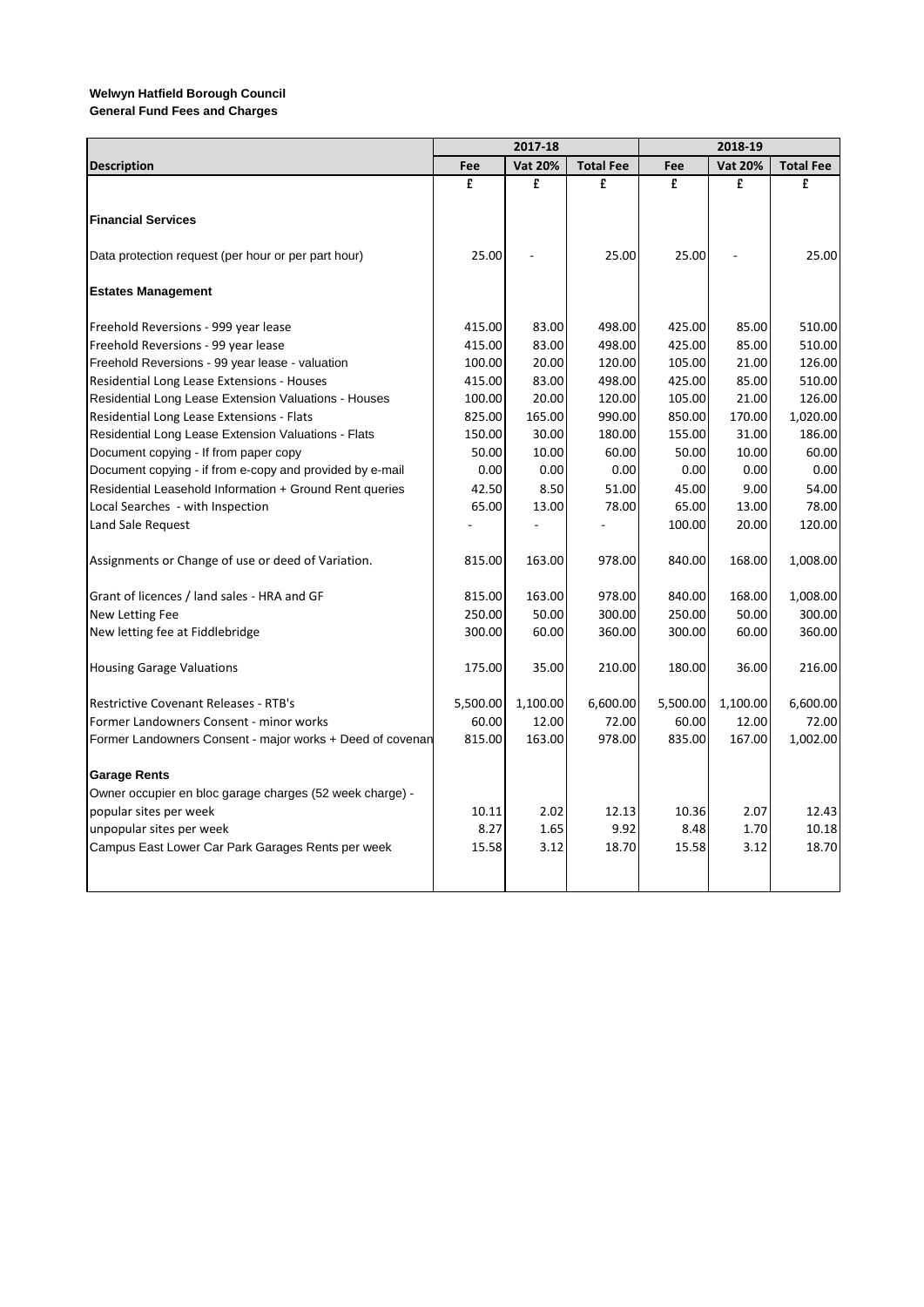**General Fund Fees and Charges**

|                                                                                                           |          | 2017-18        |                  |                 | 2018-19        |                  |
|-----------------------------------------------------------------------------------------------------------|----------|----------------|------------------|-----------------|----------------|------------------|
| <b>Description</b>                                                                                        | Fee      | <b>Vat 20%</b> | <b>Total Fee</b> | Fee             | <b>Vat 20%</b> | <b>Total Fee</b> |
| <b>Policy and Culture - CW Entertainment</b>                                                              | £        | £              | £                | £               | £              | £                |
| <b>WGC Cinema - Monday to Thurday</b>                                                                     |          |                |                  |                 |                |                  |
| - Full Price                                                                                              | 4.83     | 0.97           | 5.80             | 6.67            | 1.33           | 8.00             |
| - U16/Seniors/Student                                                                                     | 4.83     | 0.97           | 5.80             | 5.83            | 1.17           | 7.00             |
| - Full Price 3D                                                                                           | 6.50     | 1.30           | 7.80             | 8.33            | 1.67           | 10.00            |
| - U16/Seniors/Student                                                                                     | 6.50     | 1.30           | 7.80             | 7.50            | 1.50           | 9.00             |
| - Fri to Sun                                                                                              |          |                |                  |                 |                |                  |
| - Full Price                                                                                              | 7.00     | 1.40           | 8.40             | 7.50            | 1.50           | 9.00             |
| - U16/Seniors/Student                                                                                     | 6.17     | 1.23           | 7.40             | 6.67            | 1.33           | 8.00             |
| - Full Price 3D                                                                                           | 8.67     | 1.73           | 10.40            | 9.17            | 1.83           | 11.00            |
| - U16/Seniors/Student                                                                                     | 7.83     | 1.57           | 9.40             | 8.33            | 1.67           | 10.00            |
| Family Film - Monday to Thursday                                                                          |          |                |                  |                 |                |                  |
| - All Tickets                                                                                             | 4.83     | 0.97           | 5.80             | 3.33            | 0.67           | 4.00             |
| - All Tickets 3D                                                                                          | 6.50     | 1.30           | 7.80             | 5.00            | 1.00           | 6.00             |
| Family Film - Friday to Sunday                                                                            |          |                |                  |                 |                |                  |
| - All Tickets                                                                                             | 7.83     | 1.57           | 9.40             | 3.33            | 0.67           | 4.00             |
| - All Tickets 3D                                                                                          | 8.67     | 1.73           | 10.40            | 5.00            | 1.00           | 6.00             |
| Wheel Chair + Carer                                                                                       |          |                |                  | Carer goes free |                |                  |
| Registed Disabled + Carer                                                                                 |          |                |                  | Carer goes free |                |                  |
|                                                                                                           |          |                |                  |                 |                |                  |
| <b>Event Cinema</b>                                                                                       |          |                |                  |                 |                |                  |
| Live Broadcasts                                                                                           | 16.46    | 3.29           | 19.75            | 16.46           | 3.29           | 19.75            |
| - U16/Seniors/Student                                                                                     |          |                |                  | 15.63           | 3.13           | 18.75            |
| Encore of the Live                                                                                        | 13.13    | 2.63           | 15.75            | 14.79           | 2.96           | 17.75            |
| - U16/Seniors/Student                                                                                     |          |                |                  | 13.96           | 2.79           | 16.75            |
| Pre-recorded                                                                                              | 11.46    | 2.29           | 13.75            | 13.13           | 2.63           | 15.75            |
| - U16/Seniors/Student<br>Film with Q&A                                                                    | 9.79     |                | 11.75            | 12.29<br>12.29  | 2.46           | 14.75<br>14.75   |
| - U16/Seniors/Student                                                                                     |          | 1.96           |                  | 11.46           | 2.46<br>2.29   | 13.75            |
|                                                                                                           |          |                |                  |                 |                |                  |
| <b>HawthorneTheatre Theatrical Hire Fee</b>                                                               |          |                |                  |                 |                |                  |
| Mon to Wed<br>8am to 4pm                                                                                  | 800.00   | 160.00         | 960.00           | 880.00          | 176.00         | 1,056.00         |
| 4pm to midnight                                                                                           | 900.00   | 180.00         | 1,080.00         | 990.00          | 198.00         | 1,188.00         |
| Thurs to Sun 8am to 4pm                                                                                   | 1,000.00 | 200.00         | 1,200.00         | 1,100.00        | 220.00         | 1,320.00         |
| 4pm to midnight                                                                                           | 1,200.00 | 240.00         | 1,440.00         | 1,320.00        | 264.00         | 1,584.00         |
| <b>Screen Hire</b>                                                                                        |          |                |                  |                 |                |                  |
| Screen 1                                                                                                  |          |                |                  |                 |                |                  |
| 8am to 1pm                                                                                                | 300.00   | 60.00          | 360.00           | 360.00          | 72.00          | 432.00           |
| $1pm - 4pm$                                                                                               | 300.00   | 60.00          | 360.00           | 360.00          | 72.00          | 432.00           |
| 4pm - 11pm                                                                                                | 300.00   | 60.00          | 360.00           | 360.00          | 72.00          | 432.00           |
| Screen <sub>2</sub>                                                                                       |          |                |                  |                 |                |                  |
| 8am to 1pm                                                                                                | 500.00   | 100.00         | 600.00           | 550.00          | 110.00         | 660.00           |
| $1pm - 4pm$                                                                                               | 500.00   | 100.00         | 600.00           | 550.00          | 110.00         | 660.00           |
| 4pm - 11pm                                                                                                | 500.00   | 100.00         | 600.00           | 550.00          | 110.00         | 660.00           |
| <b>Roller City</b>                                                                                        |          |                |                  |                 |                |                  |
| - Skate Admission Only                                                                                    | 5.58     | 1.12           | 6.70             | 5.00            | 1.00           | 6.00             |
| - Skate Hire                                                                                              | 2.00     | 0.40           | 2.40             | 2.00            | 0.40           | 2.40             |
| - Spectator                                                                                               | 2.92     | 0.58           | 3.50             | 2.92            | 0.58           | 3.50             |
| - Upgrade from Spectaor with Zebra Card                                                                   | 4.08     | 0.82           | 4.90             | 4.49            | 0.90           | 5.39             |
| - Upgrade from Spectaor without Zebra Card                                                                | 4.08     | 0.82           | 4.90             | 4.08            | 0.82           | 4.90             |
| Zebra Card discounts may apply to some services provided please check the Campus West Website for details |          |                |                  |                 |                |                  |
|                                                                                                           |          |                |                  |                 |                |                  |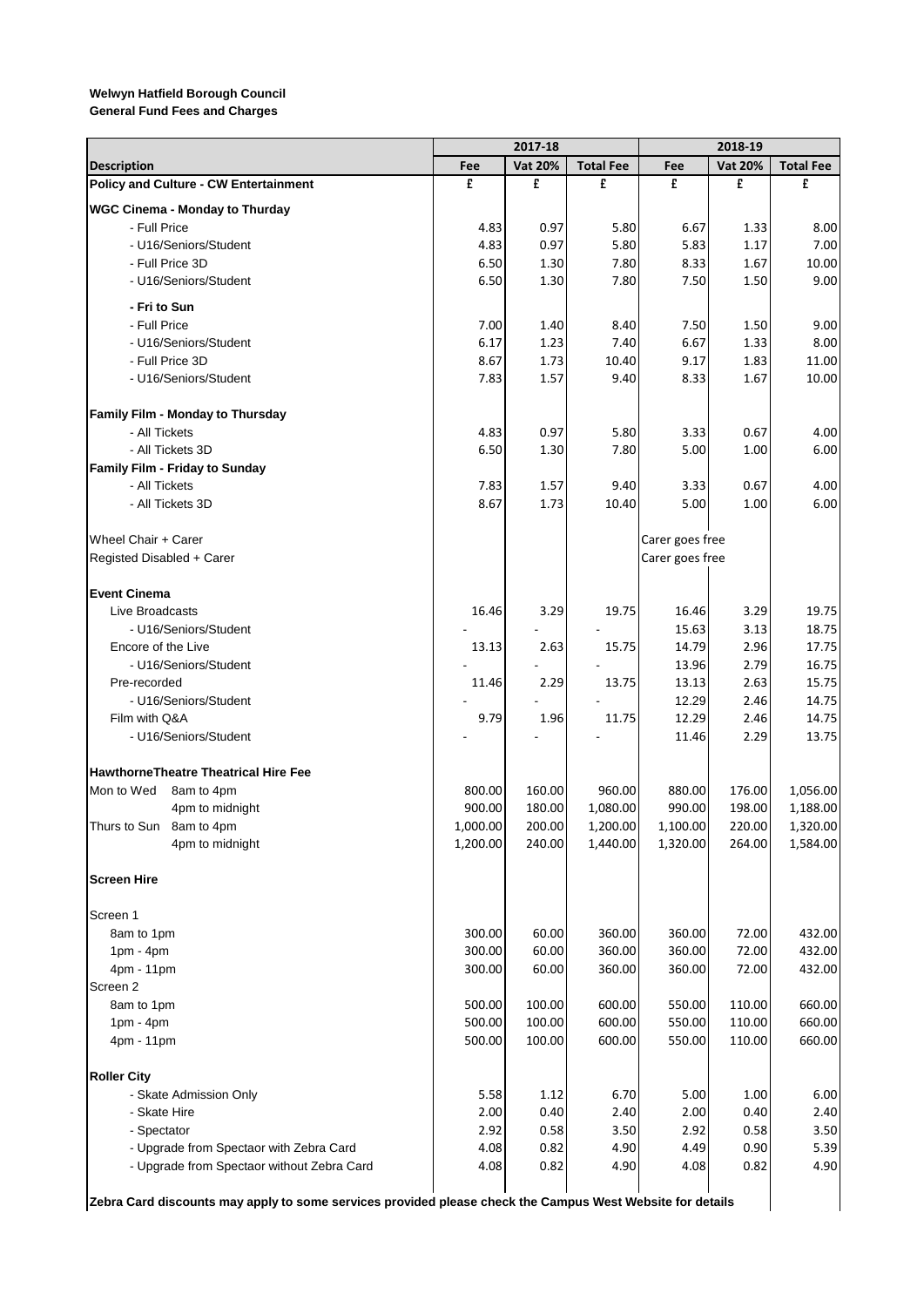**General Fund Fees and Charges**

|                                                                                                           |       | 2017-18        |                  |       | 2018-19                  |                  |
|-----------------------------------------------------------------------------------------------------------|-------|----------------|------------------|-------|--------------------------|------------------|
| <b>Description</b>                                                                                        | Fee   | <b>Vat 20%</b> | <b>Total Fee</b> | Fee   | <b>Vat 20%</b>           | <b>Total Fee</b> |
| <b>Policy and Culture - CW Entertainment</b>                                                              | £     | £              | £                | £     | £                        | £                |
|                                                                                                           |       |                |                  |       |                          |                  |
| <b>Softplay City</b>                                                                                      |       |                |                  |       |                          |                  |
| Children 12 month or under                                                                                | Free  |                |                  | Free  |                          |                  |
| Children 1 Year to 3 years                                                                                | 2.92  | 0.58           | 3.50             | 2.92  | 0.58                     | 3.50             |
| Children 4 to 9 years                                                                                     | 4.17  | 0.83           | 5.00             | 4.17  | 0.83                     | 5.00             |
| <b>Accompanying Adults</b>                                                                                | 2.92  | 0.58           | 3.50             | 2.92  | 0.58                     | 3.50             |
| <b>Campus West / Vineyard Barn</b>                                                                        |       |                |                  |       |                          |                  |
| Carpet bowls (per session)                                                                                | 3.50  | 0.70           | 4.20             | 4.17  | 0.83                     | 5.00             |
| Table Tennis (per session)                                                                                | 3.50  | 0.70           | 4.20             | 4.17  | 0.83                     | 5.00             |
| Keep Fit<br>(per session)                                                                                 | 3.50  | 0.70           | 4.20             | 4.17  | 0.83                     | 5.00             |
| Medau<br>(per session)                                                                                    | 3.50  | 0.70           | 4.20             | 4.17  | 0.83                     | 5.00             |
| - Bridge & scrabble (per session)                                                                         | 3.50  | 0.70           | 4.20             | 4.17  | 0.83                     | 5.00             |
| - Art Basics & Beyond per Class                                                                           | 9.09  | 1.82           | 10.91            | 10.00 | 2.00                     | 12.00            |
| - Line Dancing (1 hour)                                                                                   | 3.50  | 0.70           | 4.20             | 4.17  | 0.83                     | 5.00             |
| - Line Dancing (1.5 hours)                                                                                | 5.00  | 1.00           | 6.00             | 5.67  | 1.13                     | 6.80             |
| - Childrens Parties                                                                                       | 80.00 | 16.00          | 96.00            | 90.00 | 18.00                    | 108.00           |
| <b>Room Hire</b> - Vineyard Barn Room 1 (per hr)                                                          | 14.00 |                | 14.00            | 15.00 |                          | 15.00            |
| - Vineyard Barn Room 2 (per hr)                                                                           | 14.00 |                | 14.00            | 15.00 | $\overline{\phantom{a}}$ | 15.00            |
| - Hazel Grove Community Centre (per hr)                                                                   | 14.00 |                | 14.00            | 15.00 |                          | 15.00            |
| - Sheridan Studio (per hr)                                                                                | 13.00 | 2.60           | 15.60            | 15.00 | 3.00                     | 18.00            |
| Zebra Card discounts may apply to some services provided please check the Campus West Website for details |       |                |                  |       |                          |                  |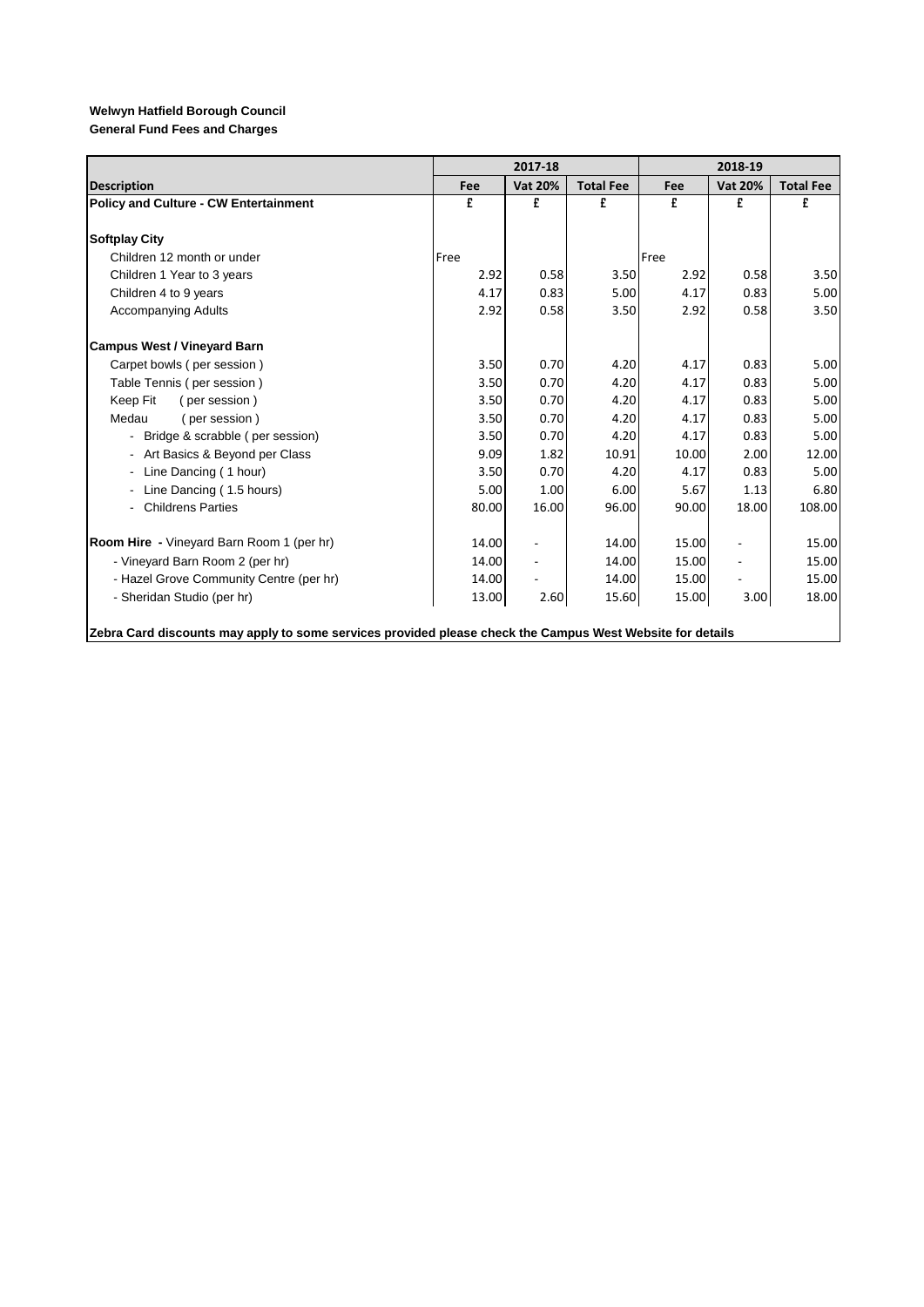|                                                         |        | 2017-18                  |                  |          | 2018-19        |                  |
|---------------------------------------------------------|--------|--------------------------|------------------|----------|----------------|------------------|
| <b>Description</b>                                      | Fee    | <b>Vat 20%</b>           | <b>Total Fee</b> | Fee      | <b>Vat 20%</b> | <b>Total Fee</b> |
| <b>Community &amp; Leisure Services</b>                 | £      | £                        | £                | £        | £              |                  |
|                                                         |        |                          |                  |          |                |                  |
| <b>Mill Green Museum</b>                                |        |                          |                  |          |                |                  |
| - Adult entry fee - single                              | 3.50   | ÷,                       | 3.50             | 3.50     |                | 3.50             |
| - Adult entry fee - annual pass                         | 20.00  |                          | 20.00            | 20.00    |                | 20.00            |
| - Joint Adult entry fee - annual pass                   | 30.00  |                          | 30.00            | 30.00    |                | 30.00            |
| - Special Events for Children (max. charge)             | 5.00   |                          | 5.00             | 5.00     |                | 5.00             |
| - Childrens drop-in activity (min charge)               | 3.00   |                          | 3.00             | 3.50     |                | 3.50             |
| - General School visit informal session                 | 1.50   | $\blacksquare$           | 1.50             | 2.00     |                | 2.00             |
| - Extra Charge for Miller on non milling day            | 50.00  |                          | 50.00            | 50.00    |                | 50.00            |
| - Adult Group visit - out of opening hours - both sites | 50.00  |                          | 50.00            | 50.00    |                | 50.00            |
| Plus Adult admission fee (min 20 adults)                |        |                          |                  |          |                |                  |
| Children's Groups - out of opening hours                | 45.00  |                          | 45.00            | 50.00    |                | 50.00            |
| Plus £2 per child Plus £3.50 each Adult (2 Free)        |        |                          |                  |          |                |                  |
| Children's Groups - out of opening hours                | 45.00  |                          | 45.00            | 50.00    |                | 50.00            |
| Plus Taught Session std rates apply                     |        |                          |                  |          |                |                  |
| illistrated talk by curator off site                    | 60.00  |                          | 60.00            | 60.00    |                | 60.00            |
| - Taught lesson (standard) per child                    | 3.50   |                          | 3.50             | 4.00     |                | 4.00             |
| charge (up to 28 children)                              | 98.00  |                          | 98.00            | 112.00   |                | 112.00           |
| - Additional children added to standard                 |        |                          |                  |          |                |                  |
| lesson                                                  | 3.50   | $\overline{\phantom{a}}$ | 3.50             | 4.00     |                | 4.00             |
| - Combined visit to Museum and                          |        |                          |                  |          |                |                  |
| Roman Bath House - per child                            | 6.00   |                          | 6.00             | 7.00     |                | 7.00             |
| - Combined visit to Museum and                          |        |                          |                  |          |                |                  |
| Roman Bath House - minimum charge                       |        |                          |                  |          |                |                  |
| upto 28 children                                        | 154.00 |                          | 154.00           | 196.00   |                | 196.00           |
| - Additional children added to combined                 |        |                          |                  |          |                |                  |
| visit                                                   | 6.00   | $\blacksquare$           | 6.00             | 7.00     |                | 7.00             |
| Hire of study area (1/2 day)                            | 90.00  |                          | 90.00            | 90.00    |                | 90.00            |
| Hire of study area (full day)                           | 175.00 |                          | 175.00           | 175.00   |                | 175.00           |
| With free delegate access to Mill and Museum            |        |                          |                  |          |                |                  |
| - loan boxes per 2 week period                          | 20.00  |                          | 20.00            | 20.00    |                | 20.00            |
| discounted with visits                                  |        |                          |                  | 5.00     |                | 5.00             |
|                                                         |        |                          |                  |          |                |                  |
| Photocopying - single sheet                             | 0.25   | 0.05                     | 0.30             | 0.42     | 0.08           | 0.50             |
| Photocopying - double sided                             | 0.35   | 0.07                     | 0.42             | 0.83     | 0.17           | 1.00             |
|                                                         |        |                          |                  |          |                |                  |
|                                                         |        |                          |                  |          |                |                  |
| Digital Capture (by Staff) up to 5 images               | 10.00  | 2.00                     | 12.00            | 20.00    | 4.00           | 24.00            |
|                                                         |        |                          |                  |          |                |                  |
|                                                         |        |                          |                  |          |                |                  |
|                                                         |        |                          |                  |          |                |                  |
| Email of each Digital Image                             | 2.00   | 0.40                     | 2.40             | 2.00     | 0.40           | 2.40             |
|                                                         |        |                          |                  |          |                |                  |
| Commercial Requests upon application                    |        |                          |                  | 9.00 POA |                | <b>POA</b>       |
| Archaeology Deposits (single item/box)                  | 7.50   | 1.50                     |                  |          | <b>POA</b>     |                  |
| <b>Welwyn Roman Baths</b>                               |        |                          |                  |          |                |                  |
| Entry fee - adults                                      | 3.50   |                          | 3.50             | 3.50     |                | 3.50             |
| Adult Group visits (minimum of 14)                      |        |                          |                  |          |                |                  |
| Either inside or o/side the borough                     | 49.00  |                          | 49.00            | 49.00    |                | 49.00            |
|                                                         |        |                          |                  |          |                |                  |
| School Visits (minimum of 14 children                   | 49.00  |                          | 49.00            | 56.00    |                | 56.00            |
| both inside/outside borough)                            |        |                          |                  |          |                |                  |
|                                                         |        |                          |                  |          |                |                  |
|                                                         |        |                          |                  |          |                |                  |
|                                                         |        |                          |                  |          |                |                  |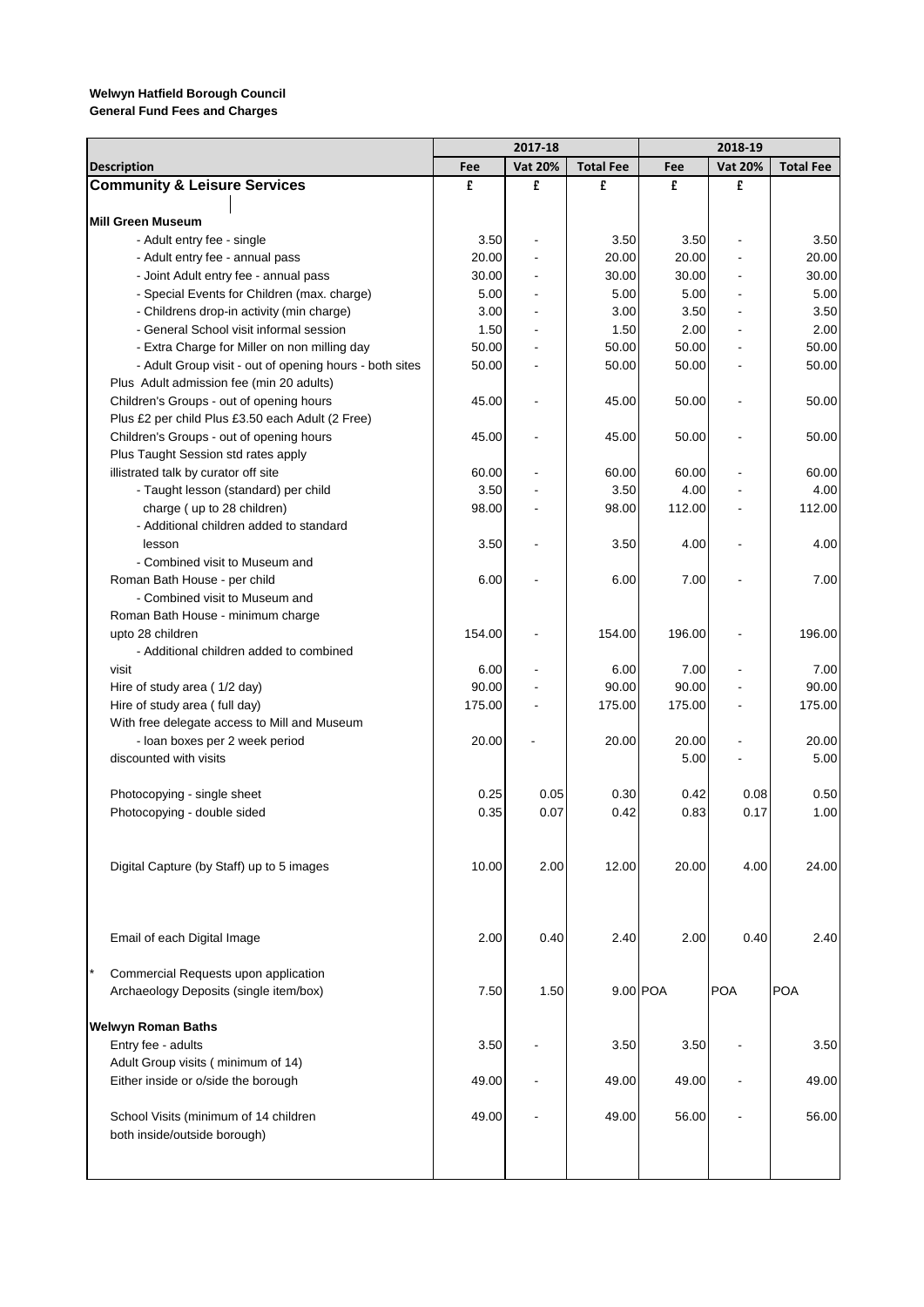|                                                                                                                                                                                               |            | 2017-18        |                  | 2018-19 |                |                  |
|-----------------------------------------------------------------------------------------------------------------------------------------------------------------------------------------------|------------|----------------|------------------|---------|----------------|------------------|
| <b>Description</b>                                                                                                                                                                            | Fee        | <b>Vat 20%</b> | <b>Total Fee</b> | Fee     | <b>Vat 20%</b> | <b>Total Fee</b> |
| <b>Community Services</b>                                                                                                                                                                     | £          | £              | £                | £       | £              |                  |
| <b>CCTV</b> charge                                                                                                                                                                            | 103.00     |                | 103.00           | 103.00  |                | 103.00           |
| Filming charge                                                                                                                                                                                | <b>POA</b> | <b>POA</b>     | <b>POA</b>       | 0.00    |                | 0.00             |
| Hatfield Stage Hire Fees*                                                                                                                                                                     |            |                |                  |         |                |                  |
| Charities, voluntary and community organisations/events -Organisations that are hosting events<br>outside of postcode AL9 & AL10 but within Welwyn Hatfield                                   | 225.00     | 45.00          | 270.00           |         |                |                  |
| Charities or voluntary organisations/events - Organisations hosting events outside of the borough<br>(but within 12miles radius)                                                              |            |                |                  | 375.00  | 75.00          | 450.00           |
| Commercial (with the aim of the organisation or event to make a profit for private gain) -<br>Organisations that are hosting events outside of postcode AL9 & AL10 but within Welwyn Hatfield | 525.00     | 105.00         | 630.00           |         |                |                  |
| Commercial (with the aim of the organisation or event to make a profit for private gain) -<br>Organisations that are hosting events outside of the borough but within a 12 mile radius        |            |                |                  | 750.00  | 150.00         | 900.00           |

\* Please note there is a full report given to exec board with regards to the charging proposals that were agreed by the Hatfield Town Centre Forum, organisations hosting events in AL9 & AL10 for the benefit of the community will not be charged beyond the actual costs of transporting the stage and putting the stage up and taking it down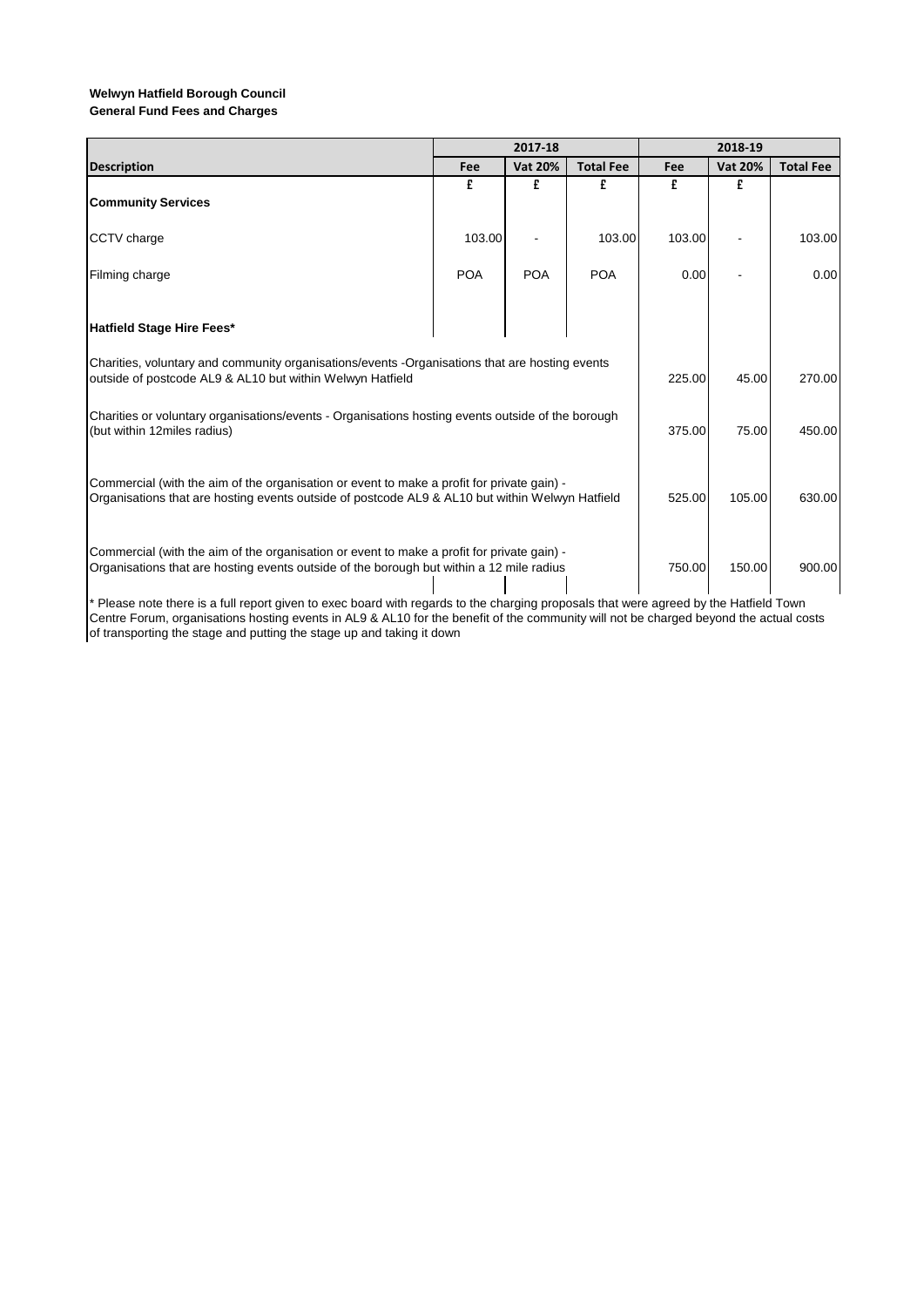|                                          |        | 2017-18 |                  | 2018-19 |         |                  |  |
|------------------------------------------|--------|---------|------------------|---------|---------|------------------|--|
| <b>Description</b>                       | Fee    | Vat 20% | <b>Total Fee</b> | Fee     | Vat 20% | <b>Total Fee</b> |  |
|                                          | £      | £       | £                | £       | £       | £                |  |
| <b>Local land searches</b>               |        |         |                  |         |         |                  |  |
| Residential searches (now comprising     |        |         |                  |         |         |                  |  |
| searches LLC1 & Con 29R) *partly VATable | 75.00  | 11.60   | 86.60            | 75.00   | 11.60   | 86.60            |  |
| Residential searches - Con29R only       | 58.00  | 11.60   | 69.60            | 58.00   | 11.60   | 69.60            |  |
| Commercial / Industrial Land and /or     |        |         |                  |         |         |                  |  |
| non-residential (now comprising LLC1 &   | 75.00  | 11.60   | 86.60            | 75.00   | 11.60   | 86.60            |  |
| Con29R) *partly VATable                  |        |         |                  |         |         |                  |  |
| Commercial / Industrial Land and /or     |        |         |                  |         |         |                  |  |
| non-residential - Con29R only            | 58.00  | 11.60   | 69.60            | 58.00   | 11.60   | 69.60            |  |
| <b>Optional Enquiries</b>                | 8.00   | 1.60    | 9.60             | 8.00    | 1.60    | 9.60             |  |
| Extra Parcels of Land                    | 8.00   | 1.60    | 9.60             | 8.00    | 1.60    | 9.60             |  |
| Optional Enquiry No. 22                  | 15.00  | 3.00    | 18.00            | 15.00   | 3.00    | 18.00            |  |
| LLC1 search only                         | 17.00  |         | 17.00            | 17.00   |         | 17.00            |  |
| Legal                                    |        |         |                  |         |         |                  |  |
| Certifcate of Compliance                 |        |         |                  | 75.00   |         | 75.00            |  |
| DS1 or DS2 Land Registry Forms           |        |         |                  | 75.00   |         | 75.00            |  |
| Postponement of Discount                 |        |         |                  | 75.00   |         | 75.00            |  |
| Legal Photocopying Charges               | 42.50  |         | 42.50            | 42.50   |         | 42.50            |  |
| Reports on Title                         | 125.00 | 25.00   | 150.00           | 125.00  | 25.00   | 150.00           |  |
| Boundary enquires                        | 75.00  |         | 75.00            | 75.00   |         | 75.00            |  |
| <b>Electoral Services</b>                |        |         |                  |         |         |                  |  |
| Sale of electoral registers (data)       | 20.00  |         | 20.00            | 20.00   |         | 20.00            |  |
| plus per 1000 entries                    | 1.50   |         | 1.50             | 1.50    |         | 1.50             |  |
| Sale of electoral registers (printed)    | 10.00  |         | 10.00            | 10.00   |         | 10.00            |  |
| plus per 1000 entries                    | 5.00   |         | 5.00             | 5.00    |         | 5.00             |  |
| <b>Democratic Services</b>               |        |         |                  |         |         |                  |  |
| Freedom of Information requests          |        |         |                  |         |         |                  |  |
| Photocopying of information per A4 sheet | 0.10   | 0.02    | 0.12             | 0.10    | 0.02    | 0.12             |  |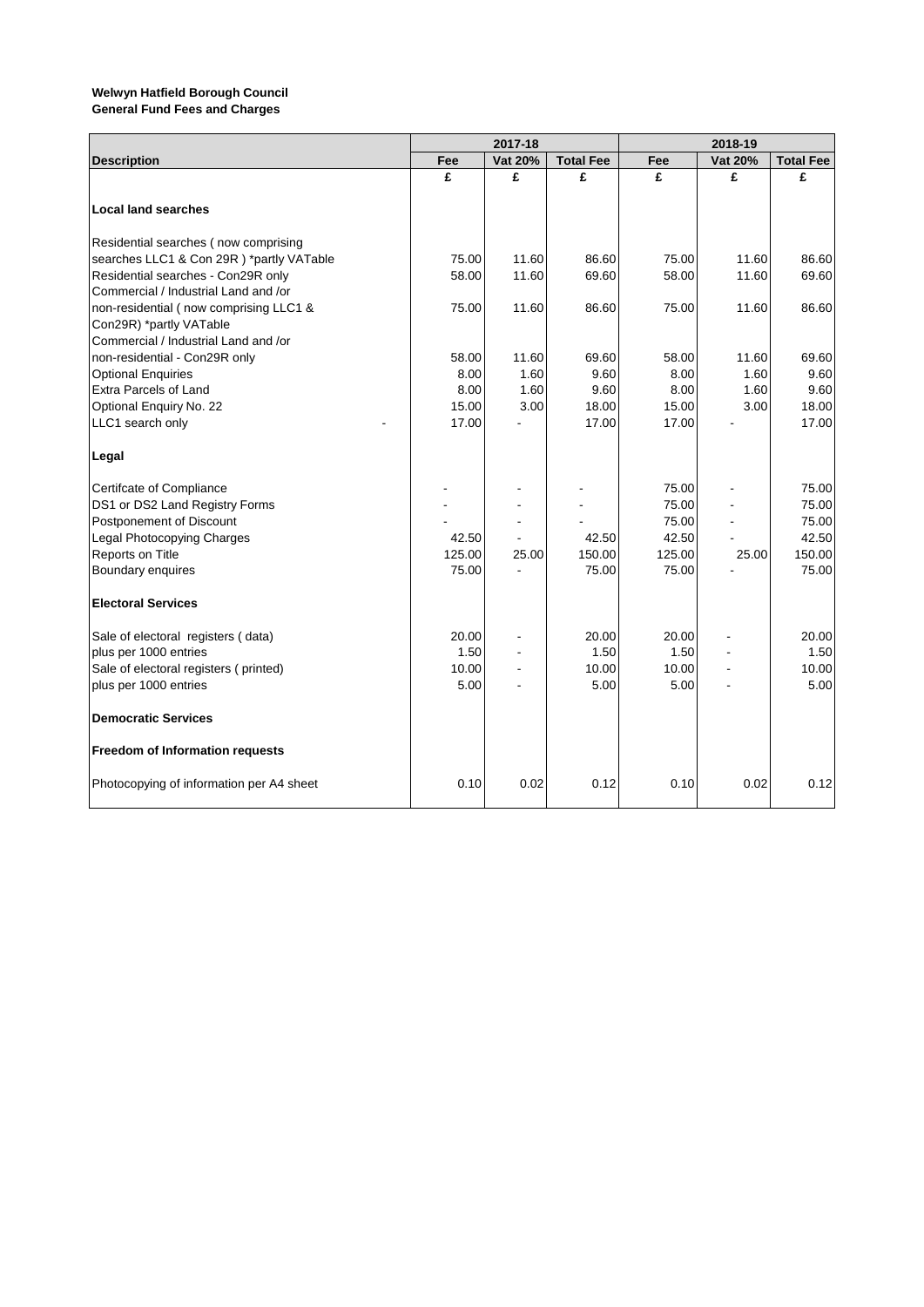|                                                                        | 2017-18         |                          |                  |                 |         |                  |
|------------------------------------------------------------------------|-----------------|--------------------------|------------------|-----------------|---------|------------------|
| <b>Description</b>                                                     | Fee             | Vat 20%                  | <b>Total Fee</b> | Fee             | Vat 20% | <b>Total Fee</b> |
|                                                                        | £               | £                        | £                | £               | £       | £                |
| Licensing                                                              |                 |                          |                  |                 |         |                  |
| Animal Boarding Establishments                                         | 216.30          |                          | 216.30           | 217.00          |         | 217.00           |
| Home Animal Boarding Establishments                                    | 169.95          |                          | 169.95           | 170.00          |         | 170.00           |
| Ear Piercing                                                           | 206.00          |                          | 206.00           | 206.00          |         | 206.00           |
| Tattooing/Other                                                        | 257.50          |                          | 257.50           | 258.00          |         | 258.00           |
| Change of details on registration certificate                          | 25.75           |                          | 25.75            | 26.00           |         | 26.00            |
| Dangerous Wild Animals                                                 | 298.70          |                          | 298.70           | 299.00          |         | 299.00           |
| Zoos                                                                   | 478.95          |                          | 478.95           | 479.00          |         | 479.00           |
| Dog Breeding Establishments                                            | 180.25          |                          | 180.25           | 181.00          |         | 181.00           |
| <b>Gaming Machine Permits</b>                                          |                 |                          |                  |                 |         |                  |
| Two machines on licensed premises                                      | 50.00           |                          | 50.00            | 50.00           |         | 50.00            |
| Grant                                                                  | 150.00          |                          | 150.00           | 150.00          |         | 150.00           |
| More than two machines existing                                        | 100.00          | $\blacksquare$           | 100.00           | 100.00          |         | 100.00           |
| More than two machines other cases<br>More than two machines variation | 150.00          |                          | 150.00           | 150.00          |         | 150.00           |
| More than two machines transferred                                     | 100.00<br>25.00 |                          | 100.00<br>25.00  | 100.00<br>25.00 |         | 100.00<br>25.00  |
| <b>Annual Fees</b>                                                     | 50.00           |                          | 50.00            | 50.00           |         | 50.00            |
| <b>Substitute Name</b>                                                 | 25.00           |                          | 25.00            | 25.00           |         | 25.00            |
| Copy of Permit                                                         | 15.00           |                          | 15.00            | 15.00           |         | 15.00            |
|                                                                        |                 |                          |                  |                 |         |                  |
| Club Gaming Permits Club machine permits                               |                 |                          |                  |                 |         |                  |
| Two machines on licensed premises<br>Grant                             | 50.00<br>200.00 |                          | 50.00<br>200.00  | 50.00<br>200.00 |         | 50.00<br>200.00  |
| Grant (Club premises certificate holder)                               | 100.00          |                          | 100.00           | 100.00          |         | 100.00           |
| More than two machines variation                                       | 100.00          |                          | 100.00           | 100.00          |         | 100.00           |
| Renewal                                                                | 200.00          |                          | 200.00           | 200.00          |         | 200.00           |
| Renewal (Club premises certificate holder)                             | 100.00          |                          | 100.00           | 100.00          |         | 100.00           |
| <b>Annual Fees</b>                                                     | 50.00           |                          | 50.00            | 50.00           |         | 50.00            |
| <b>Substitute Name</b>                                                 | 25.00           |                          | 25.00            | 25.00           |         | 25.00            |
| Copy of Permit                                                         | 15.00           |                          | 15.00            | 15.00           |         | 15.00            |
| Gambling Premises new application                                      |                 |                          |                  |                 |         |                  |
| <b>New Small Casino</b>                                                | 8,240.00        | $\overline{a}$           | 8,240.00         | 8,240.00        |         | 8,240.00         |
| New Large Casino                                                       | 10,300.00       | $\blacksquare$           | 10,300.00        | 10,300.00       |         | 10,300.00        |
| Regional Casino                                                        | 15,450.00       | $\overline{\phantom{a}}$ | 15,450.00        | 15,450.00       |         | 15,450.00        |
| <b>Bingo Club</b>                                                      | 1,648.00        | $\overline{\phantom{a}}$ | 1,648.00         | 1,648.00        |         | 1,648.00         |
| Betting premises (excluding tracks)                                    | 1,545.00        |                          | 1,545.00         | 1,545.00        |         | 1,545.00         |
| Tracks                                                                 | 2,575.00        |                          | 2,575.00         | 2,575.00        |         | 2,575.00         |
| <b>Family Entertainment Centre</b>                                     | 1,236.00        | $\overline{\phantom{a}}$ | 1,236.00         | 1,236.00        |         | 1,236.00         |
| <b>Adult Gaming Centre</b>                                             | 1,236.00        |                          | 1,236.00         | 1,236.00        |         | 1,236.00         |
| Gambling Premises annual fee                                           |                 |                          |                  |                 |         |                  |
| New Small Casino                                                       | 5,150.00        |                          | 5,150.00         | 5,150.00        |         | 5,150.00         |
| New Large Casino                                                       | 10,300.00       |                          | 10,300.00        | 10,300.00       |         | 10,300.00        |
| Regional Casino                                                        | 15,450.00       |                          | 15,450.00        | 15,450.00       |         | 15,450.00        |
| <b>Bingo Club</b>                                                      | 515.00          |                          | 515.00           | 515.00          |         | 515.00           |
| Betting premises (excluding tracks)                                    | 309.00          |                          | 309.00           | 309.00          |         | 309.00           |
| <b>Tracks</b>                                                          | 1,030.00        |                          | 1,030.00         | 1,030.00        |         | 1,030.00         |
| <b>Family Entertainment Centre</b>                                     | 309.00          |                          | 309.00           | 309.00          |         | 309.00           |
| <b>Adult Gaming Centre</b>                                             | 515.00          |                          | 515.00           | 515.00          |         | 515.00           |
| Gambling Premises application for a provisional<br>statement           |                 |                          |                  |                 |         |                  |
| <b>New Small Casino</b>                                                | 8,240.00        |                          | 8,240.00         | 8,240.00        |         | 8,240.00         |
| New Large Casino                                                       | 10,300.00       | $\overline{\phantom{a}}$ | 10,300.00        | 10,300.00       |         | 10,300.00        |
| Regional Casino                                                        | 15,450.00       | $\overline{\phantom{a}}$ | 15,450.00        | 15,450.00       |         | 15,450.00        |
| <b>Bingo Club</b>                                                      | 1,648.00        |                          | 1,648.00         | 1,648.00        |         | 1,648.00         |
| Betting premises (excluding tracks)                                    | 1,339.00        | $\overline{\phantom{a}}$ | 1,339.00         | 1,339.00        |         | 1,339.00         |
| <b>Tracks</b>                                                          | 2,575.00        |                          | 2,575.00         | 2,575.00        |         | 2,575.00         |
| <b>Family Entertainment Centre</b>                                     | 1,339.00        |                          | 1,339.00         | 1,339.00        |         | 1,339.00         |
| <b>Adult Gaming Centre</b>                                             | 1,339.00        |                          | 1,339.00         | 1,339.00        |         | 1,339.00         |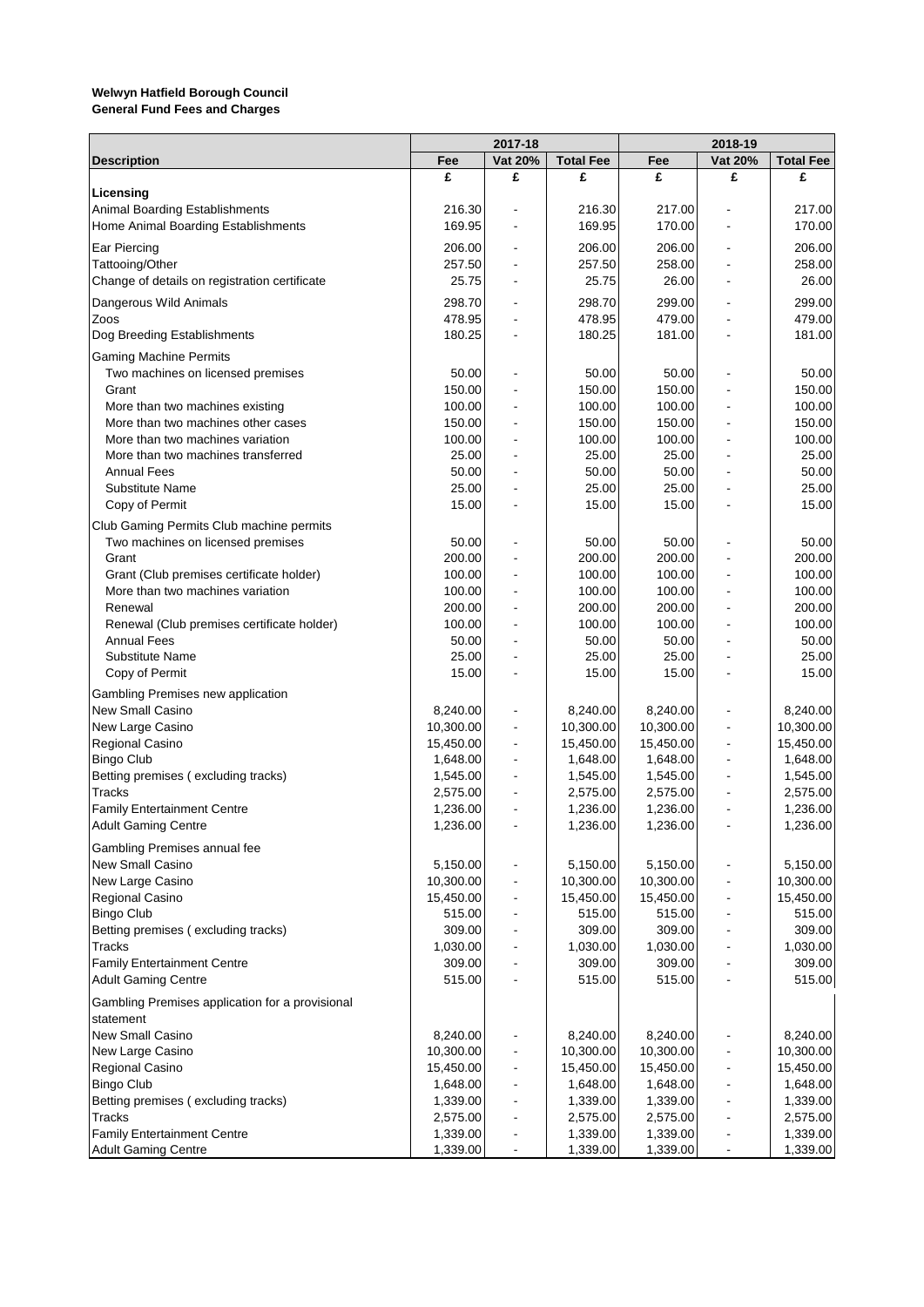|                                                     | 2017-18          |                              |                  |                  | 2018-19                  |                  |  |
|-----------------------------------------------------|------------------|------------------------------|------------------|------------------|--------------------------|------------------|--|
| <b>Description</b>                                  | Fee              | Vat 20%                      | <b>Total Fee</b> | Fee              | Vat 20%                  | <b>Total Fee</b> |  |
| Licensing                                           | £                | £                            | £                | £                | £                        | £                |  |
|                                                     |                  |                              |                  |                  |                          |                  |  |
| Gambling Premises application for transfer          |                  |                              |                  |                  |                          |                  |  |
| New Small Casino                                    | 1,854.00         | $\qquad \qquad \blacksquare$ | 1,854.00         | 1,854.00         |                          | 1,854.00         |  |
| New Large Casino                                    | 2,214.50         |                              | 2,214.50         | 2,215.00         |                          | 2,215.00         |  |
| Regional Casino                                     | 6,695.00         | $\blacksquare$               | 6,695.00         | 6,695.00         |                          | 6,695.00         |  |
| <b>Bingo Club</b>                                   | 721.00           | $\overline{\phantom{a}}$     | 721.00           | 721.00           |                          | 721.00           |  |
| Betting premises (excluding tracks)                 | 721.00           | $\overline{\phantom{a}}$     | 721.00           | 721.00           |                          | 721.00           |  |
| <b>Tracks</b><br><b>Family Entertainment Centre</b> | 978.50<br>515.00 |                              | 978.50<br>515.00 | 979.00<br>515.00 |                          | 979.00<br>515.00 |  |
| <b>Adult Gaming Centre</b>                          | 618.00           |                              | 618.00           | 618.00           |                          | 618.00           |  |
|                                                     |                  |                              |                  |                  |                          |                  |  |
| Gambling Premises application to vary               |                  |                              |                  |                  |                          |                  |  |
| New Small Casino                                    | 4,120.00         | $\blacksquare$               | 4,120.00         | 4,120.00         |                          | 4,120.00         |  |
| New Large Casino                                    | 5,150.00         | $\overline{\phantom{a}}$     | 5,150.00         | 5,150.00         |                          | 5,150.00         |  |
| Regional Casino                                     | 7,725.00         | $\overline{\phantom{a}}$     | 7,725.00         | 7,725.00         |                          | 7,725.00         |  |
| <b>Bingo Club</b>                                   | 1,545.00         | $\blacksquare$               | 1,545.00         | 1,545.00         |                          | 1,545.00         |  |
| Betting premises (excluding tracks)                 | 1,339.00         |                              | 1,339.00         | 1,339.00         |                          | 1,339.00         |  |
| <b>Tracks</b>                                       | 1,287.50         | $\overline{\phantom{a}}$     | 1,287.50         | 1,288.00         |                          | 1,288.00         |  |
| <b>Family Entertainment Centre</b>                  | 618.00           | $\blacksquare$               | 618.00           | 618.00           |                          | 618.00           |  |
| <b>Adult Gaming Centre</b>                          | 618.00           | $\overline{\phantom{a}}$     | 618.00           | 618.00           | $\blacksquare$           | 618.00           |  |
| Gambling Premises application for reinstatement     |                  |                              |                  |                  |                          |                  |  |
| New Small Casino                                    | 1,854.00         | $\blacksquare$               | 1,854.00         | 1,854.00         |                          | 1,854.00         |  |
| New Large Casino                                    | 2,214.50         | $\blacksquare$               | 2,214.50         | 2,215.00         |                          | 2,215.00         |  |
| Regional Casino                                     | 6,695.00         | $\overline{\phantom{a}}$     | 6,695.00         | 6,695.00         |                          | 6,695.00         |  |
| <b>Bingo Club</b>                                   | 721.00           | $\overline{\phantom{a}}$     | 721.00           | 721.00           |                          | 721.00           |  |
| Betting premises (excluding tracks)                 | 721.00           |                              | 721.00           | 721.00           |                          | 721.00           |  |
| <b>Tracks</b>                                       | 978.50           |                              | 978.50           | 979.00           |                          | 979.00           |  |
| <b>Family Entertainment Centre</b>                  | 515.00           |                              | 515.00           | 515.00           |                          | 515.00           |  |
| <b>Adult Gaming Centre</b>                          | 721.00           |                              | 721.00           | 721.00           |                          | 721.00           |  |
|                                                     |                  |                              |                  |                  |                          |                  |  |
| Gambling Premises provisional statement holders     |                  |                              |                  |                  |                          |                  |  |
| New Small Casino                                    | 3,090.00         | $\qquad \qquad \blacksquare$ | 3,090.00         | 3,090.00         |                          | 3,090.00         |  |
| New Large Casino                                    | 5,150.00         | $\overline{\phantom{a}}$     | 5,150.00         | 5,150.00         |                          | 5,150.00         |  |
| Regional Casino                                     | 8,240.00         | $\overline{\phantom{a}}$     | 8,240.00         | 8,240.00         |                          | 8,240.00         |  |
| <b>Bingo Club</b>                                   | 721.00           | $\qquad \qquad \blacksquare$ | 721.00           | 721.00           |                          | 721.00           |  |
| Betting premises (excluding tracks)                 | 721.00           | $\overline{\phantom{a}}$     | 721.00           | 721.00           |                          | 721.00           |  |
| <b>Tracks</b>                                       | 978.50           |                              | 978.50           | 979.00           |                          | 979.00           |  |
| <b>Family Entertainment Centre</b>                  | 772.50           |                              | 772.50           | 773.00           |                          | 773.00           |  |
| <b>Adult Gaming Centre</b>                          | 772.50           | $\overline{\phantom{a}}$     | 772.50           | 773.00           |                          | 773.00           |  |
| Sex Shop or Sex Cinema                              | 1,442.00         |                              | 1,442.00         | 1,442.00         |                          | 1,442.00         |  |
| Sexual Entertainment Venue                          | 648.90           |                              | 648.90           | 649.00           |                          | 649.00           |  |
| Hypnotism application                               | 159.65           |                              | 159.65           | 160.00           |                          | 160.00           |  |
| Gambling Premises notification of change            | 51.50            |                              | 51.50            | 52.00            |                          | 52.00            |  |
|                                                     |                  |                              |                  |                  |                          |                  |  |
| Gambling Premises copy of Licence                   | 25.75            |                              | 25.75            | 26.00            |                          | 26.00            |  |
| <b>Lottery Registration</b>                         | 40.00            |                              | 40.00            | 40.00            |                          |                  |  |
| Lottery Renewal                                     | 20.00            |                              | 20.00            | 20.00            |                          |                  |  |
| Pet Shops                                           | 169.95           |                              | 169.95           | 170.00           |                          | 170.00           |  |
|                                                     |                  |                              |                  |                  |                          |                  |  |
| <b>Scrap Metal</b>                                  |                  |                              |                  |                  |                          |                  |  |
| Site Licence Application                            | 751.90           |                              | 751.90           | 752.00           |                          | 752.00           |  |
| <b>Collectors Licence Application</b>               | 628.30           |                              | 628.30           | 629.00           |                          | 629.00           |  |
| Site Licence Renewal                                | 509.85           |                              | 509.85           | 510.00           |                          | 510.00           |  |
| <b>Collectors Licence Renewal</b>                   | 484.10           |                              | 484.10           | 485.00           |                          | 485.00           |  |
| Variation (site licence to collectors licence)      | 82.40            |                              | 82.40            | 83.00            |                          | 83.00            |  |
| Variation (collectors licence to site licence)      | 149.35           |                              | 149.35           | 150.00           |                          | 150.00           |  |
| Change of site                                      | 82.40            |                              | 82.40            | 83.00            |                          | 83.00            |  |
| Change of site manager                              | 66.95<br>46.35   |                              | 66.95<br>46.35   | 67.00<br>47.00   | $\overline{\phantom{0}}$ | 67.00<br>47.00   |  |
| Change of name or address                           |                  |                              |                  |                  |                          |                  |  |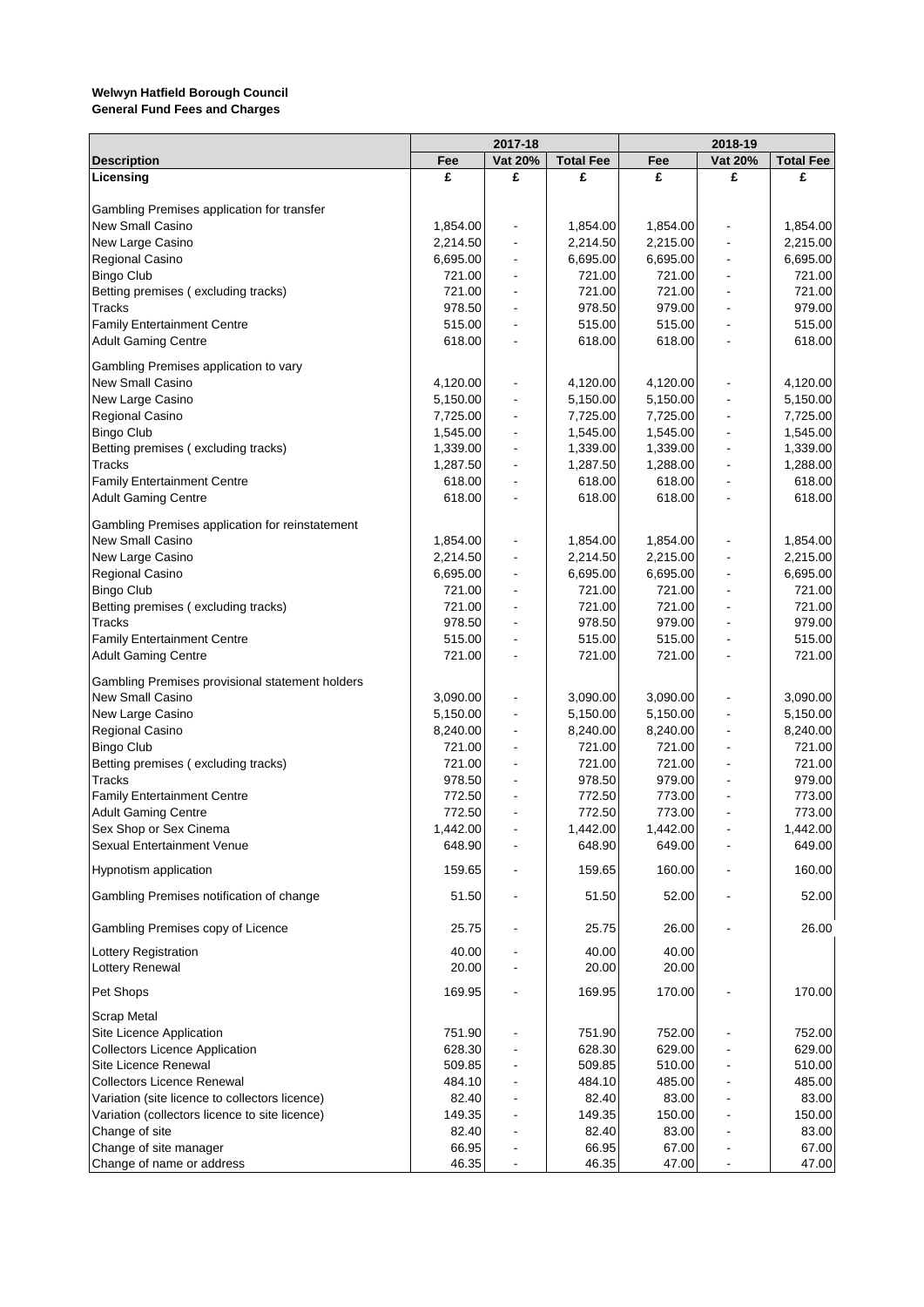|                                            |           | 2017-18                  |                  |           | 2018-19                  |                  |
|--------------------------------------------|-----------|--------------------------|------------------|-----------|--------------------------|------------------|
| <b>Description</b>                         | Fee       | Vat 20%                  | <b>Total Fee</b> | Fee       | Vat 20%                  | <b>Total Fee</b> |
| Licensing                                  | £         | £                        | £                | £         | £                        | £                |
|                                            |           |                          |                  |           |                          |                  |
| Premises & Clubs - new applications        |           |                          |                  |           |                          |                  |
| Rateable value :- Band A                   | 100.00    | $\overline{\phantom{a}}$ | 100.00           | 100.00    |                          | 100.00           |
| $:$ - Band B                               | 190.00    | $\overline{\phantom{a}}$ | 190.00           | 190.00    |                          | 190.00           |
| :- Band C                                  | 315.00    | $\ddot{\phantom{a}}$     | 315.00           | 315.00    |                          | 315.00           |
| :- Band D                                  | 450.00    | $\blacksquare$           | 450.00           | 450.00    |                          | 450.00           |
| :- Band E                                  | 635.00    | $\ddot{\phantom{a}}$     | 635.00           | 635.00    |                          | 635.00           |
| :- Minor variations                        | 89.00     | $\overline{\phantom{a}}$ | 89.00            | 89.00     |                          | 89.00            |
| Additional fees for premises holding more  |           |                          |                  |           |                          |                  |
| than 5000 persons                          |           |                          |                  |           |                          |                  |
| 5,000 - 9,999                              | 1,000.00  | $\overline{\phantom{a}}$ | 1,000.00         | 1,000.00  |                          | 1,000.00         |
| 10,000 - 14,999                            | 2,000.00  | $\overline{a}$           | 2,000.00         | 2,000.00  |                          | 2,000.00         |
| 15,000 - 19,999                            | 4,000.00  | $\ddot{\phantom{a}}$     | 4,000.00         | 4,000.00  |                          | 4,000.00         |
| 20,000 - 29,999                            | 8,000.00  | $\blacksquare$           | 8,000.00         | 8,000.00  |                          | 8,000.00         |
| 30,000 - 39,999                            | 16,000.00 | $\ddot{\phantom{a}}$     | 16,000.00        | 16,000.00 |                          | 16,000.00        |
| 40,000 - 49,999                            | 24,000.00 | $\overline{a}$           | 24,000.00        | 24,000.00 |                          | 24,000.00        |
| 50,000 - 59,999                            | 32,000.00 | $\blacksquare$           | 32,000.00        | 32,000.00 |                          | 32,000.00        |
| 60,000 - 69,999                            | 40,000.00 | $\blacksquare$           | 40,000.00        | 40,000.00 | $\overline{\phantom{a}}$ | 40,000.00        |
|                                            |           | $\ddot{\phantom{a}}$     |                  |           |                          | 48,000.00        |
| 70,000 - 79,999                            | 48,000.00 |                          | 48,000.00        | 48,000.00 |                          |                  |
| 80,000 - 89,999                            | 56,000.00 | $\blacksquare$           | 56,000.00        | 56,000.00 |                          | 56,000.00        |
| 90,000 and over                            | 64,000.00 | $\overline{\phantom{a}}$ | 64,000.00        | 64,000.00 | $\blacksquare$           | 64,000.00        |
| Premises & Clubs - Annual Fee (Renewals)   |           |                          |                  |           |                          |                  |
| Rateable value :- Band A                   | 70.00     | $\blacksquare$           | 70.00            | 70.00     |                          | 70.00            |
| $:$ - Band B                               | 180.00    | $\overline{a}$           | 180.00           | 180.00    |                          | 180.00           |
| :- Band C                                  | 295.00    | $\blacksquare$           | 295.00           | 295.00    |                          | 295.00           |
| :- Band D                                  | 320.00    | $\ddot{\phantom{a}}$     | 320.00           | 320.00    |                          | 320.00           |
| :- Band E                                  | 350.00    | $\overline{a}$           | 350.00           | 350.00    |                          | 350.00           |
| Additional fees for premises holding more  |           |                          |                  |           |                          |                  |
| than 5000 persons                          |           |                          |                  |           |                          |                  |
| 5,000 - 9,999                              | 500.00    | $\blacksquare$           | 500.00           | 500.00    |                          | 500.00           |
| 10,000 - 14,999                            | 1,000.00  | $\blacksquare$           | 1,000.00         | 1,000.00  |                          | 1,000.00         |
| 15,000 - 19,999                            | 2,000.00  | $\blacksquare$           | 2,000.00         | 2,000.00  |                          | 2,000.00         |
| 20,000 - 29,999                            | 4,000.00  | $\ddot{\phantom{a}}$     | 4,000.00         | 4,000.00  |                          | 4,000.00         |
| 30,000 - 39,999                            | 8,000.00  | $\overline{\phantom{a}}$ | 8,000.00         | 8,000.00  |                          | 8,000.00         |
| 40,000 - 49,999                            | 12,000.00 | $\overline{a}$           | 12,000.00        | 12,000.00 |                          | 12,000.00        |
| 50,000 - 59,999                            | 16,000.00 | $\overline{\phantom{a}}$ | 16,000.00        | 16,000.00 | $\blacksquare$           | 16,000.00        |
| 60,000 - 69,999                            | 20,000.00 |                          | 20,000.00        | 20,000.00 |                          | 20,000.00        |
| 70,000 - 79,999                            | 24,000.00 |                          | 24,000.00        | 24,000.00 |                          | 24,000.00        |
| 80,000 - 89,999                            | 28,000.00 | $\blacksquare$           | 28,000.00        | 28,000.00 |                          | 28,000.00        |
| 90,000 and over                            | 32,000.00 | $\blacksquare$           | 32,000.00        | 32,000.00 |                          | 32,000.00        |
| Personal Licence                           | 37.00     |                          | 37.00            | 37.00     |                          | 37.00            |
| Application for the grant or renewal of a  | 37.00     |                          | 37.00            | 37.00     |                          | 37.00            |
| personal licence                           |           |                          |                  |           |                          |                  |
| <b>Temporary Event Notice</b>              | 21.00     |                          | 21.00            | 21.00     |                          | 21.00            |
| Replacement of premises licence or summary | 10.50     | $\blacksquare$           | 10.50            | 10.50     |                          | 10.50            |
|                                            |           |                          |                  |           |                          |                  |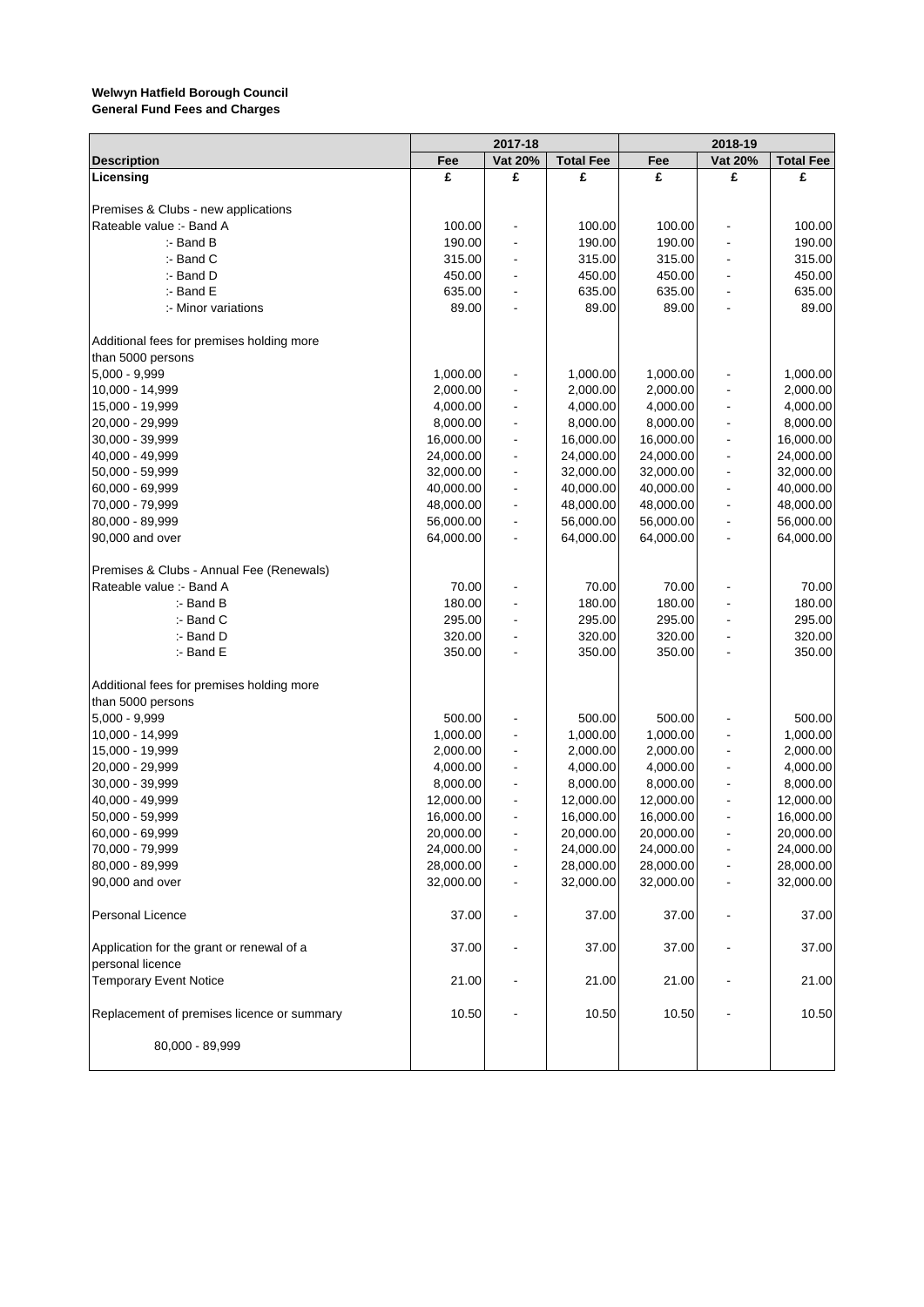|                                                                                                                                  | 2017-18  |                          |                  | 2018-19  |                |                  |  |
|----------------------------------------------------------------------------------------------------------------------------------|----------|--------------------------|------------------|----------|----------------|------------------|--|
| <b>Description</b>                                                                                                               | Fee      | Vat 20%                  | <b>Total Fee</b> | Fee      | Vat 20%        | <b>Total Fee</b> |  |
| Licensing                                                                                                                        | £        | £                        | £                | £        | £              | £                |  |
| Premises & Clubs - new applications for                                                                                          |          |                          |                  |          |                |                  |  |
| primarily for selling alcohol for consumption                                                                                    |          |                          |                  |          |                |                  |  |
| on the premises                                                                                                                  |          |                          |                  |          |                |                  |  |
| Rateable value :- Band D                                                                                                         | 900.00   |                          | 900.00           | 900.00   |                | 900.00           |  |
| $:$ - Band E                                                                                                                     | 1,905.00 |                          | 1,905.00         | 1,905.00 |                | 1,905.00         |  |
| Premises & Clubs - Annual Fee for                                                                                                |          |                          |                  |          |                |                  |  |
| primarily for selling alcohol for consumption                                                                                    |          |                          |                  |          |                |                  |  |
| on the premises                                                                                                                  |          |                          |                  |          |                |                  |  |
| Rateable value :- Band D                                                                                                         | 640.00   |                          | 640.00           | 640.00   |                | 640.00           |  |
| $:$ - Band E                                                                                                                     | 1,050.00 |                          | 1,050.00         | 1,050.00 |                | 1,050.00         |  |
| Application for the mandatory condition                                                                                          | 23.00    |                          | 23.00            | 23.00    |                | 23.00            |  |
| requiring DPS in respect of a premises licence                                                                                   |          |                          |                  |          |                |                  |  |
| to be disapplied                                                                                                                 |          |                          |                  |          |                |                  |  |
| <b>Riding Establishments</b>                                                                                                     | 278.10   |                          | 278.10           | 279.00   |                | 279.00           |  |
| <b>Street Trading consents</b>                                                                                                   |          |                          |                  |          |                |                  |  |
| Per trading per day of the week                                                                                                  | 169.95   |                          | 169.95           | 170.00   |                | 170.00           |  |
| Application for a provisional statement where                                                                                    | 315.00   | $\overline{\phantom{a}}$ | 315.00           | 315.00   |                | 315.00           |  |
| premises are being built etc                                                                                                     |          |                          |                  |          |                |                  |  |
| Notification of change of address                                                                                                | 10.50    |                          | 10.50            | 10.50    |                | 10.50            |  |
| Application to vary a licence to specify an                                                                                      | 23.00    |                          | 23.00            | 23.00    |                | 23.00            |  |
| individual as premises supervisor                                                                                                |          |                          |                  |          |                |                  |  |
| Application for transfer of premises Licence                                                                                     | 23.00    |                          | 23.00            | 23.00    |                | 23.00            |  |
| Interim Authority Notice following death of                                                                                      | 23.00    |                          | 23.00            | 23.00    |                | 23.00            |  |
| Licence holder                                                                                                                   | 10.50    |                          | 10.50            | 10.50    |                | 10.50            |  |
| Replacement of certificate or summary<br>Notification of change of name or alteration of                                         | 10.50    |                          | 10.50            | 10.50    |                | 10.50            |  |
| rules of club                                                                                                                    |          |                          |                  |          |                |                  |  |
| Change of relevant registered address of club                                                                                    | 10.50    |                          | 10.50            | 10.50    |                | 10.50            |  |
| Replacement of temporary event notice                                                                                            | 10.50    |                          | 10.50            | 10.50    |                | 10.50            |  |
| Replacement of personal licence                                                                                                  | 10.50    |                          | 10.50            | 10.50    |                | 10.50            |  |
| Duty to notify change of name & address                                                                                          | 10.50    |                          | 10.50            | 10.50    |                | 10.50            |  |
| Right of freeholder to be notified of licensing                                                                                  | 21.00    |                          | 21.00            | 21.00    |                | 21.00            |  |
| matters.                                                                                                                         |          |                          |                  |          |                |                  |  |
| Copy of document on public register                                                                                              | 0.12     | 0.02                     | 0.14             | 0.12     | 0.02           | 0.14             |  |
| <b>Mobile Homes Act</b>                                                                                                          |          |                          |                  |          |                |                  |  |
| Initial Site Licence Fee                                                                                                         | 138.02   | 27.60                    | 165.62           | 138.00   | 27.60          | 165.60           |  |
| - and in addition for each pitch                                                                                                 | 13.39    | 2.68                     | 16.07            | 14.00    | 2.80           | 16.80            |  |
| Transfer or Standard amendment fee                                                                                               | 177.16   | 35.43                    | 212.59           | 178.00   | 35.60          | 213.60           |  |
| Site expansion amendment fee                                                                                                     | 138.02   | 27.60                    | 165.62           | 138.00   | 27.60          | 165.60           |  |
| - and in addition for each pitch                                                                                                 | 13.39    | 2.68                     | 16.07            | 14.00    | 2.80           | 16.80            |  |
| Annual Fee per pitch                                                                                                             | 10.17    | 2.03                     | 12.20            | 11.00    | 2.20           | 13.20            |  |
| Site Rules Regulation Deposit                                                                                                    | 35.02    | 7.00                     | 42.02            | 35.00    | 7.00           | 42.00            |  |
| Fit and Proper Persons Check                                                                                                     | 164.80   | 32.96                    | 197.76           | 165.00   | 33.00          | 198.00           |  |
| <b>Enforcement Notice</b>                                                                                                        | 283.25   | 56.65                    | 339.90           | 284.00   | 56.80          | 340.80           |  |
| Works in default - As displayed in current budget book and vary with the officer involved and the time of day works are executed |          |                          |                  |          |                |                  |  |
| <b>Hackney Carriages</b>                                                                                                         |          |                          |                  |          |                |                  |  |
| Hackney Carriage Driver/Private hire driver Licence - 3 Yea                                                                      | 450.00   |                          | 450.00           | 450.00   |                | 450.00           |  |
| Hackney Carriage Vehicle Licence/Private Hire Vehicle - 1                                                                        | 290.00   |                          | 290.00           | 290.00   |                | 290.00           |  |
| Private Hire Operator Licence :-                                                                                                 |          |                          |                  |          |                |                  |  |
| 1 Year                                                                                                                           | 330.00   |                          | 330.00           | 330.00   |                | 330.00           |  |
| 3 Years                                                                                                                          | 762.00   |                          | 762.00           | 762.00   |                | 762.00           |  |
| 5 Years                                                                                                                          | 1194.00  |                          | 1194.00          | 1,194.00 |                | 1,194.00         |  |
|                                                                                                                                  |          |                          |                  |          |                |                  |  |
| CRB check                                                                                                                        | 50.00    |                          | 50.00            | 50.00    |                | 50.00            |  |
| Knowledge test (per attempt)                                                                                                     | 60.00    |                          | 60.00            | 60.00    |                | 60.00            |  |
| Replacement plate                                                                                                                | 20.00    |                          | 20.00            | 20.00    |                | 20.00            |  |
| Replacement bracket                                                                                                              | 15.00    |                          | 15.00            | 15.00    |                | 15.00            |  |
| Replacement driver's badge                                                                                                       | 15.00    |                          | 15.00            | 15.00    |                | 15.00            |  |
| Extra copy/duplicate of licence                                                                                                  | 5.00     |                          | 5.00             | 5.00     |                | 5.00             |  |
| <b>DVLA</b>                                                                                                                      | 10.00    |                          | 10.00            | 10.00    |                | 10.00            |  |
| Vehicle transfers                                                                                                                | 100.00   |                          | 100.00           | 100.00   | $\blacksquare$ | 100.00           |  |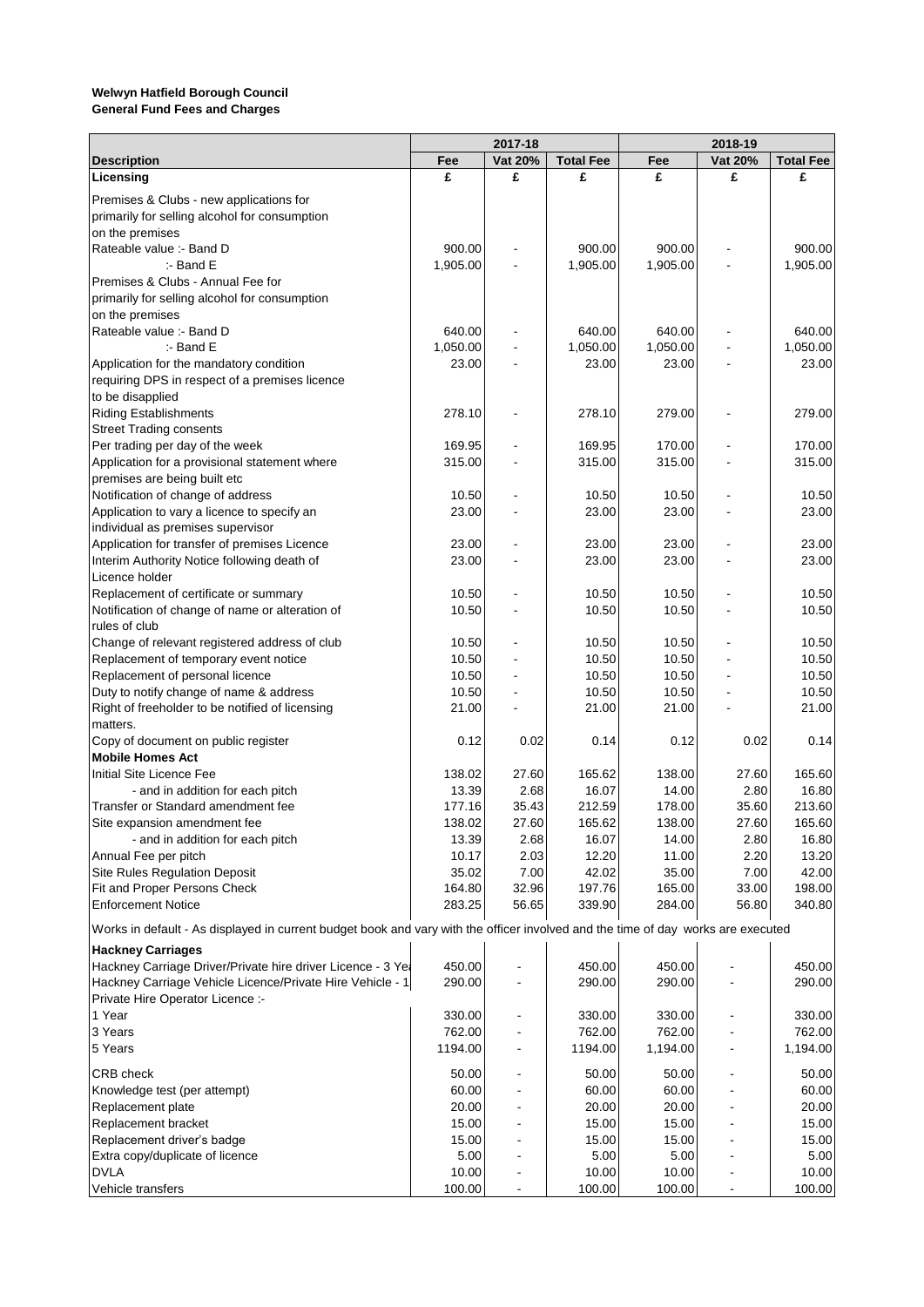|                                                                                                                                          | 2017-18  |         |                  | 2018-19  |                     |                  |
|------------------------------------------------------------------------------------------------------------------------------------------|----------|---------|------------------|----------|---------------------|------------------|
| <b>Description</b>                                                                                                                       | Fee      | Vat 20% | <b>Total Fee</b> | Fee      | Vat 20%             | <b>Total Fee</b> |
| <b>Environmental Health</b>                                                                                                              | £        | £       | £                |          |                     |                  |
|                                                                                                                                          |          |         |                  |          |                     |                  |
| Level 2 - Food Safety in Catering (residents or                                                                                          | 65.00    |         | 65.00            | 65.00    |                     | 65.00            |
| Level2 - Food Hygiene in Catering (outside of WH)                                                                                        | New      |         |                  | 70.00    |                     | 70.00            |
| Level 3 - Food safety in Catering (rsidents/businesses of W                                                                              | 270.00   |         |                  | 275.00   |                     | 275.00           |
| Level 3 - Food safety in Catering (outside of WH))                                                                                       | New      |         | 270.00           | 285.00   |                     | 285.00           |
| Level 3 - Refresher Course                                                                                                               | 150.00   |         | 150.00           | 155.00   |                     | 155.00           |
| Level 3 - Refresher Course (outside WH)                                                                                                  |          |         |                  | 165.00   |                     |                  |
| Resilience awareness training (organisation)                                                                                             | 500.00   |         | 500.00           | 500.00   |                     | 500.00           |
| Small Business Support course (part day)                                                                                                 | 65.00    |         | 65.00            | 65.00    |                     | 65.00            |
| Small Business Support course (full day)                                                                                                 | 130.00   |         | 130.00           | 130.00   |                     | 130.00           |
| Small Food Business workshops                                                                                                            | 45.00    |         | 45.00            | 45.00    |                     | 45.00            |
| Replacement food hygiene/safety certificate                                                                                              | 40.00    |         | 40.00            | 40.00    |                     | 40.00            |
| Cancellation of attendance at courses listed above:                                                                                      |          |         |                  |          |                     |                  |
| Cancellation within 1 month of course:                                                                                                   |          |         |                  |          | 75%refund           |                  |
| Cancellation within 1 week of course:                                                                                                    |          |         |                  |          | No refund           |                  |
| Failure to attend without notification:                                                                                                  |          |         |                  |          | Course fees payable |                  |
| EPA prescribed processes - application fees                                                                                              |          |         |                  |          |                     |                  |
| these fees are subject to change by statute                                                                                              |          |         |                  |          |                     |                  |
| EPA part B installation                                                                                                                  | 1,579    |         | 1,650.00         | 1,650.00 |                     | 1,650.00         |
| Additional fee for operating without a permit                                                                                            | 1,137    |         | 1,188.00         | 1.188.00 |                     | 1,188.00         |
| <b>Reduced Fee activities</b>                                                                                                            | 148      |         | 155.00           | 155.00   |                     | 155.00           |
| <b>PVR1&amp;II</b>                                                                                                                       | 246      |         | 257.00           | 257.00   |                     | 257.00           |
| Vehicle Refinishers                                                                                                                      | 346      |         | 362.00           | 362.00   |                     | 362.00           |
| Reduced Fee activities : Additional fee for                                                                                              |          |         |                  |          |                     |                  |
| operating without a permit.                                                                                                              | 68       |         | 71.00            | 71.00    |                     | 71.00            |
| Mobile screening & crushing plant                                                                                                        | 1,579.00 |         | 1,650.00         | 1,650.00 |                     | 1,650.00         |
| for the 3rd to 7th applications                                                                                                          | 943      |         | 985.00           | 985.00   |                     | 985.00           |
| for the 8th & subsequent applications                                                                                                    | 477      |         | 498.00           | 498.00   |                     | 498.00           |
| Where an application for any of the above is for a combined Part B and waste application, add an extra £104, (low risk)                  |          |         |                  |          |                     |                  |
| £156 (medium risk) or £207 (high risk) to the above amounts.                                                                             |          |         |                  |          |                     |                  |
| <b>Annual Subsistence Charges</b>                                                                                                        |          |         |                  |          |                     |                  |
| Annual Subsistence Charge - low risk *                                                                                                   | 739      |         | 739.00           | 772.00   |                     | 772.00           |
| Annual Subsistence Charge - medium risk *                                                                                                | 1,111.00 |         | 1,111.00         | 1,161.00 |                     | 1,161.00         |
| Annual subsistence Charge - high risk *                                                                                                  | 1,672:00 |         | 1,672.00         | 1,747.00 |                     | 1,747.00         |
| Annual Subsistence Charge - petrol stations,                                                                                             | 146      |         |                  |          |                     |                  |
| Reduced fee activities - low                                                                                                             | 76.00    |         | 76.00            | 79.00    |                     | 79.00            |
| Reduced fee activities - medium                                                                                                          | 151.00   |         | 151.00           | 158.00   |                     | 158.00           |
| Reduced fee activities - high                                                                                                            | 227.00   |         | 227.00           | 237.00   |                     | 237.00           |
| PVR I & II - low                                                                                                                         | 108.00   |         | 108.00           | 113.00   |                     | 113.00           |
| PVR I & II - medium                                                                                                                      | 216.00   |         | 216.00           | 226.00   |                     | 226.00           |
| PVR I & II - high                                                                                                                        | 326.00   |         | 326.00           | 341.00   |                     | 341.00           |
| Vehicle Refinishers - Iow                                                                                                                | 218.00   |         | 218.00           | 228.00   |                     | 228.00           |
| Vehicle Refinishers - medium                                                                                                             | 349.00   |         | 349.00           | 365.00   |                     | 365.00           |
| Vehicle Refinishers - high                                                                                                               | 524.00   |         | 524.00           | 548.00   |                     | 548.00           |
| Mobile screening & crushing plant - low                                                                                                  | 618.00   |         | 618.00           | 626.00   |                     | 626.00           |
| Mobile screening & crushing plant - medium                                                                                               | 989.00   |         | 989.00           | 1,034.00 |                     | 1,034.00         |
| Mobile screening & crushing plant - high                                                                                                 | 1,484.00 |         | 1,484.00         | 1,551.00 |                     | 1,551.00         |
| for the 3rd to 7th applications - low                                                                                                    | 368.00   |         | 368.00           | 385.00   |                     | 385.00           |
| for the 3rd to 7th applications - medium                                                                                                 | 590.00   |         | 590.00           | 617.00   |                     | 617.00           |
| for the 3rd to 7th applications - high                                                                                                   | 884.00   |         | 884.00           | 924.00   |                     | 924.00           |
|                                                                                                                                          | 189.00   |         |                  |          |                     |                  |
| for the 8th & subsequent applications - low                                                                                              |          |         | 189.00           | 198.00   |                     | 198.00           |
| for the 8th & subsequent applications - medium                                                                                           | 302.00   |         | 302.00<br>453.00 | 314.00   |                     | 314.00<br>473.00 |
| for the 8th & subsequent applications - high                                                                                             | 453.00   |         |                  | 473.00   |                     |                  |
| If subsistence charge is paid in installments the total amount of subsistence charge payable in that financial year is increased by £38. |          |         |                  |          |                     |                  |
| An extra £104 is required where the operator carries on an operation that falls within the reporting obligations of the EC Regulation    |          |         |                  |          |                     |                  |
| these additional amounts must be charged where a permit is for a combined Part B and waste installation **                               |          |         |                  |          |                     |                  |

| these additional amounts must be charged where a permit is for a compiled Failt D and waste instantion |        |                          |        |        |   |        |  |
|--------------------------------------------------------------------------------------------------------|--------|--------------------------|--------|--------|---|--------|--|
| Low Risk                                                                                               | 99.00  | -                        | 99.00  | 104.00 | ٠ | 104.00 |  |
| Medium risk                                                                                            | 149.00 | $\overline{\phantom{a}}$ | 149.00 | 156.00 |   | 156.00 |  |
| <b>High Risk</b>                                                                                       | 198.00 | $\overline{\phantom{0}}$ | 198.00 | 207.00 |   | 207.00 |  |
|                                                                                                        |        |                          |        |        |   |        |  |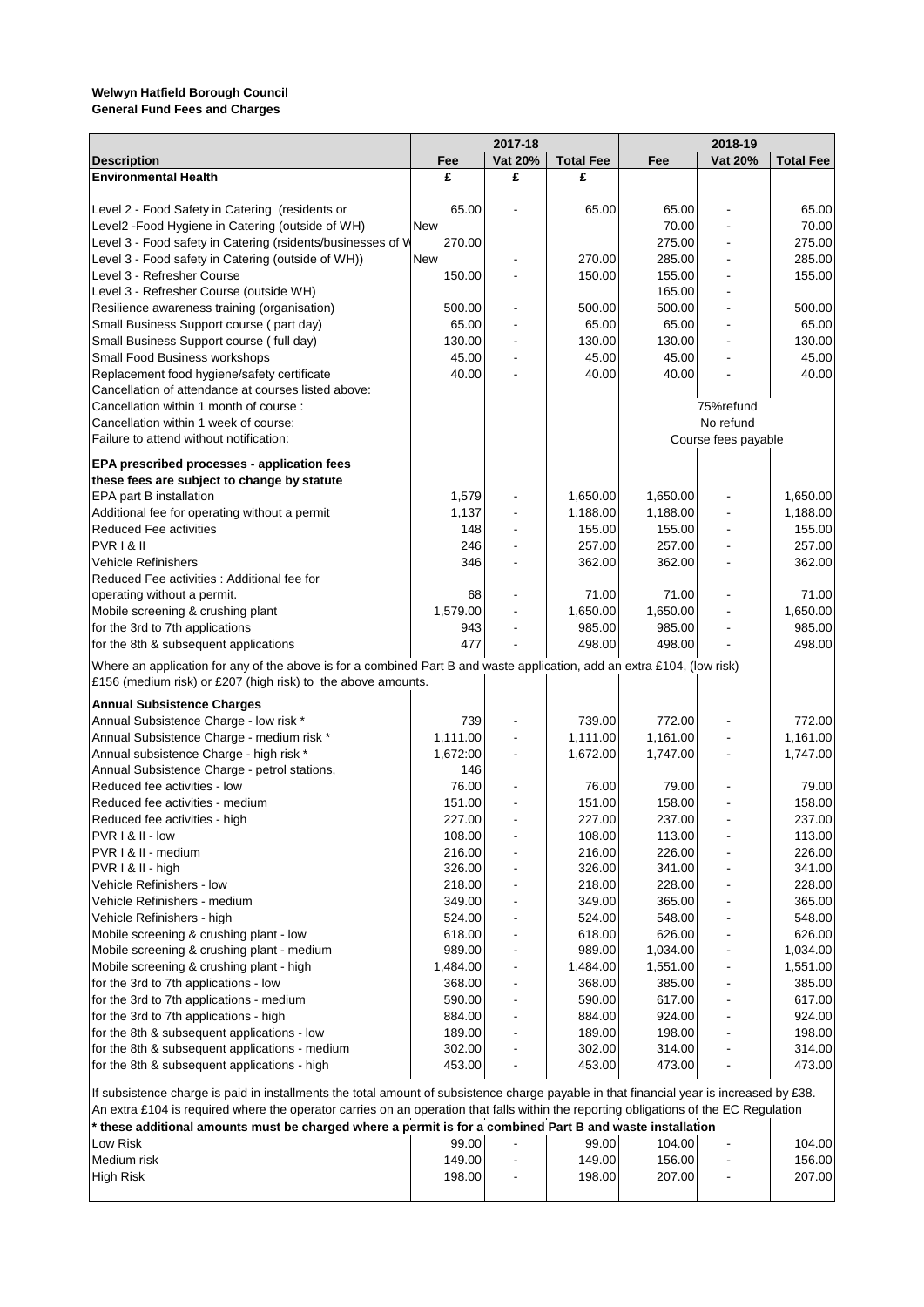|                                                                                                                                    | 2017-18  |         |                  | 2018-19  |         |                  |
|------------------------------------------------------------------------------------------------------------------------------------|----------|---------|------------------|----------|---------|------------------|
| <b>Description</b>                                                                                                                 | Fee      | Vat 20% | <b>Total Fee</b> | Fee      | Vat 20% | <b>Total Fee</b> |
| <b>Environmental Health</b>                                                                                                        | £        | £       | £                | £        | £       | £                |
|                                                                                                                                    |          |         |                  |          |         |                  |
| <b>Transfer &amp; Surrender</b>                                                                                                    | 162.00   |         | 162.00           | 169.00   |         | 169.00           |
| Standard process transfer<br>Standard process partial transfer                                                                     | 476.00   |         | 476.00           | 497.00   |         | 497.00           |
| Surrender : all Part B activities                                                                                                  |          |         |                  |          |         |                  |
| Reduced fee activities: transfer                                                                                                   |          |         |                  |          |         |                  |
| Reduced fee activities : partial transfer                                                                                          | 75.00    |         | 75.00            | 47.00    |         | 47.00            |
|                                                                                                                                    |          |         |                  |          |         |                  |
| Substantial change S10 & S11                                                                                                       |          |         |                  |          |         |                  |
| Standard process                                                                                                                   | 1,005.00 |         | 1,005.00         | 1,050.00 |         | 1,050.00         |
| Standard process where the substantial change                                                                                      |          |         |                  |          |         |                  |
| results in a new PPC activity.                                                                                                     | 1,579.00 |         | 1,579.00         | 1,650.00 |         | 1,650.00         |
| Change due to implementing an upgrading plan                                                                                       |          |         |                  |          |         |                  |
| (applies to LAPC only)                                                                                                             | 141.00   |         | 141.00           | 147.00   |         | 147.00           |
| Reduced fee activities                                                                                                             | 98.00    |         | 98.00            | 102.00   |         | 102.00           |
|                                                                                                                                    |          |         |                  |          |         |                  |
| Application fee for grant of A2 permit                                                                                             |          |         |                  | 3,363.00 |         | 3,363.00         |
| Application fee for transfer of A2 permit full                                                                                     |          |         |                  | 235.00   |         | 235.00           |
| Partila transfer                                                                                                                   |          |         |                  | 698.00   |         | 698.00           |
| Surrender of permit                                                                                                                |          |         |                  | 698.00   |         | 698.00           |
| Application for Variation                                                                                                          |          |         |                  | 1,368.00 |         | 1,368.00         |
| Variation for Small Waste Incineration plant                                                                                       |          |         |                  | 3,363.00 |         | 3,363.00         |
| Late Application fee for A2                                                                                                        |          |         |                  | 1,188.00 |         | 1,188.00         |
|                                                                                                                                    |          |         |                  |          |         |                  |
| Subsistence Charges A2                                                                                                             |          |         |                  |          |         |                  |
| Low Risk                                                                                                                           |          |         |                  | 1,343.00 |         | 1,343.00         |
| <b>Meduim Risk</b>                                                                                                                 |          |         |                  | 1,507.00 |         | 1,507.00         |
| High Risk                                                                                                                          |          |         |                  | 2,230.00 |         | 2,230.00         |
| If subsitence charge is paid in installments the total subsistence charge payable in that financial year is increased by £38.      |          |         |                  |          |         |                  |
| An extra £103 is required if the operator carries on an operation that falls within the reporting obligations of the EC Regulation |          |         |                  |          |         |                  |
|                                                                                                                                    |          |         |                  |          |         |                  |
| Certificate of Voluntary Surrender of Food (plus                                                                                   | 160.00   |         | 160.00           | 0.00     |         | 0.00             |
| Officer & Disposal Costs)                                                                                                          |          |         |                  |          |         |                  |
| Sale of Food Safety Act Register                                                                                                   | 235.00   |         | 235.00           | 0.00     |         | 0.00             |
| Food Safety Export check                                                                                                           | 60.00    |         | 60.00            | 0.00     |         | 0.00             |
| <b>Food FHRS Revisit</b>                                                                                                           |          |         |                  | 180.00   |         | 180.00           |
| Storage of noise making equipment following                                                                                        |          |         |                  |          |         |                  |
| seizure (plus officer cost)                                                                                                        | 555.00   |         | 555.00           | 555.00   |         | 555.00           |
|                                                                                                                                    |          |         |                  |          |         |                  |
| Fixed penalty notice for smoking in a smoke                                                                                        | 50.00    |         | 50.00            | 50.00    |         | 50.00            |
| free place                                                                                                                         |          |         |                  |          |         |                  |
| Discounted to if paid within 30 days                                                                                               | 30.00    |         | 30.00            | 30.00    |         | 30.00            |
| Failure to display smoking signs                                                                                                   | 200.00   |         | 200.00           | 200.00   |         | 200.00           |
| Discounted to if paid within 30 days                                                                                               | 150.00   |         | 150.00           | 150.00   |         | 150.00           |
| Private Water Supplies & Distribution Systems                                                                                      |          |         |                  |          |         |                  |
| <b>Risk Assessment</b>                                                                                                             | 500.00   |         | 500.00           | 500.00   |         | 500.00           |
|                                                                                                                                    | 100.00   |         | 100.00           | 100.00   |         | 100.00           |
| Sampling - each visit (maximum fee)                                                                                                | 100.00   |         | 100.00           | 100.00   |         | 100.00           |
| Investigation (each investigation)                                                                                                 |          |         |                  |          |         |                  |
| Granting an Authorisation                                                                                                          | 100.00   |         | 100.00           | 100.00   |         | 100.00           |
| Analysing a sample                                                                                                                 |          |         |                  |          |         |                  |
| taken under regulation 10                                                                                                          | 25.00    |         | 25.00            | 25.00    |         | 25.00            |
| taken during check monitoring                                                                                                      | 100.00   |         | 100.00           | 100.00   |         | 100.00           |
| taken during audit monitoring                                                                                                      | 500.00   |         | 500.00           | 500.00   |         | 500.00           |
|                                                                                                                                    |          |         |                  |          |         |                  |
| <b>Environmental Search for Contaminated Land</b>                                                                                  | 90.00    |         | 90.00            | 90.00    |         | 90.00            |
|                                                                                                                                    |          |         |                  |          |         |                  |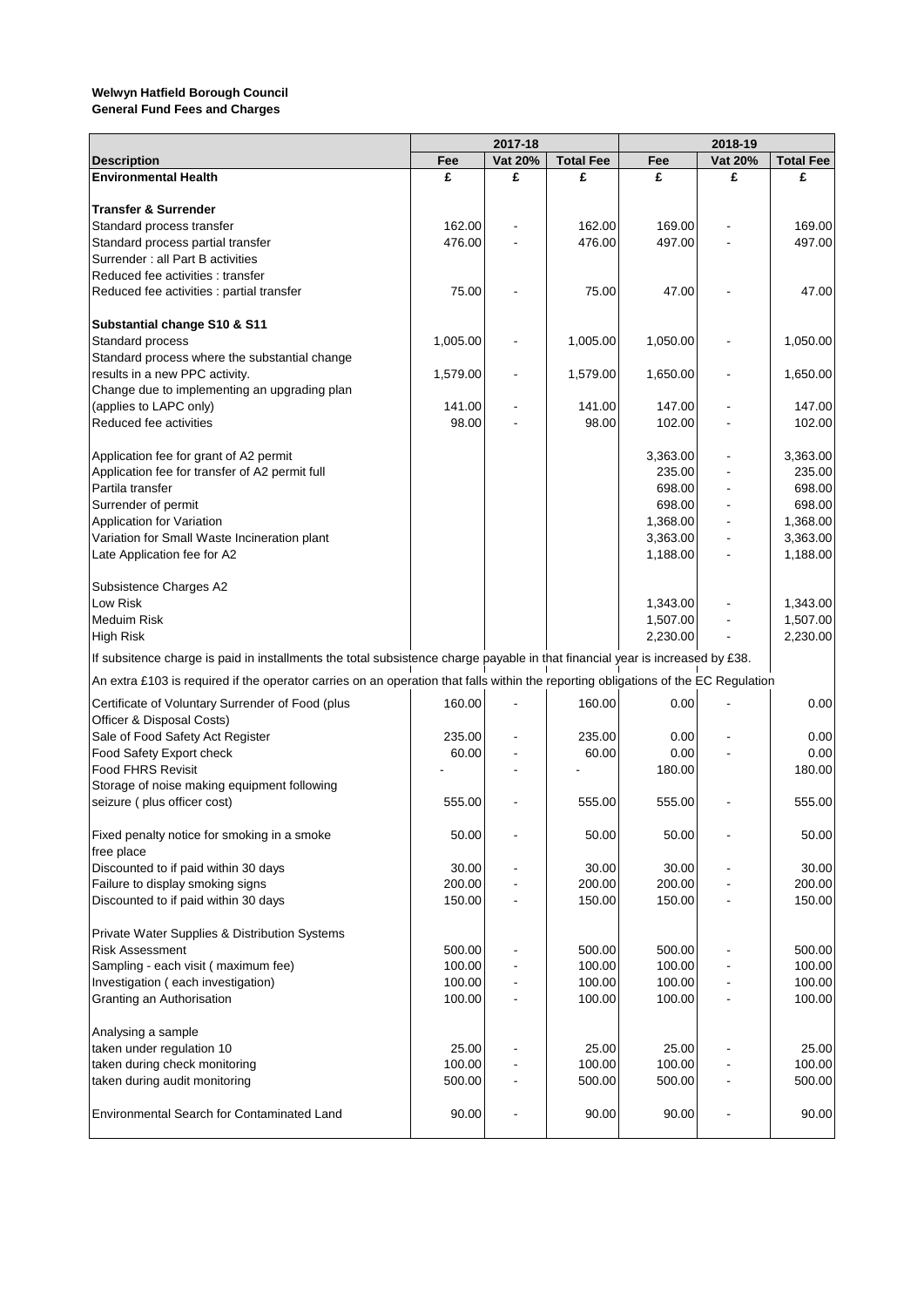|                                                                   | 2017-18    |            |                  | 2018-19    |            |                  |  |
|-------------------------------------------------------------------|------------|------------|------------------|------------|------------|------------------|--|
| <b>Description</b>                                                | Fee        | Vat 20%    | <b>Total Fee</b> | Fee        | Vat 20%    | <b>Total Fee</b> |  |
| <b>Environmental Health</b>                                       | £          | £          | £                | £          | £          | £                |  |
|                                                                   |            |            |                  |            |            |                  |  |
| Officer time for work in default - Head of Service                | 65.69      | 13.14      | 78.83            | 64.55      | 12.91      | 77.46            |  |
| Officer time for work in default - Team Leader                    | 46.01      | 9.20       | 55.21            | 50.51      | 10.10      | 60.61            |  |
| Officer time for work in default - EHO                            | 42.15      | 8.43       | 50.58            | 43.63      | 8.73       | 52.36            |  |
| Officer time for work in default - EHTO                           | 29.52      | 5.90       | 35.42            | 32.60      | 6.52       | 39.12            |  |
| Officer time for work in default - EHTSO                          | 19.74      | 3.95       | 23.69            | 19.83      | 3.97       | 23.80            |  |
| charges for works carried out during the following times          |            |            |                  |            |            |                  |  |
| Monday - Friday 7pm - 8am time and a half                         |            |            |                  |            |            |                  |  |
| Saturday - time and a half                                        |            |            |                  |            |            |                  |  |
| Sunday & Bank Holidays - time and half                            |            |            |                  |            |            |                  |  |
| IProvision of a factual statement to the victim of an<br>accident | <b>POA</b> | <b>POA</b> | IPOA             | <b>POA</b> | <b>POA</b> | <b>POA</b>       |  |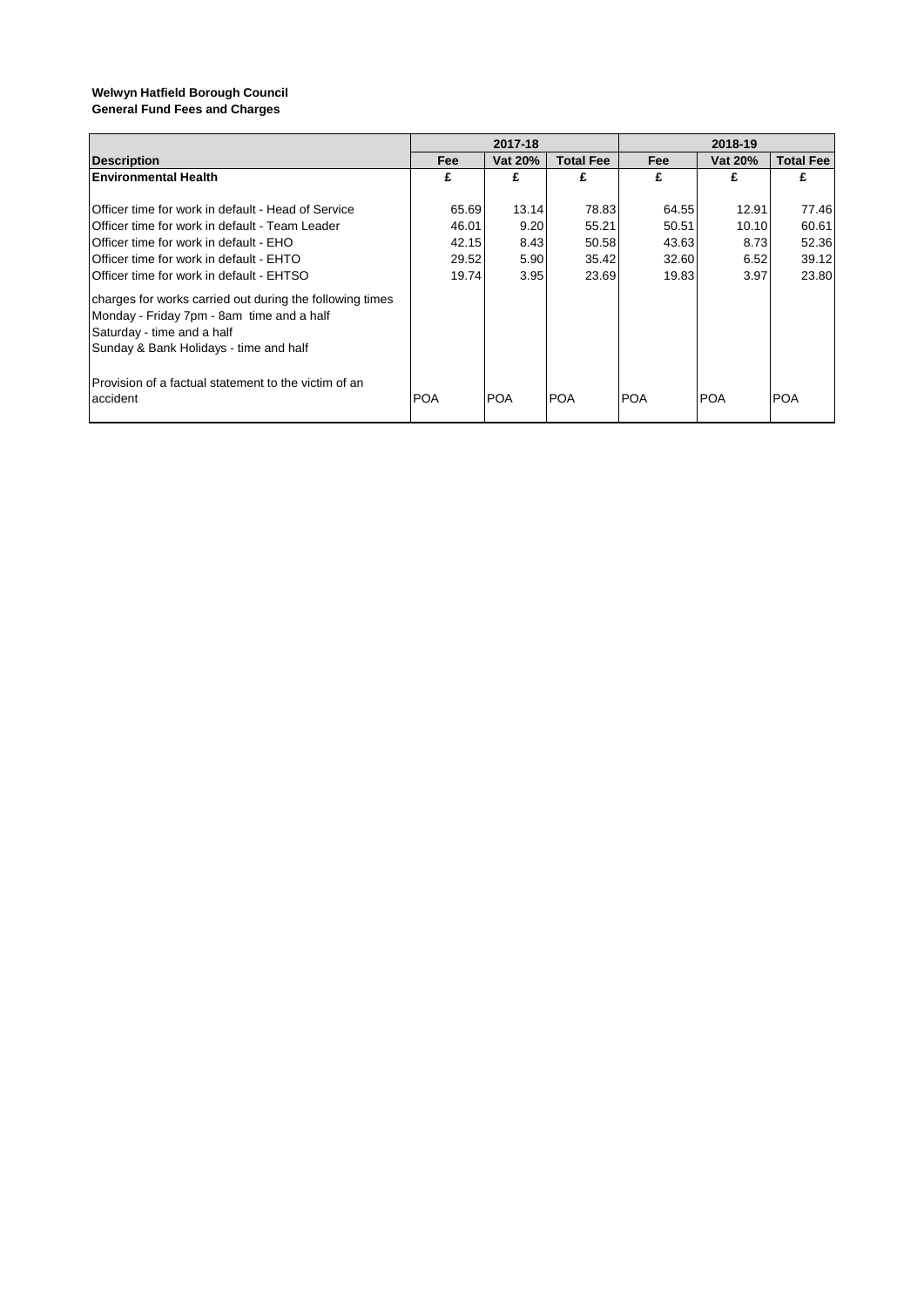|                                                                                                                           | 2017-18            |         | 2018-19            |                     |         |                     |  |  |
|---------------------------------------------------------------------------------------------------------------------------|--------------------|---------|--------------------|---------------------|---------|---------------------|--|--|
| <b>Description</b>                                                                                                        | Fee                | Vat 20% | <b>Total Fee</b>   | Fee                 | Vat 20% | <b>Total Fee</b>    |  |  |
| <b>Planning</b>                                                                                                           | £                  | £       | £                  | £                   | £       | £                   |  |  |
| Residential properties enlargement,<br>improvement/alteration of dwellings for<br>domestic purposes - 1 dwelling          | 172.00             |         | 172.00             | 206.00              |         | 206.00              |  |  |
| Residential properties enlargement,<br>improvement/alteration of dwellings for<br>domestic purposes - 2 or more dwellings | 339.00             |         | 339.00             | 407.00              |         | 407.00              |  |  |
| Operations with residential curtilage for<br>domestic purposes (including buildings,<br>gates & fences etc.)              | 172.00             |         | 172.00             | 206.00              |         | 206.00              |  |  |
| Car park, road & access to serve single<br>undertaking where associated with existing<br>use.                             | 195.00             |         | 195.00             | 234.00              |         | 234.00              |  |  |
| New dwellings outline permission :-                                                                                       |                    |         |                    |                     |         |                     |  |  |
| Site less than 2.5ha - price per 0.1ha                                                                                    | 385.00<br>9,527.00 |         | 385.00             | 462.00              |         | 462.00              |  |  |
| Site greater than 2.5ha -<br>plus price per 0.1ha above 2.5ha                                                             | 115.00             |         | 9,527.00<br>115.00 | 11,432.00<br>138.00 |         | 11,432.00<br>138.00 |  |  |
| (maximum £150,000)                                                                                                        |                    |         |                    |                     |         |                     |  |  |
| Upto 50 new dwellings - price per dwelling                                                                                | 385.00             |         | 385.00             | 462.00              |         | 462.00              |  |  |
| 51 or more new dwellings -                                                                                                | 19,049.00          |         | 19,049.00          | 22,859.00           |         | 22,859.00           |  |  |
| plus fee per additional dwelling above 50<br>(maximum £300,000)                                                           | 115.00             |         | 115.00             | 138.00              |         | 138.00              |  |  |
| Buildings outline permission (other<br>dwellings, agricultural buildings or plant &<br>glass houses etc) :-               |                    |         |                    |                     |         |                     |  |  |
| Site less than 2.5ha - price per 0.1ha                                                                                    | 385.00             |         | 385.00             | 462.00              |         | 462.00              |  |  |
| Site greater than 2.5ha -<br>plus fee per additional 0.1ha above 2.5ha                                                    | 9,527.00<br>115.00 |         | 9,527.00<br>115.00 | 11,432.00<br>138.00 |         | 11,432.00<br>138.00 |  |  |
| (maximum £150,000)                                                                                                        |                    |         |                    |                     |         |                     |  |  |
| Where the application is for permission in principle<br>prince per 0.1 hecatre of the site area                           |                    |         |                    | 402.00              |         | 402.00              |  |  |
| Commercial Planning fees - other cases :-<br>No floor space created                                                       | 195.00             |         | 195.00             | 234.00              |         | 234.00              |  |  |
| If less than 40sqm                                                                                                        | 195.00             |         | 195.00             | 234.00              |         | 234.00              |  |  |
| If between 40sqm - 75sqm gross floor space                                                                                | 385.00             |         | 385.00             | 462.00              |         | 462.00              |  |  |
| If between 75sqm - 3750sqm, price per each 75sqm<br>of gross floor space created                                          | 385.00             |         | 385.00             | 462.00              |         | 462.00              |  |  |
| If greater than 3750sqm gross floor space                                                                                 | 19,049.00          |         | 19,049.00          | 22,859.00           |         | 22,859.00           |  |  |
| plus additional fee per each 75sqm over 3750sqm<br>(maximum £300,000)                                                     | 115.00             |         | 115.00             | 138.00              |         | 138.00              |  |  |
| Pior approval applications comprising of a material<br>change of use of any buildings or other land                       | 80.00              |         | 80.00              | 96.00               |         | 96.00               |  |  |
| Prior approval applications comprising of associated<br>operational development                                           | 172.00             |         | 172.00             | 206.00              |         | 206.00              |  |  |
| Commercial outline planning fees - Agricultural<br>buildings on agricultural land (other than<br>glasshouses) :-          |                    |         |                    |                     |         |                     |  |  |
| Site less than 2.5ha - price per 0.1ha                                                                                    | 385.00             |         | 385.00             | 462.00              |         | 462.00              |  |  |
| Site greater than 2.5ha -<br>plus fee per additional 0.1ha                                                                | 9,527.00<br>115.00 |         | 9,527.00<br>115.00 | 11,432.00<br>138.00 |         | 11,432.00<br>138.00 |  |  |
| (maximum £150,000)                                                                                                        |                    |         |                    |                     |         |                     |  |  |
| Where the application is for permission in principle<br>prince for each 0.1 hecatre of the site area                      |                    |         |                    | 402.00              |         | 402.00              |  |  |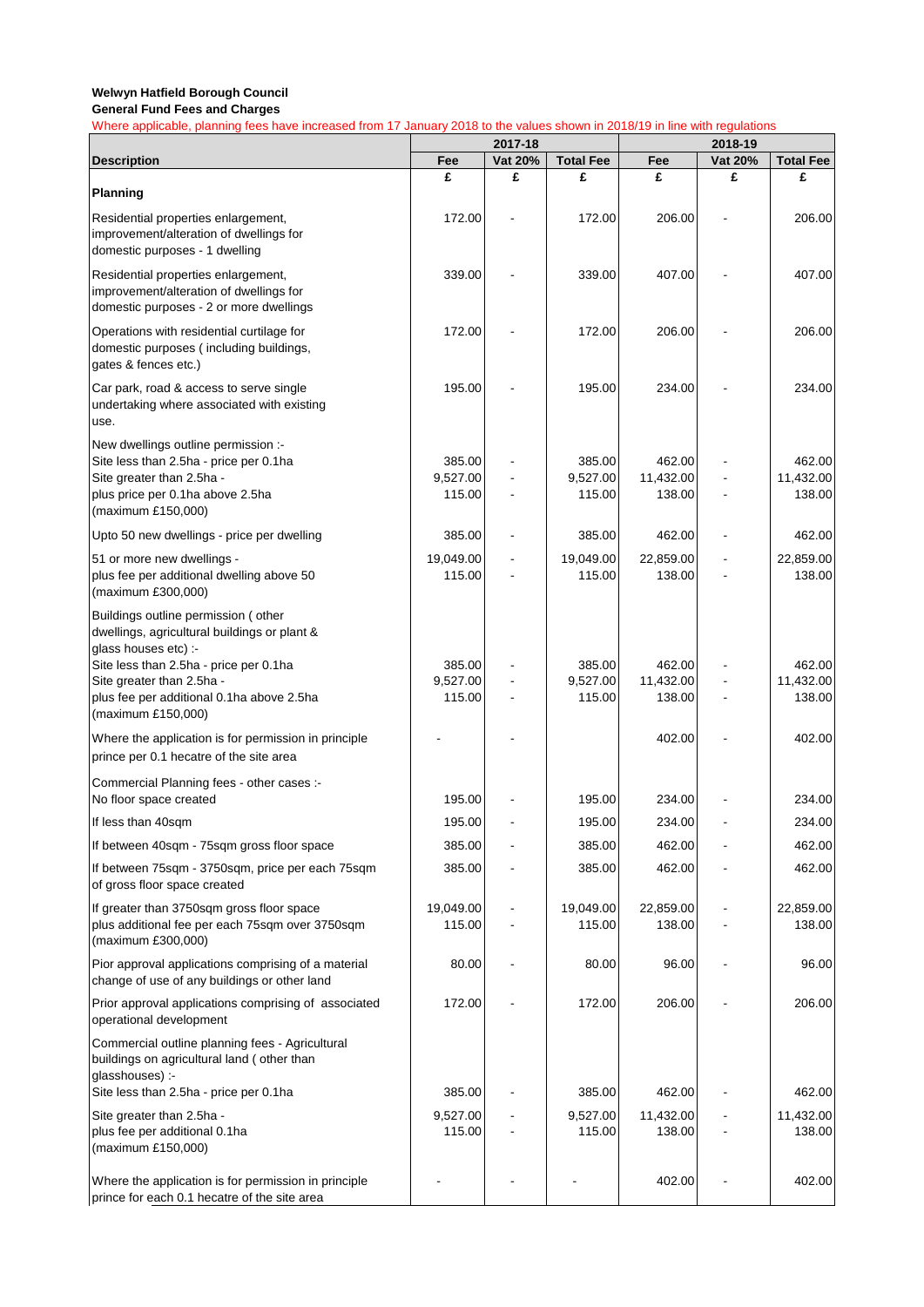|                                                                                                          | 2017-18             |         |                     | 2018-19             |         |                     |  |
|----------------------------------------------------------------------------------------------------------|---------------------|---------|---------------------|---------------------|---------|---------------------|--|
| <b>Description</b>                                                                                       | Fee                 | Vat 20% | <b>Total Fee</b>    | Fee                 | Vat 20% | <b>Total Fee</b>    |  |
| <b>Planning</b>                                                                                          | £                   | £       | £                   | £                   | £       | £                   |  |
| Commercial planning fees - Other Agricultural<br>Cases :-                                                |                     |         |                     |                     |         |                     |  |
| If less than 465sqm gross floor space created                                                            | 80.00               |         | 80.00               | 96.00               |         | 96.00               |  |
| If between 465sqm - 540sqm gross floor<br>space created                                                  | 385.00              |         | 385.00              | 462.00              |         | 462.00              |  |
| If between 540sqm - 4215sqm gross floor<br>space created                                                 | 385.00              |         | 385.00              | 462.00              |         | 462.00              |  |
| plus fee per additional 75sqm above 540sqm                                                               | 385.00              |         | 385.00              | 462.00              |         | 462.00              |  |
| If over 4215sqm floor space created<br>plus fee per additional 75sqm above 4215sqm<br>(maximum £300,000) | 19,049.00<br>115.00 |         | 19,049.00<br>115.00 | 22,859.00<br>138.00 |         | 22,859.00<br>138.00 |  |
| Commercial planning fees - Glasshouses &<br>poly tunnels agricultural land :-                            |                     |         |                     |                     |         |                     |  |
| up to 465sqm<br>exceeding 465sqm                                                                         | 80.00<br>2,150.00   |         | 80.00<br>2,150.00   | 96.00<br>2,580.00   |         | 96.00<br>2,580.00   |  |
| Commercial planning fees - Erection,<br>alteration or replacement of plant & machinery                   | 385.00              |         | 385.00              | 462.00              |         | 462.00              |  |
| where site area does not exceed 5ha - fee per<br>0.1 <sub>ha</sub>                                       |                     |         |                     |                     |         |                     |  |
| where site area exceeds 5ha -<br>plus fee per additional 0.1 ha<br>(maximum £300,000)                    | 19,049.00<br>115.00 |         | 19,049.00<br>115.00 | 22,859.00<br>138.00 |         | 22,859.00<br>138.00 |  |
| Commercial planning fees - Operations<br>connected with exploratory drilling for oil<br>and gas :-       |                     |         |                     |                     |         |                     |  |
| Where site area does not exceed 7.5ha - fee<br>for each 0.1 ha                                           | 385.00              |         | 385.00              | 508.00              |         | 508.00              |  |
| Where site area exceeds 7.5ha                                                                            | 28,750.00           |         | 28,750.00           | 38,070.00           |         | 38,070.00           |  |
| plus additional fee for each 0.1ha above 7.5ha<br>(maximum £300,000)                                     | 115.00              |         | 115.00              | 151.00              |         | 151.00              |  |
| Commercial planning fees - operations not<br>within the above categories :-                              |                     |         |                     |                     |         |                     |  |
| Where site area does not exceed 15ha - fee<br>per 0.1ha                                                  | 195.00              |         | 195.00              | 234.00              |         | 234.00              |  |
| Where site area exceeds 15ha -<br>plus additional fee per 0.1ha above 15ha                               | 29,112.00<br>115.00 |         | 29,112.00<br>115.00 | 34,934.00<br>138.00 |         | 34,934.00<br>138.00 |  |
| (maximum £78,000)                                                                                        |                     |         |                     |                     |         |                     |  |
| Change of use of a building to one or more<br>dwellings :-                                               |                     |         |                     |                     |         |                     |  |
| Where change is from a single dwelling<br>to 50 or fewer dwellings - fee per dwelling                    | 385.00              |         | 385.00              | 462.00              |         | 462.00              |  |
| 51 or more dwellings -                                                                                   | 19,049.00           |         | 19,049.00           | 22,859.00           |         | 22,859.00           |  |
| plus additional fee per dwelling over 50<br>(maximum £300,000)                                           | 115.00              |         | 115.00              | 138.00              |         | 138.00              |  |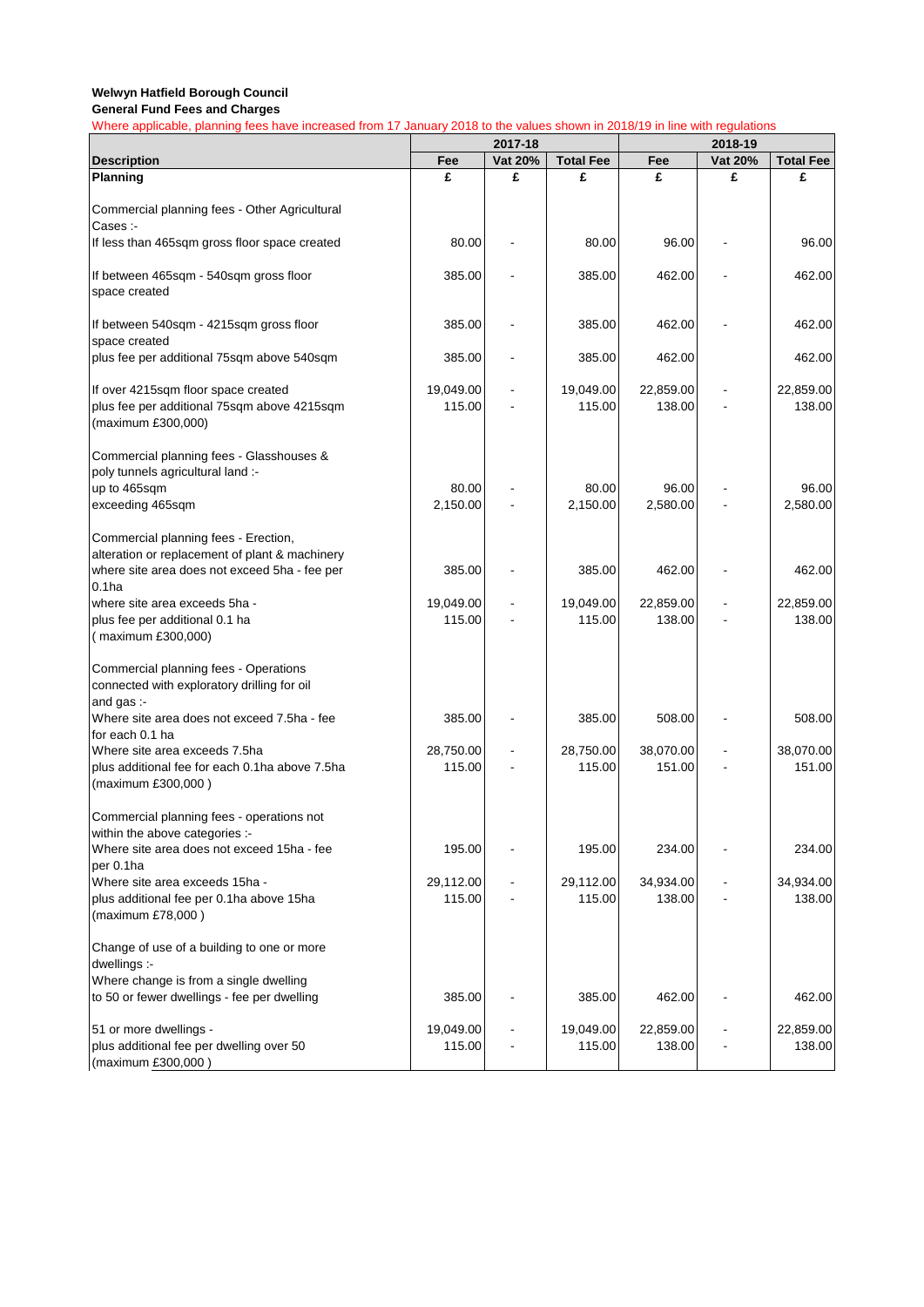Where applicable, planning fees have increased from 17 January 2018 to the values shown in 2018/19 in line with regulations

|                                                                                                                                                                               | 2017-18             |         |                     | 2018-19             |         |                     |
|-------------------------------------------------------------------------------------------------------------------------------------------------------------------------------|---------------------|---------|---------------------|---------------------|---------|---------------------|
| <b>Description</b>                                                                                                                                                            | Fee                 | Vat 20% | <b>Total Fee</b>    | Fee                 | Vat 20% | <b>Total Fee</b>    |
| Planning                                                                                                                                                                      | £                   | £       | £                   | £                   | £       | £                   |
| Other cases :-<br>To 50 or fewer dwellings - fee per dwelling                                                                                                                 | 385.00              |         | 385.00              | 462.00              |         | 462.00              |
| 51 or more dwellings -<br>plus additional fee per dwelling over 50<br>(maximum £300,000)                                                                                      | 19,049.00<br>115.00 |         | 19,049.00<br>115.00 | 22,859.00<br>138.00 |         | 22,859.00<br>138.00 |
| Use of disposal of refuse or waste materials<br>and open mineral storage :-<br>Where site area does not exceed 15ha - fee                                                     | 195.00              |         | 195.00              | 234.00              |         | 234.00              |
| for each 0.1ha<br>Where site area exceeds 15ha -<br>plus additional fee per 0.1ha above 15ha<br>(maximum £78,000)                                                             | 29,112.00<br>115.00 |         | 29,112.00<br>115.00 | 34,934.00<br>138.00 |         | 34,934.00<br>138.00 |
| Other operations (not coming within any of the<br>above categories) any site area each 0.1 hectare<br>(or part there of) up to a maximum of £2,028                            | 195.00              |         | 195.00              | 234.00              |         | 234.00              |
| Material change of use in land or buildings<br>other than above<br>Advertisements :-                                                                                          | 385.00              |         | 385.00              | 462.00              |         | 462.00              |
| A1 - Business premises or other land within<br>business curtilage relating to nature of<br>business goods sold, services provided or<br>name of persons undertaking business. | 110.00              |         | 110.00              | 132.00              |         | 132.00              |
| A2 - Sign relating to business in the same locality<br>as the site but not visible from that site                                                                             | 110.00              |         | 110.00              | 132.00              |         | 132.00              |
| A3 - All other advertisements                                                                                                                                                 | 385.00              |         | 385.00              | 462.00              |         | 462.00              |
| Variation of a Condition                                                                                                                                                      | 195.00              |         | 195.00              | 234.00              |         | 234.00              |
| Discharge of a Condition (for each request)<br>Householder<br>Other                                                                                                           | 28.00<br>97.00      |         | 28.00<br>97.00      | 34.00<br>116.00     |         | 34.00<br>116.00     |
| Non-material changes to Planning Permission<br>Householder<br>Other                                                                                                           | 28.00<br>195.00     |         | 28.00<br>195.00     | 34.00<br>234.00     |         | 34.00<br>234.00     |
| Retrospective Estate Management Consent<br>Pre-application advice :- Annual Fee                                                                                               | 242.00<br>4,500.00  | 900.00  | 242.00<br>5,400.00  | 242.00<br>4,500.00  | 900.00  | 242.00<br>5,400.00  |
| S106/legal agreements / obligations (excludes<br>any legal costs incurred by the Council which are<br>paid by the applicant).                                                 |                     |         |                     |                     |         |                     |
| Confirmation of compliance with clause(s)<br>Discharge or modification of obligation to                                                                                       | 257.14              | 51.43   | 308.57              | 257.14              | 51.43   | 308.57              |
| householder<br>Discharge or modification of obligation (all                                                                                                                   | 172.00              | 34.40   | 206.40              | 172.00              | 34.40   | 206.40              |
| except householder)<br>New householder related with associated                                                                                                                | 482.32              | 96.46   | 578.78              | 482.32              | 96.46   | 578.78              |
| planning application<br>New for housing developments between 10 - 24                                                                                                          | 172.00              | 34.40   | 206.40              | 172.00              | 34.40   | 206.40              |
| houses<br>New for housing developments between 25 - 100                                                                                                                       | 618.46              | 123.69  | 742.15              | 618.46              | 123.69  | 742.15              |
| houses                                                                                                                                                                        | 699.46              | 139.89  | 839.35              | 699.46              | 139.89  | 839.35              |
| New for housing developments between<br>101 - 300 houses                                                                                                                      | 957.56              | 191.51  | 1,149.07            | 957.56              | 191.51  | 1,149.07            |
| Monitoring and Administration of s106 planning obligations - 5% of the total value of the contributions up to a maximum of £5,000                                             |                     |         |                     |                     |         |                     |

All legal costs for Section 106 Agreements and Unilateral Undertakings will be paid for by the Applicant. The Applicant will be provided with an hourly rate and an estimate of the total legal costs when Legal is first instructed. The Applicant is responsible for paying any abortive legal costs even if the matter is not proceeded with or if planning permission is ultimately refused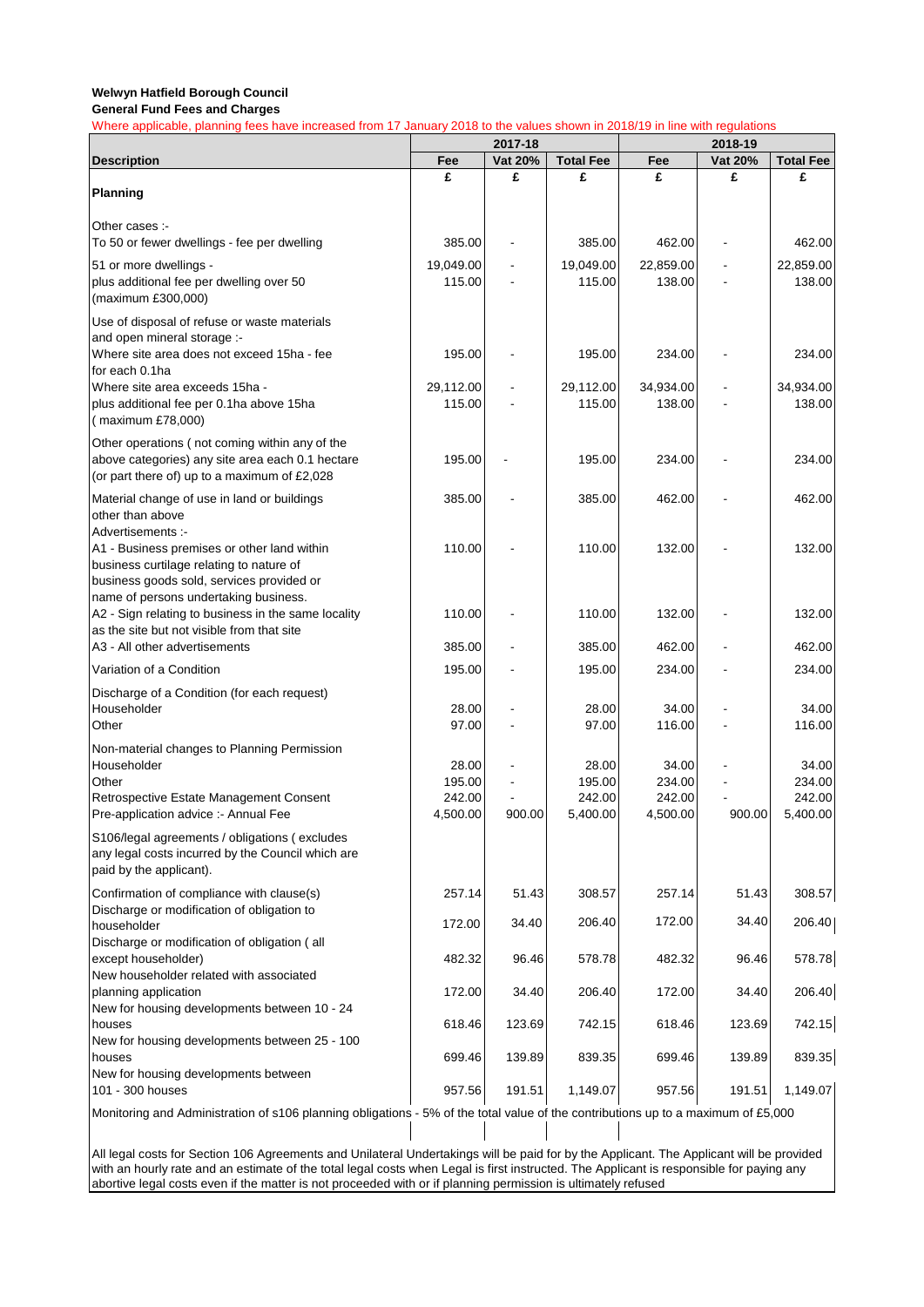**General Fund Fees and Charges**

|                                                                           | 2017-18    |         |                  | 2018-19    |            |                  |
|---------------------------------------------------------------------------|------------|---------|------------------|------------|------------|------------------|
| <b>Description</b>                                                        | Fee        | Vat 20% | <b>Total Fee</b> | Fee        | Vat 20%    | <b>Total Fee</b> |
| <b>Planning</b>                                                           | £          | £       | £                | £          | £          | £                |
|                                                                           |            |         |                  |            |            |                  |
| <b>Pre-application advice</b>                                             |            |         |                  |            |            |                  |
| Householder                                                               |            |         |                  |            |            |                  |
| Level 1 advice                                                            | 41.67      | 8.33    | 50.00            | 41.67      | 8.33       | 50.00            |
| Level 2 advice                                                            | 62.50      | 12.50   | 75.00            | 62.50      | 12.50      | 75.00            |
| Level 2 follow-up advice                                                  | 41.67      | 8.33    | 50.00            | 41.67      | 8.33       | 50.00            |
| Level 3 advice                                                            | 83.33      | 16.67   | 100.00           | 83.33      | 16.67      | 100.00           |
| Level 3 follow-up advice                                                  | 62.50      | 12.50   | 75.00            | 62.50      | 12.50      | 75.00            |
| Single dwelling                                                           |            |         |                  |            |            |                  |
| Level 1 advice                                                            | 83.33      | 16.67   | 100.00           | 83.33      | 16.67      | 100.00           |
| Level 2 advice                                                            | 125.00     | 25.00   | 150.00           | 125.00     | 25.00      | 150.00           |
| Level 2 follow-up advice                                                  | 83.33      | 16.67   | 100.00           | 83.33      | 16.67      | 100.00           |
| Level 3 advice                                                            | 250.00     | 50.00   | 300.00           | 250.00     | 50.00      | 300.00           |
| Level 3 follow-up advice                                                  | 145.83     | 29.17   | 175.00           | 145.83     | 29.17      | 175.00           |
| 2-5 dwellings                                                             |            |         |                  |            |            |                  |
| Level 1 advice                                                            | 229.17     | 45.83   | 275.00           | 229.17     | 45.83      | 275.00           |
| Level 2 advice                                                            | 416.67     | 83.33   | 500.00           | 416.67     | 83.33      | 500.00           |
| Level 2 follow-up advice                                                  | 208.33     | 41.67   | 250.00           | 208.33     | 41.67      | 250.00           |
| Level 3 advice                                                            | 583.33     | 116.67  | 700.00           | 583.33     | 116.67     | 700.00           |
| Level 3 follow-up advice                                                  | 333.33     | 66.67   | 400.00           | 333.33     | 66.67      | 400.00           |
| 6-9 dwellings                                                             |            |         |                  |            |            |                  |
| Level 1 advice                                                            | 333.33     | 66.67   | 400.00           | 333.33     | 66.67      | 400.00           |
| Level 2 advice                                                            | 541.67     | 108.33  | 650.00           | 541.67     | 108.33     | 650.00           |
| Level 2 follow-up advice                                                  | 250.00     | 50.00   | 300.00           | 250.00     | 50.00      | 300.00           |
| Level 3 advice                                                            | 708.33     | 141.67  | 850.00           | 708.33     | 141.67     | 850.00           |
| Level 3 follow-up advice                                                  | 500.00     | 100.00  | 600.00           | 500.00     | 100.00     | 600.00           |
| 10 - 24 dwellings                                                         |            |         |                  |            |            |                  |
| Level 1 advice                                                            | 458.33     | 91.67   | 550.00           | 458.33     | 91.67      | 550.00           |
| Level 2 advice                                                            | 750.00     | 150.00  | 900.00           | 750.00     | 150.00     | 900.00           |
| Level 2 follow-up advice                                                  | 333.33     | 66.67   | 400.00           | 333.33     | 66.67      | 400.00           |
| Level 3 advice                                                            | 1,000.00   | 200.00  | 1,200.00         | 1,000.00   | 200.00     | 1,200.00         |
| Level 3 follow-up advice                                                  | 583.33     | 116.67  | 700.00           | 583.33     | 116.67     | 700.00           |
| 25 - 50 dwellings                                                         |            |         |                  |            |            |                  |
| Level 1 advice                                                            | 708.33     | 141.67  | 850.00           | 708.33     | 141.67     | 850.00           |
| Level 2 advice for 25 dwellings                                           | 833.33     | 166.67  | 1,000.00         | 833.33     | 166.67     | 1,000.00         |
| + for each additional 5 dwellings or part thereof                         | 83.33      | 16.67   | 100.00           | 83.33      | 16.67      | 100.00           |
| Level 2 follow-up advice                                                  | 666.67     | 133.33  | 800.00           | 666.67     | 133.33     | 800.00           |
| Level 3 advice for 25 dwellings                                           | 1,250.00   | 250.00  | 1,500.00         | 1,250.00   | 250.00     | 1,500.00         |
| + for each additional 5 dwellings or part thereof                         | 83.33      | 16.67   | 100.00           | 83.33      | 16.67      | 100.00           |
| Level 3 follow-up advice                                                  | 833.33     | 166.67  | 1,000.00         | 833.33     | 166.67     | 1,000.00         |
| 51 + dwellings                                                            | <b>POA</b> | POA     | POA              | <b>POA</b> | <b>POA</b> | <b>POA</b>       |
| Walls, fences (boundaries) (not householder)                              |            |         |                  |            |            |                  |
| Level 1 advice                                                            | 83.33      | 16.67   | 100.00           | 83.33      | 16.67      | 100.00           |
| Level 2 advice                                                            | 125.00     | 25.00   | 150.00           | 125.00     | 25.00      | 150.00           |
| Level 2 follow-up advice                                                  | 62.50      | 12.50   | 75.00            | 62.50      | 12.50      | 75.00            |
| Level 3 advice                                                            | 208.33     | 41.67   | 250.00           | 208.33     | 41.67      | 250.00           |
| Level 3 follow-up advice                                                  | 125.00     | 25.00   | 150.00           | 125.00     | 25.00      | 150.00           |
| Listed buildings (householders) where planning permission is not required |            |         |                  |            |            |                  |
| Level 2 advice                                                            | 83.33      | 16.67   | 100.00           | 83.33      | 16.67      | 100.00           |
| Level 2 follow-up advice                                                  | 41.67      | 8.33    | 50.00            | 41.67      | 8.33       | 50.00            |
| Level 3 advice                                                            | 125.00     | 25.00   | 150.00           | 125.00     | 25.00      | 150.00           |
| Level 3 follow-up advice                                                  | 83.33      | 16.67   | 100.00           | 83.33      | 16.67      | 100.00           |
| Listed buildings (commercial) where planning permission is not required   |            |         |                  |            |            |                  |
| Level 2 advice                                                            | 208.33     | 41.67   | 250.00           | 208.33     | 41.67      | 250.00           |
| Level 2 follow-up advice                                                  | 125.00     | 25.00   | 150.00           | 125.00     | 25.00      | 150.00           |
| Level 3 advice                                                            | 250.00     | 50.00   | 300.00           | 250.00     | 50.00      | 300.00           |
| Level 3 follow-up advice                                                  | 166.67     | 33.33   | 200.00           | 166.67     | 33.33      | 200.00           |
|                                                                           |            |         |                  |            |            |                  |
|                                                                           |            |         |                  |            |            |                  |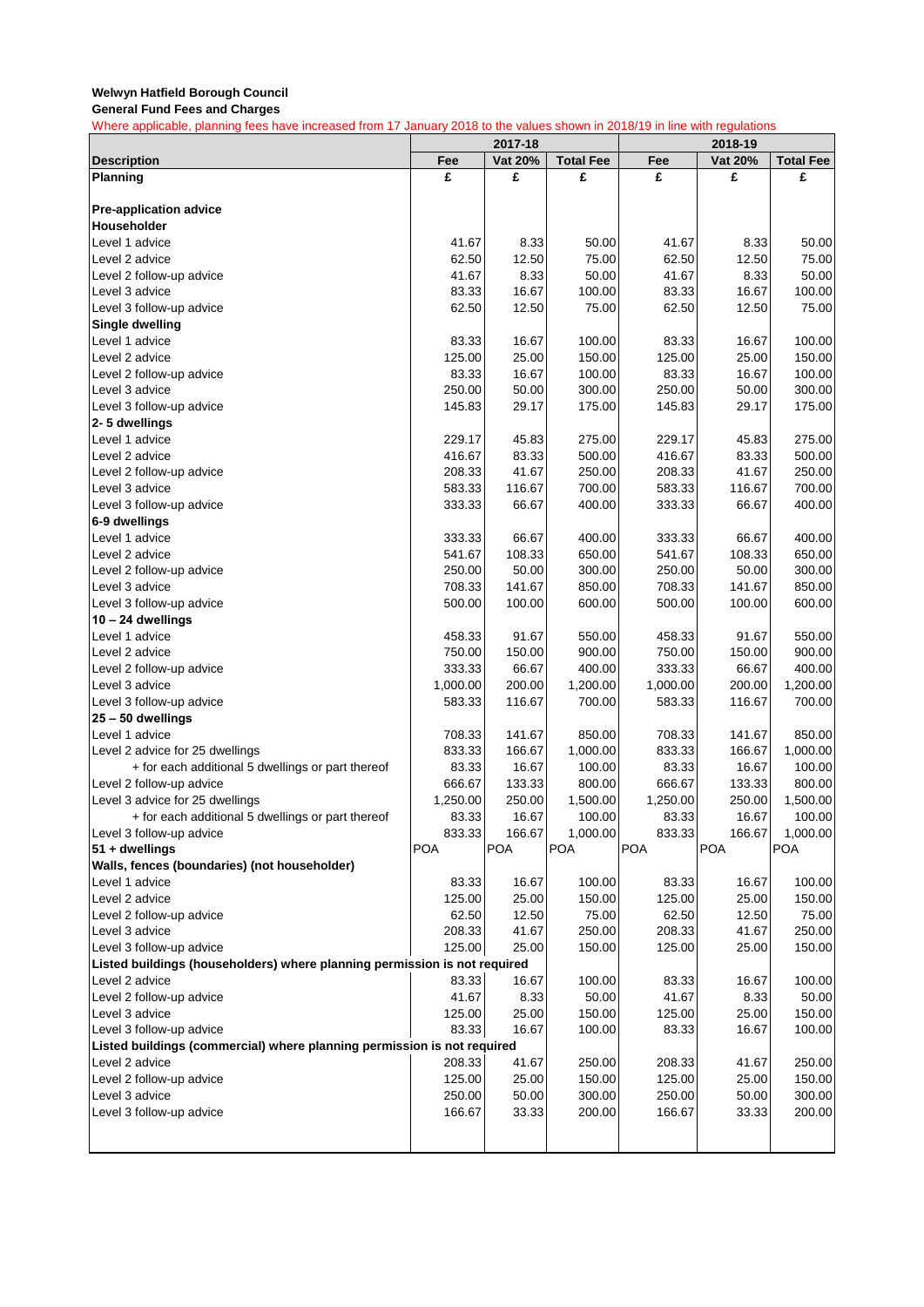**General Fund Fees and Charges**

Where applicable, planning fees have increased from 17 January 2018 to the values shown in 2018/19 in line with regulations

|                                                        | 2017-18    |            |                  |            |         |                  |
|--------------------------------------------------------|------------|------------|------------------|------------|---------|------------------|
| <b>Description</b>                                     | Fee        | Vat 20%    | <b>Total Fee</b> | Fee        | Vat 20% | <b>Total Fee</b> |
| Planning                                               | £          | £          | £                | £          | £       | £                |
| Proposed Floor Areas (m <sup>2</sup> )                 |            |            |                  |            |         |                  |
| <b>Up to 100</b>                                       |            |            |                  |            |         |                  |
| Level 1 advice                                         | 83.33      | 16.67      | 100.00           | 83.33      | 16.67   | 100.00           |
| Level 2 advice                                         | 125.00     | 25.00      | 150.00           | 125.00     | 25.00   | 150.00           |
| Level 2 follow-up advice                               | 83.33      | 16.67      | 100.00           | 83.33      | 16.67   | 100.00           |
| Level 3 advice                                         | 250.00     | 50.00      | 300.00           | 250.00     | 50.00   | 300.00           |
| Level 3 follow-up advice                               | 166.67     | 33.33      | 200.00           | 166.67     | 33.33   | 200.00           |
| 101-500                                                |            |            |                  |            |         |                  |
| Level 1 advice                                         | 166.67     | 33.33      | 200.00           | 166.67     |         |                  |
| Level 2 advice                                         | 416.67     | 83.33      | 500.00           | 416.67     | 83.33   | 500.00           |
| Level 2 follow-up advice                               | 208.33     | 41.67      | 250.00           | 208.33     | 41.67   | 250.00           |
| Level 3 advice                                         | 583.33     | 116.67     | 700.00           | 583.33     | 116.67  | 700.00           |
| Level 3 follow-up advice                               | 291.67     | 58.33      | 350.00           | 291.67     | 58.33   | 350.00           |
| 501-1000                                               |            |            |                  |            |         |                  |
| Level 1 advice                                         | 250.00     | 50.00      | 300.00           | 250.00     | 50.00   | 300.00           |
| Level 2 advice                                         | 666.67     | 133.33     | 800.00           | 666.67     | 133.33  | 800.00           |
| Level 2 follow-up advice                               | 291.67     | 58.33      | 350.00           | 291.67     | 58.33   | 350.00           |
| Level 3 advice                                         | 916.67     | 183.33     | 1,100.00         | 916.67     | 183.33  | 1,100.00         |
| Level 3 follow-up advice                               | 416.67     | 83.33      | 500.00           | 416.67     | 83.33   | 500.00           |
| $1001 - 5000$                                          |            |            |                  |            |         |                  |
| Level 1 advice                                         | 416.67     | 83.33      | 500.00           | 416.67     | 83.33   | 500.00           |
| Level 2 advice                                         | 1,250.00   | 250.00     | 1,500.00         | 1,250.00   | 250.00  | 1,500.00         |
| Level 2 follow-up advice                               | 333.33     | 66.67      | 400.00           | 333.33     | 66.67   | 400.00           |
| Level 3 advice                                         | 2,083.33   | 416.67     | 2,500.00         | 2,083.33   | 416.67  | 2,500.00         |
| Level 3 follow-up advice                               | 625.00     | 125.00     | 750.00           | 625.00     | 125.00  | 750.00           |
| 5000+ individually calculated based on the proposal    | <b>POA</b> | <b>POA</b> | <b>POA</b>       | <b>POA</b> |         |                  |
| Change of Use (not for the creation of dwellinghouses) |            |            |                  |            |         |                  |
| Level 1 advice                                         | 125.00     | 25.00      | 150.00           | 125.00     | 25.00   | 150.00           |
| Level 2 advice                                         | 250.00     | 50.00      | 300.00           | 250.00     | 50.00   | 300.00           |
| Level 2 follow-up advice                               | 333.33     | 66.67      | 400.00           | 333.33     | 66.67   | 400.00           |
| Level 3 advice                                         | 375.00     | 75.00      | 450.00           | 375.00     | 75.00   | 450.00           |
|                                                        |            |            |                  |            |         |                  |

The following would be in addition to the cost for drawing up and agreeing the Planning Performance Agreements. The list is indicative and some developments may require an assessment which is not listed below. This will not prevent the local planning authority from seeking to recover its costs in these areas.

The Local Planning Authority will, for each development, keep a record of the costs and/or hours worked for each issue and will either refund to the developer any amount overpaid, or will require further funds should the sum paid not cover the costs.

The following charges are given for a development of 100 houses and is indicative of the level and type of charges that could be

| <b>Officer Time</b>                                                                                                                                                             |           |          |           |           |          |           |  |  |
|---------------------------------------------------------------------------------------------------------------------------------------------------------------------------------|-----------|----------|-----------|-----------|----------|-----------|--|--|
| Principal Development Management Officer*                                                                                                                                       | 4,166.67  | 833.33   | 5,000.00  | 4,166.67  | 833.33   | 5,000.00  |  |  |
| Senior Development Management Officer *                                                                                                                                         | 12,500.00 | 2,500.00 | 15,000.00 | 12,500.00 | 2,500.00 | 15,000.00 |  |  |
| *These charges are on the basis of a Senior Planning Officer leading the discussions for WHBC and upon four meetings. Different                                                 |           |          |           |           |          |           |  |  |
|                                                                                                                                                                                 |           |          |           |           |          |           |  |  |
| officers / number of meetings might result in a different charge. The appropriate officer to deal with a scheme will be determined by the<br>Development Management Department. |           |          |           |           |          |           |  |  |
|                                                                                                                                                                                 |           |          |           |           |          |           |  |  |
| <b>Assessments</b>                                                                                                                                                              |           |          |           |           |          |           |  |  |
| Viability assessment                                                                                                                                                            | 16,666.67 | 3,333.33 | 20,000.00 | 16,666.67 | 3,333.33 | 20,000.00 |  |  |
| Legal - re obligations/ advice                                                                                                                                                  | 4,166.67  | 833.33   | 5,000.00  | 4,166.67  | 833.33   | 5,000.00  |  |  |
| Marketing assessment                                                                                                                                                            | 8,333.33  | 1,666.67 | 10,000.00 | 8,333.33  | 1,666.67 | 10,000.00 |  |  |
| Daylight/Sunlight assessment                                                                                                                                                    | 6,250.00  | 1,250.00 | 7,500.00  | 6,250.00  | 1,250.00 | 7,500.00  |  |  |
| Economic/Employment Statement                                                                                                                                                   | 8,333.33  | 1,666.67 | 10,000.00 | 8,333.33  | 1,666.67 | 10,000.00 |  |  |
| <b>Consultees</b>                                                                                                                                                               |           |          |           |           |          |           |  |  |
| Environmental Health -                                                                                                                                                          |           |          |           |           |          |           |  |  |
| Contaminated Land                                                                                                                                                               | 833.33    | 166.67   | 1,000.00  | 833.33    | 166.67   | 1,000.00  |  |  |
| Air Quality                                                                                                                                                                     | 416.67    | 83.33    | 500.00    | 416.67    | 83.33    | 500.00    |  |  |
| Noise                                                                                                                                                                           | 333.33    | 66.67    | 400.00    | 333.33    | 66.67    | 400.00    |  |  |
| Vibration                                                                                                                                                                       | 333.33    | 66.67    | 400.00    | 333.33    | 66.67    | 400.00    |  |  |
| Odour                                                                                                                                                                           | 625.00    | 125.00   | 750.00    | 625.00    | 125.00   | 750.00    |  |  |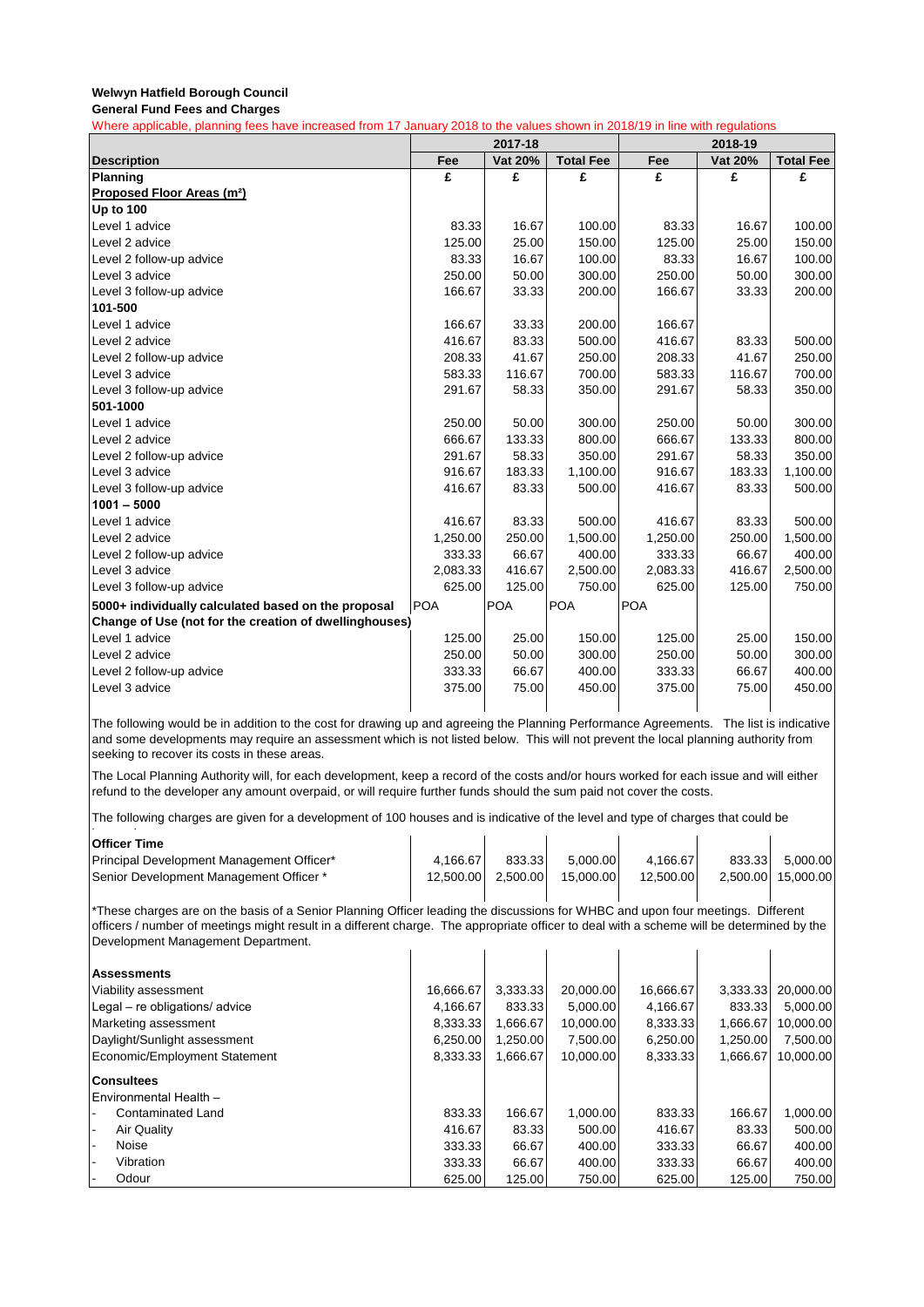|                                           | 2017-18 |         |                  |        | 2018-19 |                  |
|-------------------------------------------|---------|---------|------------------|--------|---------|------------------|
| <b>Description</b>                        | Fee     | Vat 20% | <b>Total Fee</b> | Fee    | Vat 20% | <b>Total Fee</b> |
| Planning                                  | £       | £       | £                | £      | £       | £                |
|                                           |         |         |                  |        |         |                  |
| Lighting                                  | 416.67  | 83.33   | 500.00           | 416.67 | 83.33   | 500.00           |
| <b>Health Impact Assessments</b>          | 416.67  | 83.33   | 500.00           | 416.67 | 83.33   | 500.00           |
| Landscaping (arboricultural implications) | 416.67  | 83.33   | 500.00           | 416.67 | 83.33   | 500.00           |
| Conservation - Heritage                   | 625.00  | 125.00  | 750.00           | 625.00 | 125.00  | 750.00           |
| Conservation - Biodiversity               | 416.67  | 83.33   | 500.00           | 416.67 | 83.33   | 500.00           |
| Archaeology                               | 416.67  | 83.33   | 500.00           | 416.67 | 83.33   | 500.00           |
| <b>Client Services</b>                    | 208.33  | 41.67   | 250.00           | 208.33 | 41.67   | 250.00           |
| Policy                                    | 833.33  | 166.67  | 1,000.00         | 833.33 | 166.67  | 1,000.00         |
| Housing Department (Affordable Housing)   | 833.33  | 166.67  | 1,000.00         | 833.33 | 166.67  | 1,000.00         |
| Amenity, Playspace, Open Space            | 833.33  | 166.67  | 1,000.00         | 833.33 | 166.67  | 1,000.00         |
| Structural Assessment of Building         | 416.67  | 83.33   | 500.00           | 416.67 | 83.33   | 500.00           |
|                                           |         |         |                  |        |         |                  |
| <b>Planning Policy Documents</b>          |         |         |                  |        |         |                  |
| Emerging Core Strategy November 2012      | 11.00   |         | 11.00            | 11.00  |         | 11.00            |
| postage & packing                         | 2.00    | 0.40    | 2.40             | 2.40   | 0.48    | 2.88             |
| <b>Emerging Core Strategy Summary</b>     | Free    |         | Free             | Free   |         | Free             |
| postage & packing                         | 0.83    | 0.17    | 1.00             | 1.25   | 0.25    | 1.50             |
| Land for Housing Outside Urban Areas      | Free    |         | Free             |        |         |                  |
| postage & packing                         | 0.83    | 0.17    | 1.00             | 1.25   | 0.25    | 1.50             |
| Draft Infrastructure Delivery Plan 2012   | 5.00    | 1.00    | 6.00             | 6.00   | 1.20    | 7.20             |
| postage & packing                         | 1.25    | 0.25    | 1.50             | 1.25   | 0.25    | 1.50             |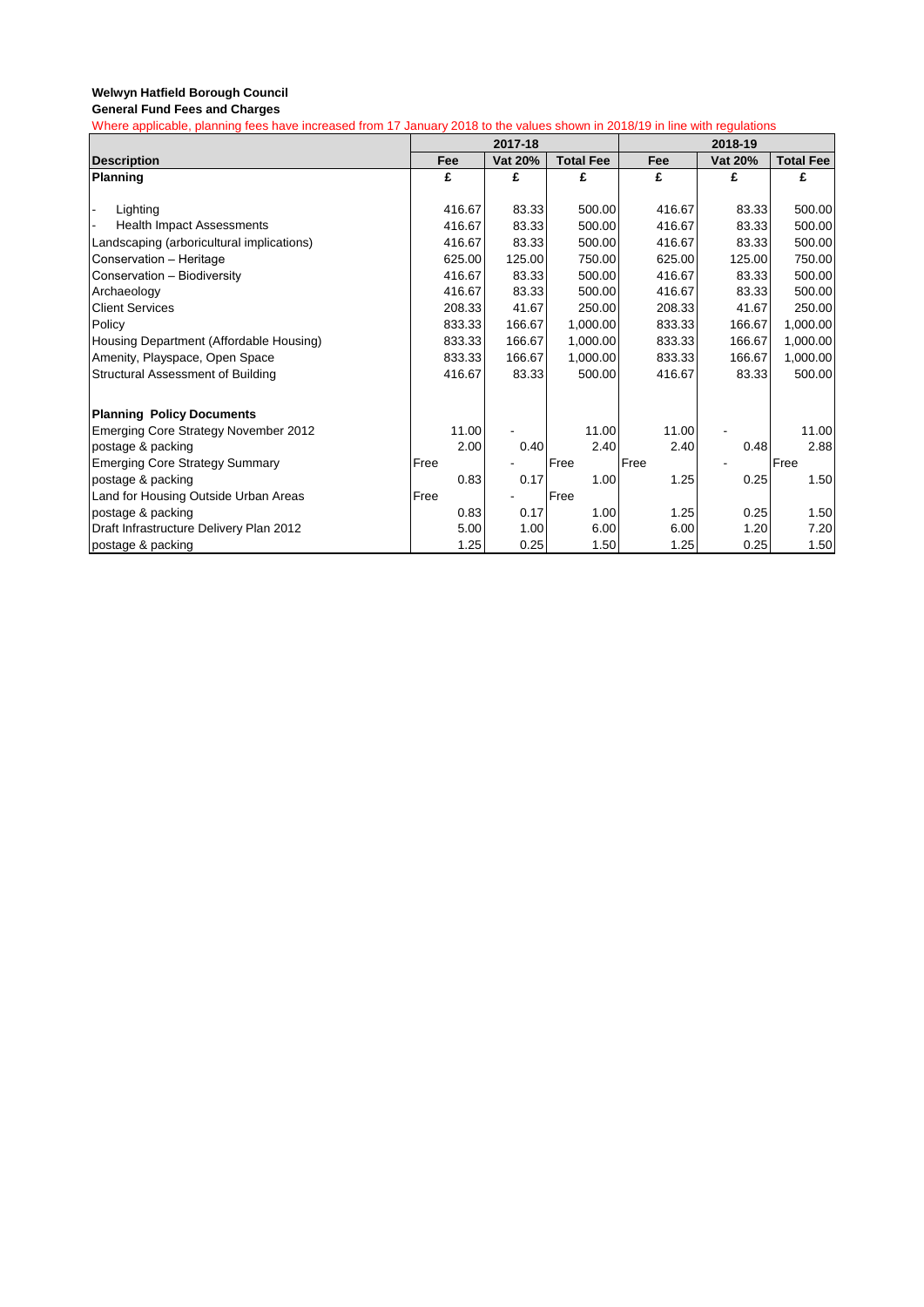**General Fund Fees and Charges**

|                                                               | 2017-18       |         |                  | 2018-19       |              |                  |  |
|---------------------------------------------------------------|---------------|---------|------------------|---------------|--------------|------------------|--|
| <b>Description</b>                                            | Fee           | Vat 20% | <b>Total Fee</b> | Fee           | Vat 20%      | <b>Total Fee</b> |  |
| <b>Planning Policy Documents</b>                              | £             | £       | £                | £             | £            | £                |  |
|                                                               |               |         |                  |               |              |                  |  |
| Local Plan Consultation Document 2015<br>postage and packing  | 15.00<br>2.17 | 0.43    | 15.00<br>2.60    | 15.00<br>3.00 | 0.60         | 15.00<br>3.60    |  |
| Sustainability Appraisal Report and Appendices                | 45.00         |         | 45.00            | 45.00         |              | 45.00            |  |
| postage & packing                                             | 3.33          | 0.67    | 4.00             | 4.00          | 0.80         | 4.80             |  |
| Infrastructure Delivery Plan 2015                             | 15.45         |         | 15.00            | 15.00         |              | 15.00            |  |
| postage & packing                                             | 1.29          | 0.26    | 1.55             | 1.24          | 0.25         | 1.49             |  |
| Draft Infrastructure Delivery Plan 2012                       | 6.00          |         | 6.00             | 6.00          |              | 6.00             |  |
| postage & packing                                             | 1.04          | 0.21    | 1.25             | 1.24          | 0.25         | 1.49             |  |
| Habitat Regulatory Assessment of the Welwyn Hatfield          | 7.00          |         | 7.00             | 7.00          |              | 7.00             |  |
| postage & packing                                             | 1.03          | 0.21    | 1.24             | 1.24          | 0.25         | 1.49             |  |
| Sustainability Appraisal Report Sept 2012                     | 11.00<br>1.67 | 0.33    | 11.00<br>2.00    | 11.00<br>2.47 | 0.49         | 11.00<br>2.96    |  |
| postage & packing<br>Sustainability Appraisal Report Appendix |               |         |                  |               |              |                  |  |
| A1: Matrices - Vision and Objectives Sept 2012                | 5.00          |         | 5.00             | 5.00          |              | 5.00             |  |
| postage & packing                                             | 1.04          | 0.21    | 1.25             | 0.67          | 0.13         | 0.80             |  |
| Sustainability Appraisal Report ~Appendix                     |               |         |                  |               |              |                  |  |
|                                                               | 8.00          |         | 8.00             | 8.00          |              | 8.00             |  |
| Sept 2012                                                     |               |         |                  |               |              |                  |  |
| postage & packing                                             | 1.04          | 0.21    | 1.25             | 1.24          | 0.25         | 1.49             |  |
| Alternatives Sept 2012                                        | 6.00          |         | 6.00             | 6.00          |              | 6.00             |  |
| postage & packing                                             | 1.04          | 0.21    | 1.25             | 0.94          | 0.19         | 1.13             |  |
| Matrices - Emerging Core Strategy Policies                    | 10.00         |         | 10.00            | 10.00         |              | 10.00            |  |
| postage & packing                                             | 1.67          | 0.33    | 2.00             | 2.00          | 0.40         | 2.40             |  |
| 2009                                                          | 11.00         |         | 11.00            | 11.00         |              | 11.00            |  |
| postage & packing                                             | 1.75          | 0.35    | 2.10             | 2.47          | 0.49         | 2.96             |  |
| Housing Target consultation 2011                              | 10.00         |         | 10.00            | 10.00         |              | 10.00            |  |
| postage & packing                                             | 2.58          | 0.52    | 3.10             | 2.57          | 0.51         | 3.08             |  |
| Core Strategy Issues & Options                                | 20.00         |         | 20.00            | 20.00         |              | 20.00            |  |
| postage & packing                                             | 2.58          | 0.52    | 3.10             | 2.57          | 0.51         | 3.08             |  |
| District Plan Written Statement & Proposal Maps               | 55.00         |         | 55.00            | 55.00         |              | 55.00            |  |
| postage & packing                                             | 3.33          | 0.67    | 4.00             | 3.00          | 0.60         | 3.60             |  |
| Written Statement only                                        | 35.00         |         | 35.00            | 35.00         |              | 35.00            |  |
| postage & packing                                             | 2.58          | 0.52    | 3.10             | 3.00          | 0.60         | 3.60             |  |
| Proposal Maps only                                            | 20.00         |         | 20.00            | 20.00         |              | 20.00            |  |
| postage & packing                                             | 1.04          | 0.21    | 1.25             | 1.24          | 0.25         | 1.49             |  |
| postage & packing                                             | 1.04          | 0.21    | 1.25             | 0.00          | 0.00         | 0.00             |  |
| Parking Standards adopted January 2004                        | 20.00         |         | 20.00            | 20.00         |              | 20.00            |  |
| postage & packing                                             | 1.04          | 0.21    | 1.25             | 1.04          | 0.21         | 1.25             |  |
| Open Space Survey plus 2001 & 2002                            | 30.00         |         | 30.00            | 30.00         |              |                  |  |
| revisions<br>postage & packing                                | 2.17          | 0.43    | 2.60             | 1.55          | 0.31         | 1.86             |  |
| Draft Local Plan Proposed Submission document Augus           | 15.00         | 3.00    | 18.00            | 15.00         |              | 18.00            |  |
| postage & packing                                             | 3.00          | 0.60    | 3.60             | 3.00          | 3.00<br>0.60 | 3.60             |  |
| Draft Local Plan Proposed Submission Policies Maps Au         | 30.00         | 6.00    | 36.00            | 30.00         | 6.00         | 36.00            |  |
| postage & packing                                             | 3.00          | 0.60    | 3.60             | 3.00          | 0.60         | 3.60             |  |
| Summary and Guide                                             | Free          |         |                  |               |              |                  |  |
| postage & packing                                             | 1.00          | 0.20    | 1.20             | 1.20          | 0.24         | 1.44             |  |
| Sustainability Appraisal Non Technical Summary 2016           | 17.00         | 0.00    | 17.00            | 17.00         |              | 17.00            |  |
| postage & packing                                             | 1.40          | 0.28    | 1.68             | 1.40          | 0.28         | 1.68             |  |
| Sustainability Appraisal Report 2016                          | 35.00         | 0.00    | 35.00            | 35.00         |              | 35.00            |  |
| postage & packing                                             | 3.00          | 0.60    | 3.60             | 3.00          | 0.60         | 3.60             |  |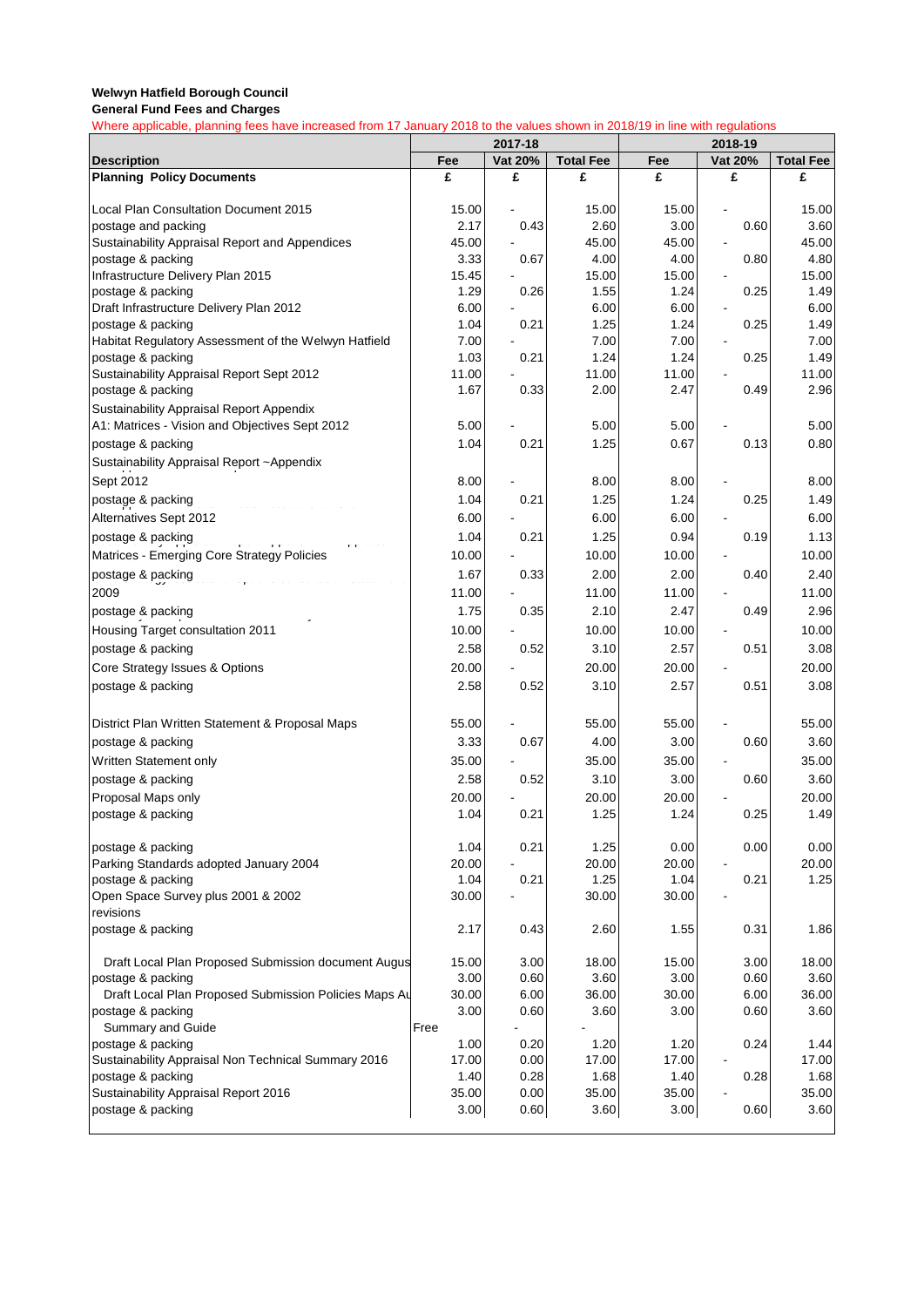|                                                    | 2017-18 |         |                  | 2018-19    |         |                  |
|----------------------------------------------------|---------|---------|------------------|------------|---------|------------------|
| <b>Description</b>                                 | Fee     | Vat 20% | <b>Total Fee</b> | <b>Fee</b> | Vat 20% | <b>Total Fee</b> |
|                                                    | £       | £       | £                | £          | £       | £                |
|                                                    |         |         |                  |            |         |                  |
| Sustainability Appraisal Appendices 1-5 2016       | 32.00   | 0.00    | 32.00            | 32.00      |         | 32.00            |
| postage & packing                                  | 3.00    | 0.60    | 3.60             | 3.00       | 0.60    | 3.60             |
| Sustainability Appraisal Annex 2016                | 40.00   | 0.00    | 40.00            | 40.00      |         | 40.00            |
| postage & packing                                  | 14.00   | 2.80    | 16.80            | 14.00      | 2.80    | 16.80            |
| Habitats Regulatory Assessment 2016                | 17.00   | 0.00    | 17.00            | 17.00      |         | 17.00            |
| postage & packing                                  | 1.40    | 0.28    | 1.68             | 1.40       | 0.28    | 1.68             |
| Green Corridor Strategic Framework Plan 2016       | 9.00    | 0.00    | 9.00             | 9.00       |         | 9.00             |
| postage & packing                                  | 1.34    | 0.27    | 1.61             | 1.61       | 0.32    | 1.93             |
| Bristish Aerospace Supplementary Planning Guidance | 10.00   |         | 10.00            | 10.00      |         | 10.00            |
| postage & packing                                  | 1.04    | 0.21    | 1.25             | 1.25       | 0.25    | 1.50             |
| Broadwater Road Supplementary Planning Document    | 15.00   |         | 15.00            | 15.00      |         | 15.00            |
| postage & packing                                  | 0.83    | 0.17    | 1.00             | 1.00       | 0.20    | 1.20             |
| Digswell Character Appraisal 2004                  | 25.00   |         | 25.00            | 25.00      |         | 25.00            |
| postage & packing                                  | 0.83    | 0.17    | 1.00             | 1.00       | 0.20    | 1.20             |
| Welwyn Garden City Conservation Area Appraisal     | 15.00   |         | 15.00            | 15.00      |         | 15.00            |
| postage & packing                                  | 0.83    | 0.17    | 1.00             | 1.00       | 0.20    | 1.20             |
| <b>High View Supplementary Planning Document</b>   | 15.00   |         | 15.00            | 15.00      |         | 15.00            |
| postage & packing                                  | 0.83    | 0.17    | 1.00             | 1.00       | 0.20    | 1.20             |
|                                                    |         |         |                  |            |         |                  |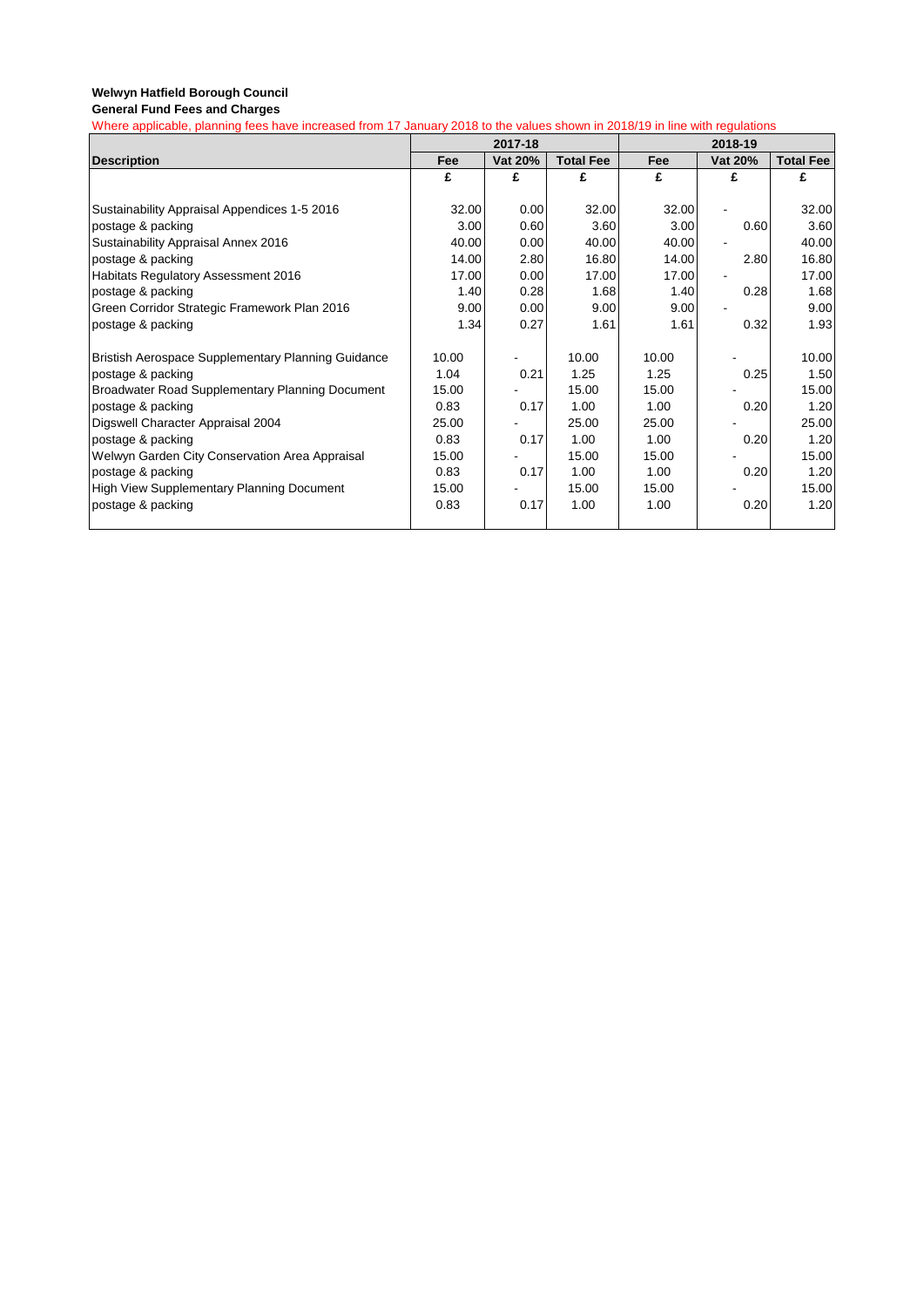|                                                                                                                                                                                                                                                                |          | 2017-18 |                  | 2018-19           |         |                  |  |  |
|----------------------------------------------------------------------------------------------------------------------------------------------------------------------------------------------------------------------------------------------------------------|----------|---------|------------------|-------------------|---------|------------------|--|--|
| <b>Description</b>                                                                                                                                                                                                                                             | Fee      | Vat 20% | <b>Total Fee</b> | Fee               | Vat 20% | <b>Total Fee</b> |  |  |
| <b>Housing and Community Services</b>                                                                                                                                                                                                                          | £        | £       | £                | £                 | £       | £                |  |  |
|                                                                                                                                                                                                                                                                |          |         |                  |                   |         |                  |  |  |
| Immigration Inspection                                                                                                                                                                                                                                         | 262.65   |         | 262.65           | 270.00            |         | 270.00           |  |  |
| Housing Act Notice*                                                                                                                                                                                                                                            | 303.85   |         | 303.85           | 310.00            |         | 310.00           |  |  |
|                                                                                                                                                                                                                                                                |          |         |                  |                   |         |                  |  |  |
| *A fixed charge of £295 will applied for any single notice served. In addition an hourly rate of £40 will be added where multiple<br>notices are served, and for the total amount of time taken to produce the single notice when it exceeds £295 (7.4 hours). |          |         |                  |                   |         |                  |  |  |
|                                                                                                                                                                                                                                                                |          |         |                  |                   |         |                  |  |  |
| Application for basic 5 person HMO*                                                                                                                                                                                                                            | 906.40   |         | 906.40           | 930.00            |         | 930.00           |  |  |
| Application for an HMO between 6 - 10 persons*                                                                                                                                                                                                                 | 1,014.55 |         |                  | 1,014.55 1,040.00 |         | 1,040.00         |  |  |
| Application for an HMO with 11 or more persons*                                                                                                                                                                                                                | 1,117.55 |         |                  | 1,117.55 1,145.00 |         | 1,145.00         |  |  |
| * a discount of £200 will be applied for those                                                                                                                                                                                                                 |          |         |                  |                   |         |                  |  |  |
| applications which are valid for licenses that are                                                                                                                                                                                                             |          |         |                  |                   |         |                  |  |  |
| received without a request from the Local Authority.                                                                                                                                                                                                           |          |         |                  |                   |         |                  |  |  |
| This will also apply for licence renewals received                                                                                                                                                                                                             |          |         |                  |                   |         |                  |  |  |
| within a specified time given by the Local                                                                                                                                                                                                                     |          |         |                  |                   |         |                  |  |  |
| Authority.                                                                                                                                                                                                                                                     |          |         |                  |                   |         |                  |  |  |
| Also, a discount of 10% will apply to accredited landlords. This will be applied following any other discount that is agreed.                                                                                                                                  |          |         |                  |                   |         |                  |  |  |
| Officer time for work in default - Head of Service                                                                                                                                                                                                             | 67.66    | 13.53   | 81.19            | 68.34             | 13.67   | 82.01            |  |  |
| Officer time for work in default - Private Sector Housing Manage                                                                                                                                                                                               | 47.39    | 9.48    | 56.87            | 47.90             | 9.58    | 57.48            |  |  |
| Officer time for work in default - Senior Housing Technician                                                                                                                                                                                                   | 43.41    | 8.68    | 52.10            | 43.85             | 8.77    | 52.62            |  |  |
| Officer time for work in default - Housing Technician                                                                                                                                                                                                          | 30.41    | 6.08    | 36.49            | 30.71             | 6.14    | 36.85            |  |  |
| Officer time for work in default - Support Officer                                                                                                                                                                                                             | 20.96    | 4.19    | 25.15            | 21.18             | 4.24    | 25.42            |  |  |
| charges for works carried out during the                                                                                                                                                                                                                       |          |         |                  |                   |         |                  |  |  |
| following times                                                                                                                                                                                                                                                |          |         |                  |                   |         |                  |  |  |
| Monday - Friday 7pm - 8am time and a half                                                                                                                                                                                                                      |          |         |                  |                   |         |                  |  |  |
| Saturday - time and a half                                                                                                                                                                                                                                     |          |         |                  |                   |         |                  |  |  |
| Sunday & Bank Holidays - double time                                                                                                                                                                                                                           |          |         |                  |                   |         |                  |  |  |
| <b>Allotments</b>                                                                                                                                                                                                                                              |          |         |                  |                   |         |                  |  |  |
| Plot with water per 25 sqm                                                                                                                                                                                                                                     | 11.37    |         | 11.37            | 11.37             |         | 11.37            |  |  |
| Plot without water per 25sqm                                                                                                                                                                                                                                   | 6.92     |         | 6.92             | 6.92              |         | 6.92             |  |  |
| Plot with water per 25 sqm - OAP`s                                                                                                                                                                                                                             | 5.69     |         | 5.69             | 5.69              |         | 5.69             |  |  |
| Plot without water per 25sqm - OAP's                                                                                                                                                                                                                           | 3.46     |         | 3.46             | 3.46              |         | 3.46             |  |  |
| <b>Landscape &amp; Ecology</b>                                                                                                                                                                                                                                 |          |         |                  |                   |         |                  |  |  |
| High Hedge Enforcement Fee                                                                                                                                                                                                                                     | 525.00   |         | 525.00           | 525.00            |         | 525.00           |  |  |
|                                                                                                                                                                                                                                                                |          |         |                  |                   |         |                  |  |  |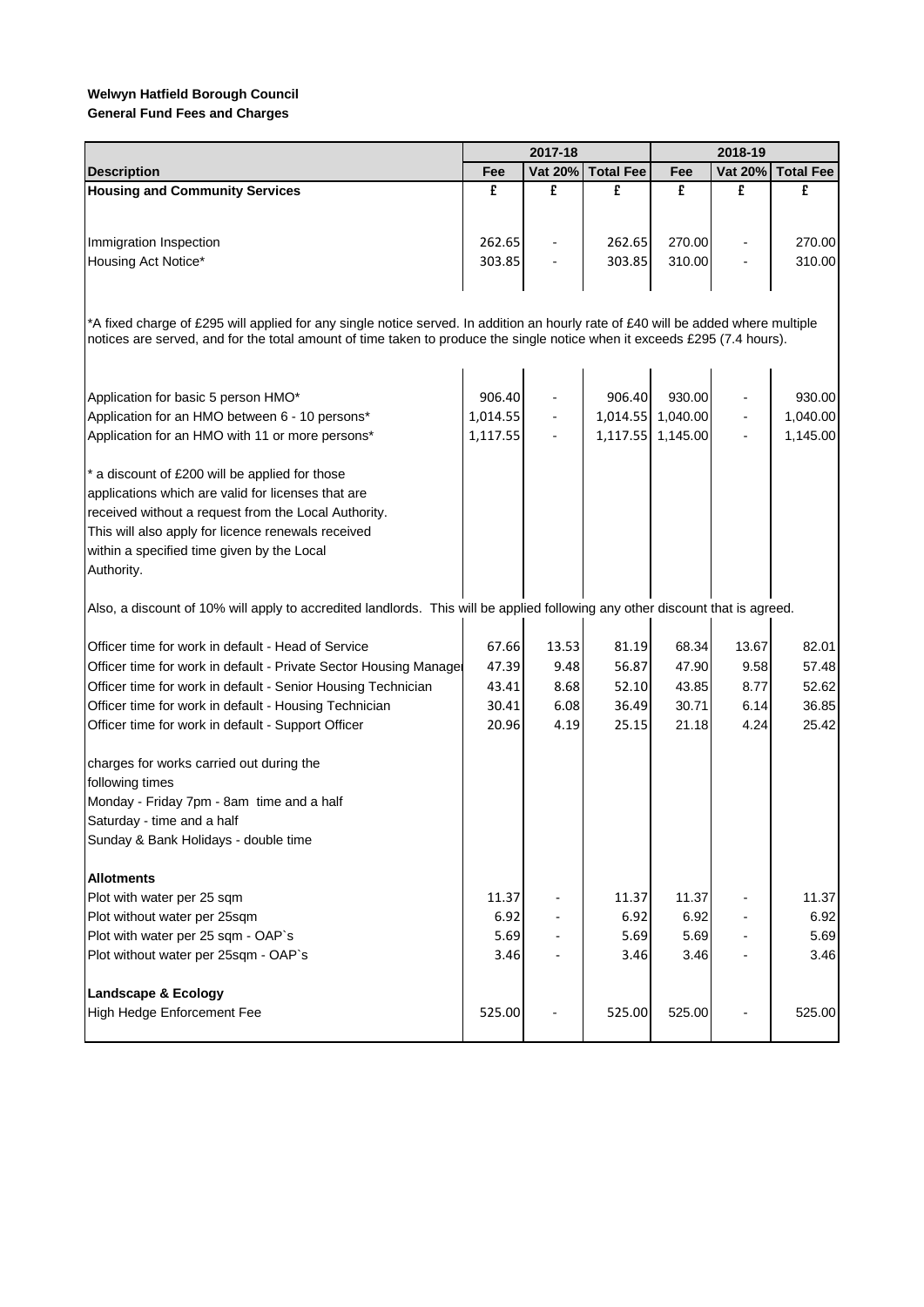## **Welwyn Hatfield Borough Council Housing Revenue Account Fees and Charges 2018/19**

|                                                                                                                              | 2017/18         | 2018/19         |
|------------------------------------------------------------------------------------------------------------------------------|-----------------|-----------------|
|                                                                                                                              | <b>Unit</b>     | <b>Unit</b>     |
| <b>Description</b>                                                                                                           | <b>Charge £</b> | <b>Charge £</b> |
| Data Protection Request*                                                                                                     | 10.00           | 10.00           |
| <b>Community Bus Hire</b>                                                                                                    |                 |                 |
| Community Bus Hire - Local,*                                                                                                 | 25.50           | 26.75           |
| Community Bus Hire - Hertford, Hoddesdon, Knebworth, St                                                                      |                 |                 |
| Albans*                                                                                                                      | 33.00           | 34.50           |
| Community Bus Hire - Potters Bar, Stevenage, Ware*                                                                           | 38.00           | 40.00           |
| Community Bus Hire - Hemel Hempstead, Hitchin, Letchworth,<br>Crews Hill, Whitewebbs, Waltham Cross/Abbey*                   | 55.00           | 58.00           |
| Community Bus Hire - Buntingford, Cheshunt, Harlow, Luton,<br>Watford*                                                       | 62.00           | 65.00           |
| Community Bus Hire - Dunstable, Walthamstow, Wembley,<br>Whipsnade*                                                          | 77.00           | 80.00           |
| Community Bus Hire - Aylesbury, Bedford & M.Keynes,<br>Cambridge, Lakeside, London, Romford, Woburn, Chelmsford,<br>Tiptree* | 106.00          | 110.00          |
| Community Bus Hire - Bluewater (no toll with registered blue                                                                 |                 |                 |
| badge and tax exempt)*                                                                                                       | 111.00          | 115.00          |
| Community Bus Hire - Huntingdon, Northampton, Southend*                                                                      | 122.00          | 126.00          |
| Community Bus Hire - Peterborough, Clacton*                                                                                  | 134.00          | 138.00          |
| Community Bus Hire - Voluntary. Note fuel usage from start of trip<br>charged at 0.92p per mile*                             | 25.50           | 26.75           |
| Lunch Club Ryde Once a week term time only, £1 Trip from                                                                     |                 |                 |
| October 6 passengers*                                                                                                        | 1.10            | 1.20            |
| Lunch Club *                                                                                                                 | 1.10            | 1.20            |
| Shopper Hopper*                                                                                                              | 3.00            | 3.00            |
| <b>Jim McDonald Centre and Kitchen (Hourly Rate)</b>                                                                         |                 |                 |
| Jim McDonald Centre - Sports Hall*                                                                                           | 25.00           | 25.00           |
| Jim McDonald Centre - Sports Hall Charity/Local Authority Rate*                                                              | 20.00           | 20.00           |
| Jim McDonald Centre - Dining Room*                                                                                           | 25.00           | 35.00           |
|                                                                                                                              |                 |                 |
| Jim McDonald Centre - Dining Room Chartiy/Local Authority Rate*                                                              | 20.00           | 20.00           |
| Jim McDonald Centre - Games Room*                                                                                            | 15.00           | 15.00           |
| Jim McDonald Centre - Games Room Chartiy/Local Authority                                                                     |                 |                 |
| Rate*                                                                                                                        | 10.00           | 10.00           |
| Jim McDonald Centre - Meeting Room*                                                                                          | 8.00            | 10.00           |
| Jim McDonald Centre - Meeting Room Chartiy/Local Authority<br>Rate*                                                          | 6.00            | 8.00            |
| *VAT Charge included at prevailing rate                                                                                      |                 |                 |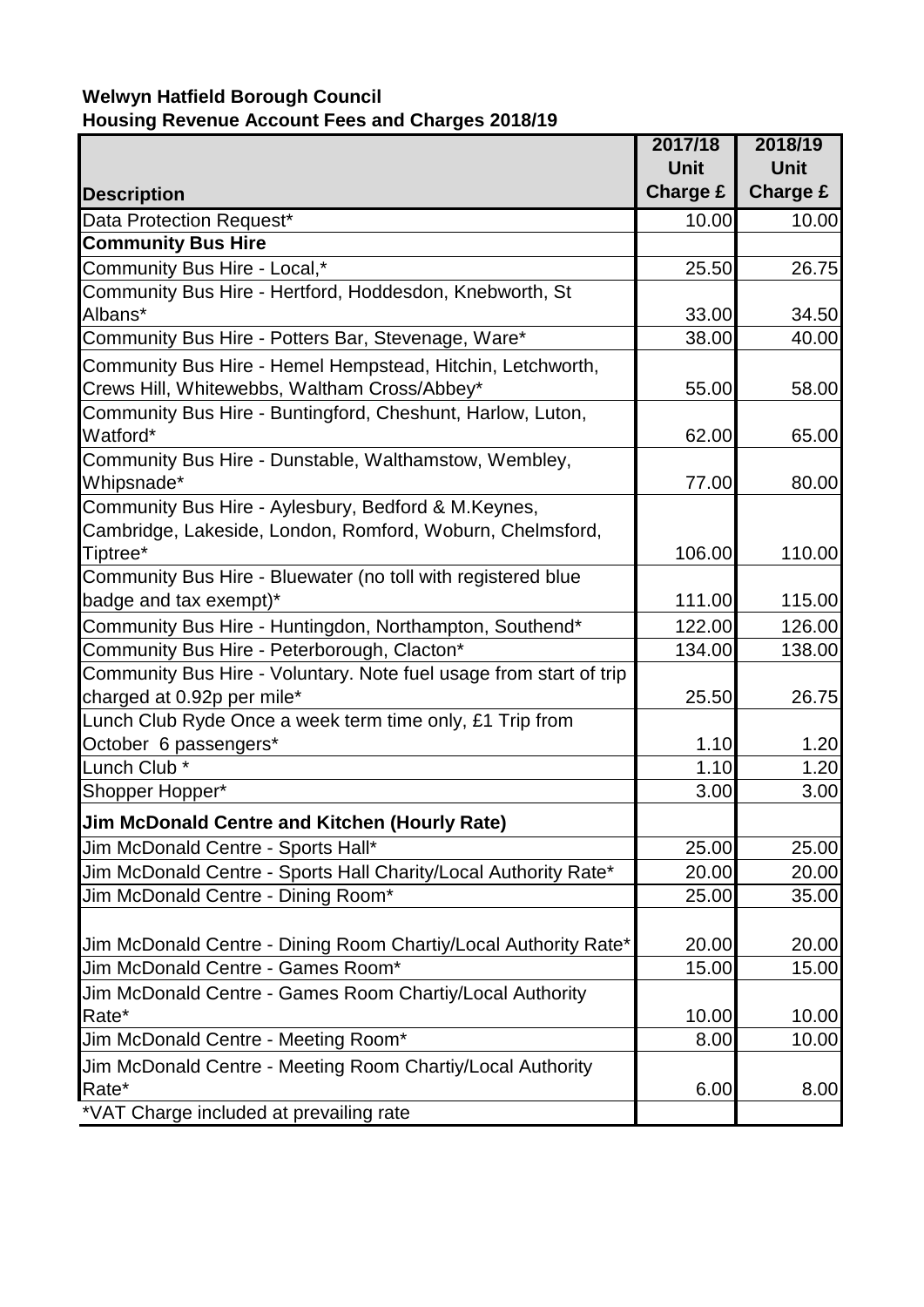### **Welwyn Hatfield Borough Council Housing Revenue Account Fees and Charges 2018/19**

|                                            | 2017/18     | 2018/19         |
|--------------------------------------------|-------------|-----------------|
|                                            | <b>Unit</b> | <b>Unit</b>     |
| <b>Description</b>                         | Charge £    | <b>Charge £</b> |
| Jim McDonald Centre Foyer Refreshment      |             |                 |
| <b>Jim McDonald Kitchen</b>                |             |                 |
| Jim McDonald Kitchen - Main Meal*          | 4.00        | 4.00            |
| Jim McDonald Kitchen - Pudding*            | 0.50        | 0.50            |
| Jim McDonald Kitchen - Soup and Roll*      | 2.00        | 2.00            |
| Jim McDonald Kitchen - Tea*                | 0.50        | 0.50            |
| Jim McDonald Kitchen - Coffee*             | 0.60        | 0.80            |
| Jim McDonald Kitchen - Orange Juice*       | 0.50        | 0.50            |
| <b>Jim McDonald Centre - Freddie's Den</b> |             |                 |
| Child Entry*                               | 3.00        | 3.00            |
| Hot Food Kids Meal*                        | 3.50        | 3.50            |
| Freddie's Snack Packet*                    | 3.00        | 3.00            |
| Toasted Sandwich*                          | 2.50        | 2.50            |
| Coffee Regular*                            | 1.60        | 1.70            |
| Coffee Large*                              | 2.00        | 2.20            |
| Latte Regular*                             | 1.60        | 1.80            |
| Latte Large*                               | 2.00        | 2.20            |
| Cappuccino Regular*                        | 1.70        | 1.80            |
| Cappuccino Large*                          | 2.10        | 2.30            |
| Mocha Regular*                             | 1.70        | 1.80            |
| Mocha Large*                               | 2.10        | 2.30            |
| Hot Chocolate Large*                       | 2.00        | 2.20            |
| Babyccino Regular*                         | 1.20        | 1.20            |
| Tea Regular*                               | 1.20        | 1.20            |
| Herbal Tea Regular*                        | 1.50        | 1.50            |
| Fruit Shoot*                               | 0.80        | 0.80            |
| Pepsi & Diet*                              | 1.00        | 1.00            |
| Drench*                                    | 1.00        | 1.00            |
| Water*                                     | 0.70        | 1.00            |
| Squash Cup*                                | 0.25        | 0.25            |
| Squash Jug*                                | 1.00        | 1.00            |
| $\overline{\mathsf{Cache}^*}$              | 1.30        | 1.30            |
| Muffin*                                    | 1.30        | 1.30            |
| Donut*                                     | 0.70        | 0.70            |
| Cookie*                                    | 0.70        | 0.70            |
| Gingerbread Man*                           | 1.00        | 1.00            |
| Flapjack*                                  | 1.15        | 1.15            |
| Millionaire Shortbread*                    | 1.15        | 1.15            |
| Bronze Party*                              | 99.00       | 99.00           |
| Silver Party*                              | 159.00      | 159.00          |
| Gold Party*                                | 204.00      | 204.00          |
| *VAT Charge included at prevailing rate    |             |                 |